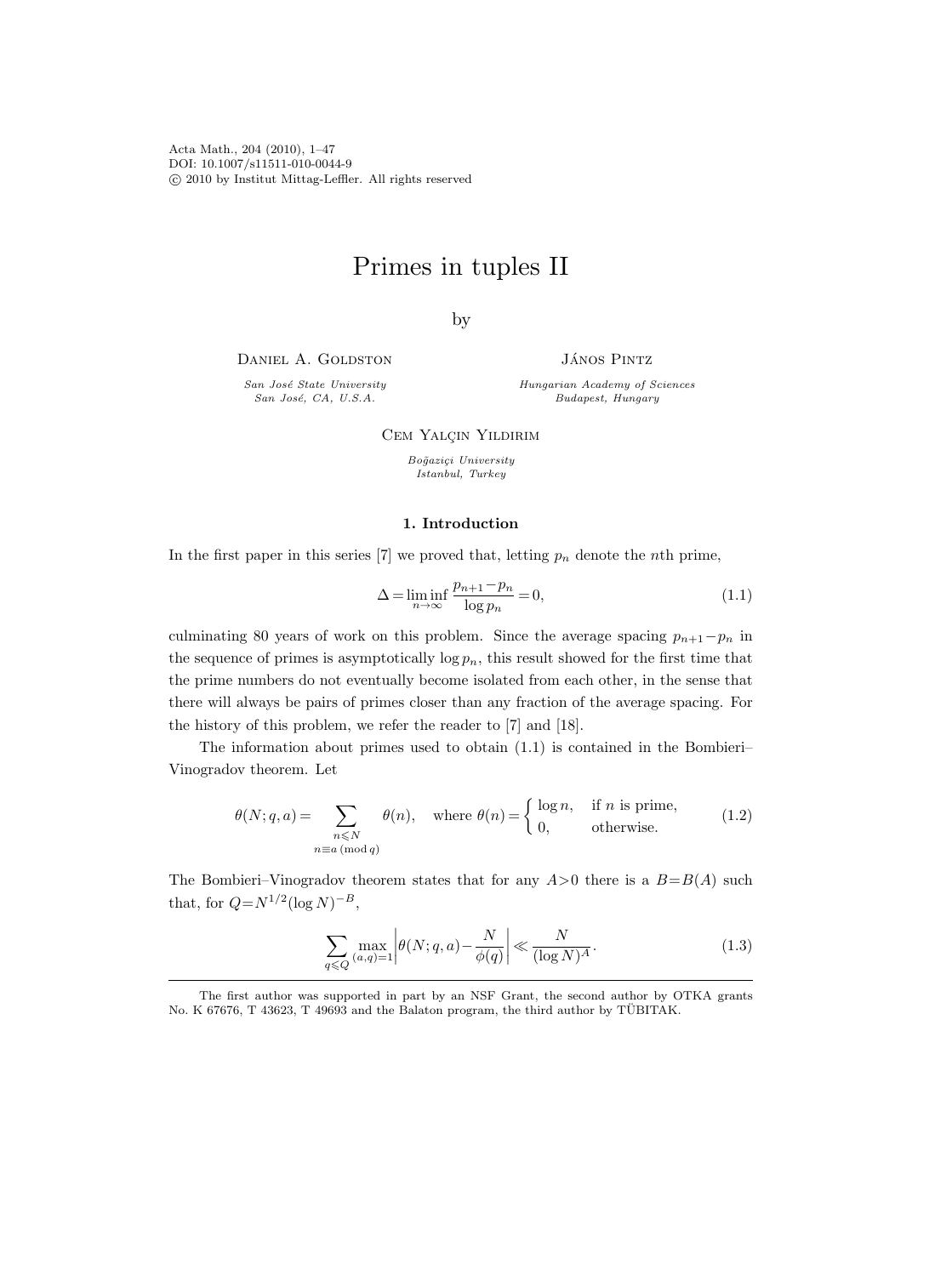Thus the primes tend to be equally distributed among the arithmetic progressions modulo  $q$  that allow primes, and this holds for the primes up to  $N$  and at least for almost all the progressions with modulus q up to nearly  $N^{1/2}$ . The principle can be quantified by saying that the primes have an *admissible level of distribution*  $\vartheta$  (or *satisfy a level of* distribution  $\vartheta$ ) if (1.3) holds for any  $A > 0$  and any  $\varepsilon > 0$  with

$$
Q = N^{\vartheta - \varepsilon}.\tag{1.4}
$$

Elliott and Halberstam [3] conjectured that the primes have the maximal admissible level of distribution 1, while by the Bombieri–Vinogradov theorem we have immediately that  $\frac{1}{2}$  is an admissible level of distribution for the primes. In [7] we proved that if the primes satisfy a level of distribution  $\vartheta > \frac{1}{2}$  then there is an absolute constant  $M(\vartheta)$  for which

$$
p_{n+1} - p_n \leqslant M(\vartheta) \quad \text{for infinitely many } n. \tag{1.5}
$$

In particular, assuming the Elliott–Halberstam conjecture (or just  $\vartheta \geqslant 0.98$ ) gives

$$
p_{n+1} - p_n \leq 16 \quad \text{for infinitely many } n. \tag{1.6}
$$

These are surprising results because they show that going beyond an admissible level of distribution  $\frac{1}{2}$  implies that there are infinitely often bounded gaps between primes, and therefore questions as hard as the twin prime conjecture can nearly be dealt with using this type of information.

Since we obtained our results in 2005 there has been no further progress toward (1.5), and it appears now that an extension of the Bombieri–Vinogradov theorem of sufficient strength to obtain bounded gaps between primes will require some basic new ideas. One can also pursue improving the approximations we used or improving the method used to detect primes, and again this now appears to require some essentially new idea. Our goal in this paper is to extend the current method as much as possible in order to obtain strong quantitative results. In particular, we obtain the following quantitative version of (1.1).

THEOREM 1. The differences of consecutive primes satisfy

$$
\liminf_{n \to \infty} \frac{p_{n+1} - p_n}{\sqrt{\log p_n} (\log \log p_n)^2} < \infty. \tag{1.7}
$$

This result is remarkable in that it shows that there exist pairs of primes nearly within the square root of the average spacing. By comparison, the best result for large gaps between primes [17] is that

$$
\limsup_{n \to \infty} \frac{p_{n+1} - p_n}{(\log p_n)(\log \log p_n)(\log \log \log \log p_n)^{-2}(\log \log \log p_n)} \ge 2e^{\gamma},\tag{1.8}
$$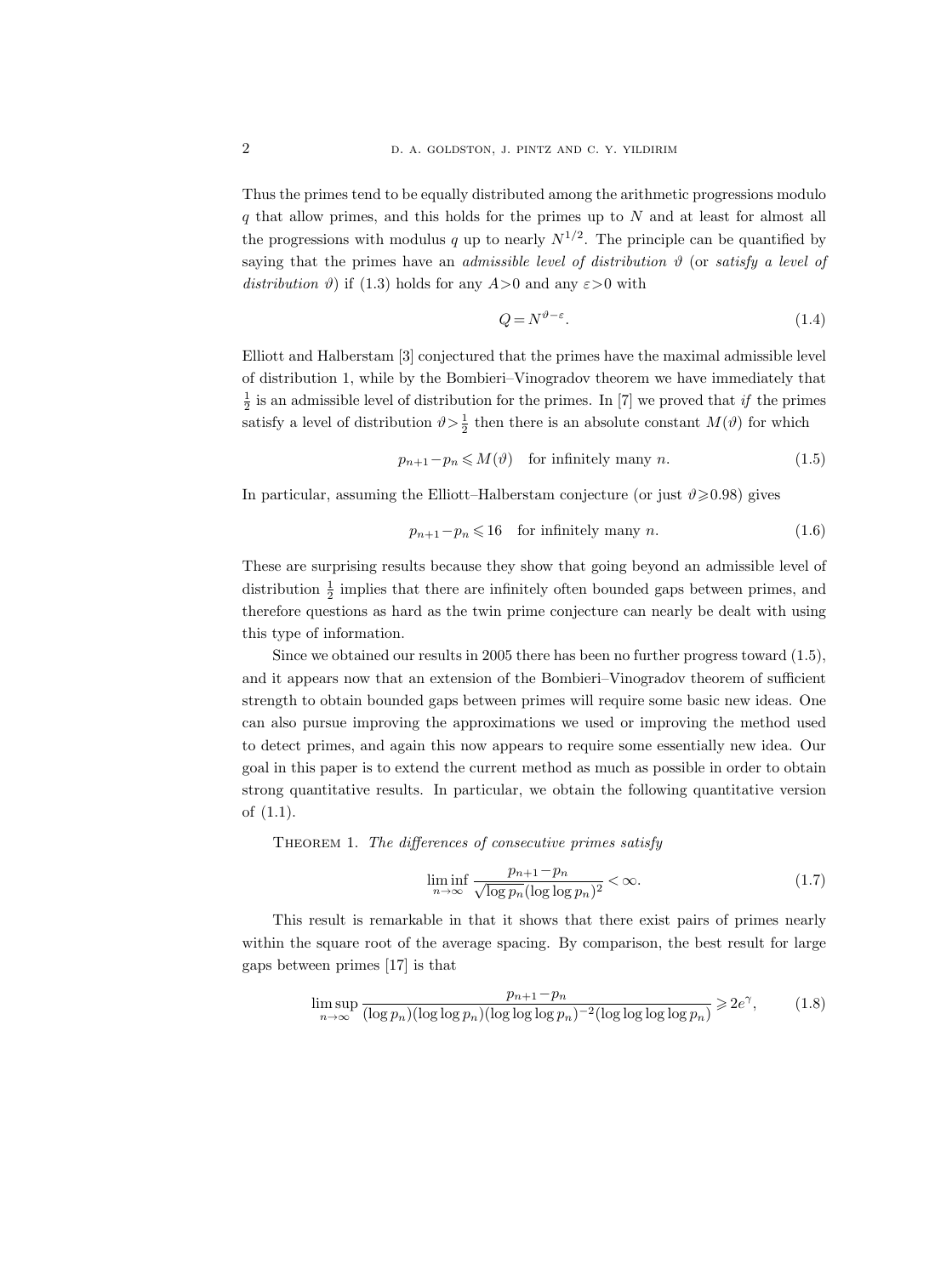where  $\gamma$  is Euler's constant. Thus the best large gap result produces gaps larger than the average by a factor a bit smaller than  $\log \log p_n$ , while now the small gaps are smaller than the average by a factor a bit bigger than  $(\log p_n)^{-1/2}$ . In this sense the small gap result now greatly surpasses the large gap result. (There are conflicting conjectures on how large the gap between consecutive primes can get, but all of these conjectures suggest that there can be gaps at least as large as  $c(\log p_n)^2$  for some constant c.)

This paper is organized as follows. In §2 we present a generalization of Theorem 1 which applies to many interesting situations and which is the result that we will prove in this paper. Unlike in [7], to obtain our results we need to take into account the possibility of exceptional characters associated with Landau–Siegel zeros. In Theorem 2 we assume that there are no Landau–Siegel zeros in a certain range and are able to obtain our main results including the gaps between primes in Theorem 1 in intervals  $[N, 2N]$  for all sufficiently large  $N$ . Next, using the Landau–Page theorem, we can find a sequence of ranges which avoid possible Landau–Siegel zeros. Thus we obtain Theorem 3 which unconditionally gives the same results as Theorem 2 but without being able to localize them to a dyadic interval. The proof of these theorems requires substantial refinements of the methods of [7], and in §3 we will discuss some of these refinements and how they arise. The main technical tools needed in our proof, Theorems 4 and 5, are stated in §4. The proofs of Theorems 4 and 5 take up §§5–13. In proving Theorem 5 in our general setting, we need a modified Bombieri–Vinogradov theorem which is the topic of §12. Our method, as in [7], requires a result on the average of the singular series. In [7] the well-known result of Gallagher [5] was used, but in our current setting this result is not applicable, and therefore in §14 we prove a new result well adapted for our needs. With Theorems 4 and 5 in hand together with the new singular series average result, the proofs of Theorems 2 and 3 are completed in §15.

#### Notation

In the following  $c$  and  $C$  will denote (sufficiently) small and (sufficiently) large absolute positive constants, respectively, which have been chosen appropriately. This is also true for constants formed from  $c$  or  $C$  with subscripts or accents. We will allow these constants to be different at different occurences. Constants implied by pure  $o$ ,  $O$  and  $\ll$  symbols will be absolute, unless otherwise stated. The  $\nu$  times iterated logarithm will be denoted by  $\log_{\nu} N$ . P denotes the set of primes.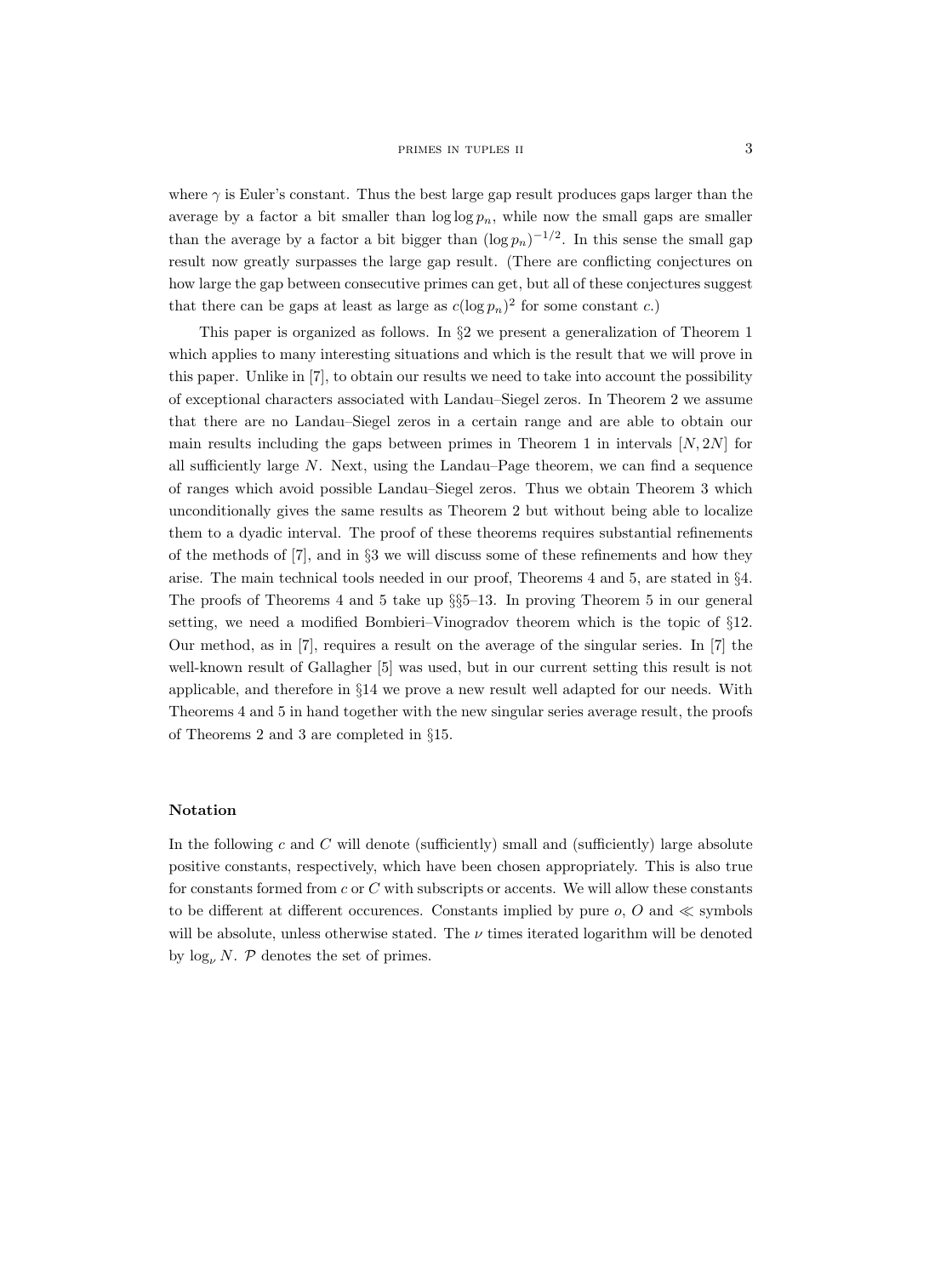#### Acknowledgment

We thank the referee who was helpful with many corrections and improvements in this paper.

#### 2. A generalization of Theorem 1

Our method will allow us to prove a generalization of Theorem 1 where instead of seeking two neighboring primes of the form  $n+j$  and  $n+j'$  with

$$
1 \leq j < j' \leq h, \quad h = h(n) = C\sqrt{\log n} \left(\log \log n\right)^2,\tag{2.1}
$$

we look for two primes of the form  $n+a_j$  and  $n+a_{j'}$ , where  $n \in [N+1, 2N]$  and

$$
\mathcal{A} = \{a_j\}_{j=1}^h \subset [1, N] \tag{2.2}
$$

is an arbitrarily given set of integers, such that (2.1) is satisfied.

We remark that an extension of this type is a trivial consequence of the prime number theorem if

$$
h' = h'(n) > (1+c)\log n, \quad c > 0 \text{ fixed}, \tag{2.3}
$$

but that none of the earlier methods of Erdős [4], Bombieri–Davenport [1] and Maier [13] which produce small gaps between primes seem capable of proving a result of this type for any function satisfying

$$
h'' = h''(n) < (1 - c) \log n, \quad c > 0 \text{ fixed.} \tag{2.4}
$$

According to a conjecture of de Polignac [19] from 1849, every even number may be written as the difference of two primes. Although we know that this is true for almost all even numbers, there is no known way to specify these values. Our generalization makes a first step in this direction by proving that we can explicitly find sparse sequences  $A$ such that infinitely many of the elements in  $A-A$  are differences of two primes, i.e.

$$
|(\mathcal{P} - \mathcal{P}) \cap (\mathcal{A} - \mathcal{A})| = \infty.
$$
\n(2.5)

(Here we make use of the usual notation  $\mathcal{A}-\mathcal{B}=\{a-b:a\in\mathcal{A}\text{ and }b\in\mathcal{B}\}\)$  for sets  $\mathcal{A}$  and  $\mathcal{B}$ .) Some sequences for which our method applies are:

$$
\mathcal{A} = \{k^m\}_{m=1}^{\infty}, \qquad k \geqslant 2 \text{ fixed } (k \in \mathbb{N}), \tag{2.6}
$$

$$
\mathcal{A} = \{k^{x^2 + y^2}\}_{x, y=1}^{\infty}, \quad k \geqslant 2 \text{ fixed } (k \in \mathbb{N}),
$$
\n
$$
(2.7)
$$

$$
\mathcal{A} = \{k^{f(x,y)}\}_{r=1}^{\infty}, \qquad k \geqslant 2 \text{ fixed } (k \in \mathbb{N}), \tag{2.8}
$$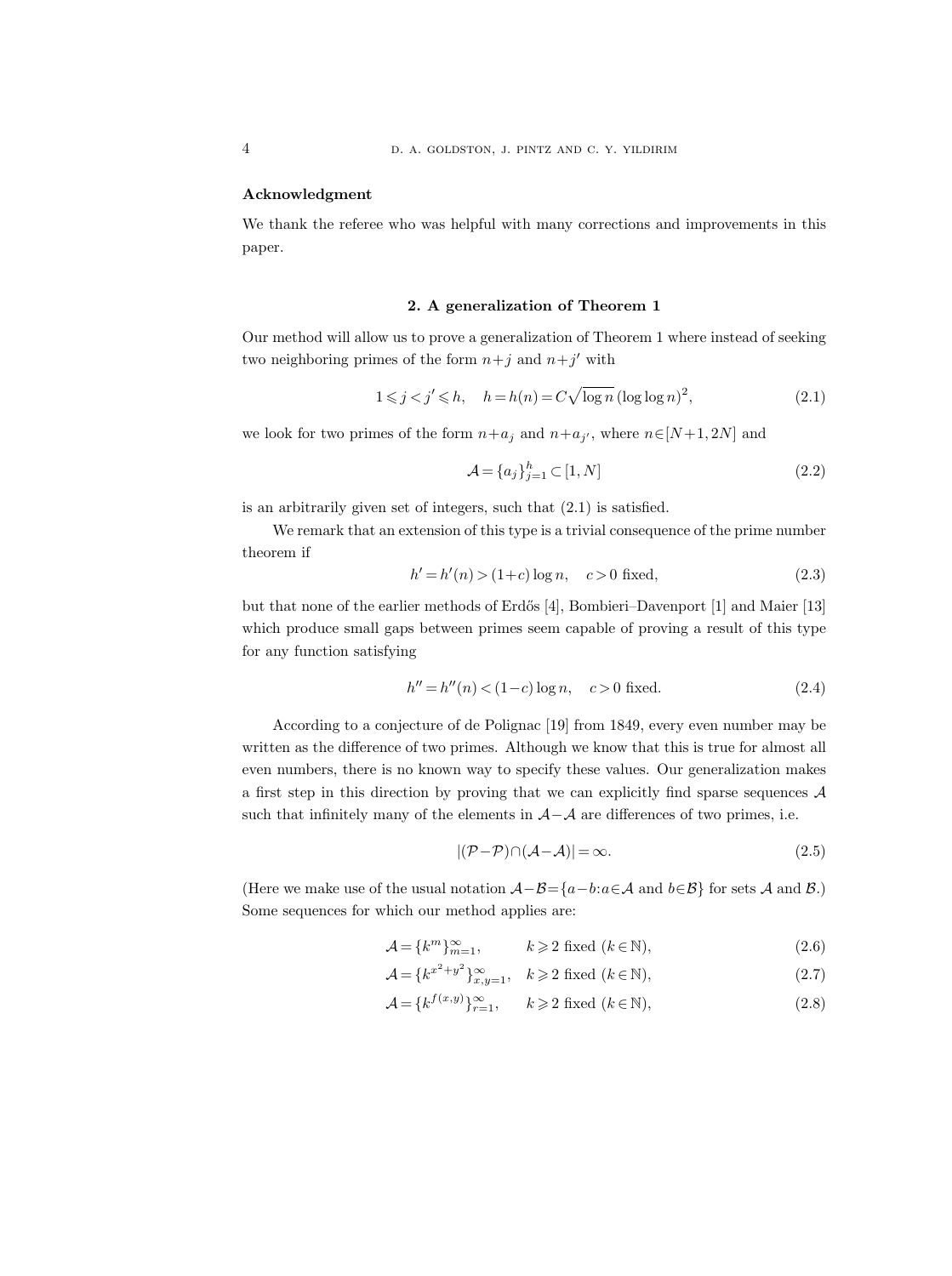where the value set  $\mathcal{R} = \{r \in \mathbb{N} : f(x, y) = r \text{ for some } x \text{ and } y\}$  satisfies

$$
\mathcal{R}(X) = |\{m \in \mathcal{R} : m \leqslant X\}| > C'\sqrt{X} \log^2 X \tag{2.9}
$$

(this would happen, for example, for  $f(x,y)=x^2+y^m$  with arbitrary  $m\geqslant 2$ , and for  $f(x,y)=x^3+y^3$ , or in general any set of type

$$
\mathcal{A} = \{k^{r_j}\}_{j=1}^{\infty}, \quad k \geq 2 \text{ fixed } (k \in \mathbb{N}), \tag{2.10}
$$

if  $\mathcal{R} = \{r_j\}_{j=1}^{\infty} \subseteq \mathbb{N}$  satisfies the density condition (2.9). Among these sets the only trivial one is  $2^m$ , that is (2.6) for  $k=2$  which has  $\log X/\log 2$  elements below X, thereby corresponding to the case (2.3).

Unfortunately, the possible existence of Landau–Siegel zeros (cf. §12) makes it impossible to formulate a localized version of our result for all  $n \in \mathbb{N}$  satisfying the conditions  $(2.1)$  and  $(2.2)$ . Even in the special case when  $A$  is an interval, we cannot guarantee the existence of gaps of size  $O(\sqrt{\log N} \log_2^2 N)$  between primes in any interval of type  $[N, 2N]$ for any large  $N$ .

The first formulation of our main result assumes that there are no exceptional characters in a certain range. (This is hypothesis  $S(Y)$  from §12, with  $Y = Y(N) = e^{3\sqrt{\log N}}$ .)

THEOREM 2. Let us suppose that an  $N>N_0$  is given such that for any real primitive *character*  $\chi \mod q$ ,  $q \leq e^{3\sqrt{\log N}}$ , we have

$$
L(s, \chi) \neq 0 \quad \text{for } s \in \left(1 - \frac{1}{9\sqrt{\log N}}, 1\right]. \tag{2.11}
$$

Let 
$$
\mathcal{A} = \mathcal{A}_N = \{a_j\}_{j=1}^h \subseteq [1, N] \cap \mathbb{N}
$$
 be arbitrary  $(a_j \neq a_{j'} \text{ if } j \neq j')$  with  
\n
$$
h \geq C \sqrt{\log N} \log_2^2 N,
$$
\n(2.12)

where C is an appropriate absolute constant. Then there exists  $n \in [N, 2N]$  such that at least two numbers of the form

$$
n + a_j \text{ and } n + a_{j'}, \quad 1 \leqslant j < j' \leqslant h,\tag{2.13}
$$

are primes.

In §12 we show that (2.11), i.e. conjecture  $S(Y(N))$ , is true for an infinite sequence  $N = N_{\nu} \rightarrow \infty$ , and thus Theorem 2 implies Theorem 1 by choosing  $N = N_{\nu}$  and

$$
\mathcal{A} = \mathcal{A}_N = \{1, 2, ..., h\}
$$
 (2.14)

with  $h = \left[ C \sqrt{\log N} \log_2^2 N \right]$ . In a similar way, Theorem 2 implies the following result too.

THEOREM 3. Let  $A \subseteq \mathbb{N}$  be an arbitrary sequence satisfying

$$
\mathcal{A}(N) = |\{n \in \mathcal{A} : n \le N\}| > C\sqrt{\log N} \log_2^2 N \quad \text{for } N > N_0. \tag{2.15}
$$

Then infinitely many elements of  $A-A$  can be written as the difference of two primes, that is,

$$
|(\mathcal{P} - \mathcal{P}) \cap (\mathcal{A} - \mathcal{A})| = \infty.
$$
 (2.16)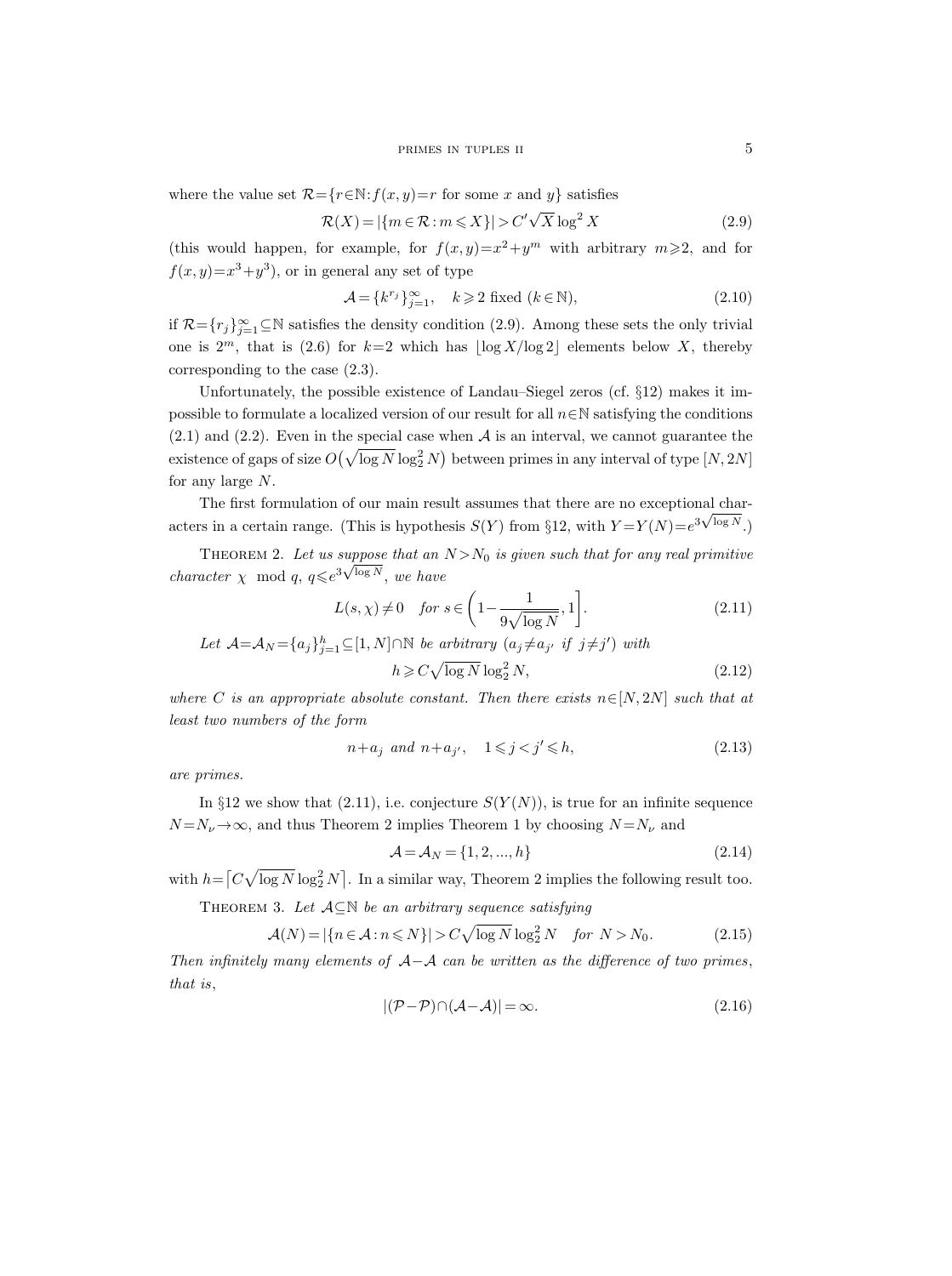#### 3. Some initial considerations

The main tool of our method is an approximation for prime tuples and almost prime tuples. Consider the tuple  $(n+h_1, n+h_2, ..., n+h_K)$  as n runs over the integers. If these K values are all primes for some  $n$  then we call this a prime tuple, and we wish to examine the existence of prime tuples. A first consideration is that the set of shifts

$$
\mathcal{H} = \{h_1, h_2, \dots, h_K\}, \quad \text{with } h_j \neq h_{j'} \text{ if } j \neq j', \tag{3.1}
$$

imposes divisibility conditions on the components of the tuple which can effect the likelihood of obtaining prime tuples or even preclude the possibility of more than a single prime tuple. Specifically, let  $\nu_p(\mathcal{H})$  denote the number of distinct residue classes modulo p occupied by the elements of  $H$ , and for squarefree integers d extend this definition to  $\nu_d(\mathcal{H})$  multiplicatively. The *singular series* for the set  $\mathcal{H}$  is defined to be

$$
\mathfrak{S}(\mathcal{H}) = \prod_{p} \left( 1 - \frac{1}{p} \right)^{-K} \left( 1 - \frac{\nu_p(\mathcal{H})}{p} \right). \tag{3.2}
$$

If  $\mathfrak{S}(\mathcal{H})\neq0$  then H is called *admissible*. Thus H is admissible if and only if  $\nu_p(\mathcal{H})< p$ for all p, while if  $\nu_p(\mathcal{H})=p$  then one component of the tuple is always divisible by p and there can be at most one prime tuple of this form. Hardy and Littlewood [9] conjectured an asymptotic formula for the number of prime tuples  $(n+h_1, n+h_2, ..., n+h_K)$ , with  $1\leqslant n\leqslant N$ , as  $N\rightarrow\infty$ . Letting

$$
\theta(n) = \begin{cases} \log n, & \text{if } n \text{ is prime,} \\ 0, & \text{otherwise,} \end{cases}
$$
 (3.3)

we define

$$
\Lambda(n; \mathcal{H}) := \theta(n+h_1)\theta(n+h_2)\dots\theta(n+h_K)
$$
\n(3.4)

and use this function to detect prime tuples. The Hardy–Littlewood prime-tuple conjecture is the asymptotic formula

$$
\sum_{n \leq N} \Lambda(n; \mathcal{H}) = N(\mathfrak{S}(\mathcal{H}) + o(1)), \quad \text{as } N \to \infty,
$$
\n(3.5)

which is trivial if  $H$  is not admissible, but is otherwise only known to be true in the case  $K=1$ , which is the prime number theorem.

The starting point for our method in [7] is to find approximations of  $\Lambda(n;\mathcal{H})$  for which we can obtain asymptotic formulas similar to  $(3.5)$ . A further essential idea is that rather than approximating just prime tuples, we should approximate almost prime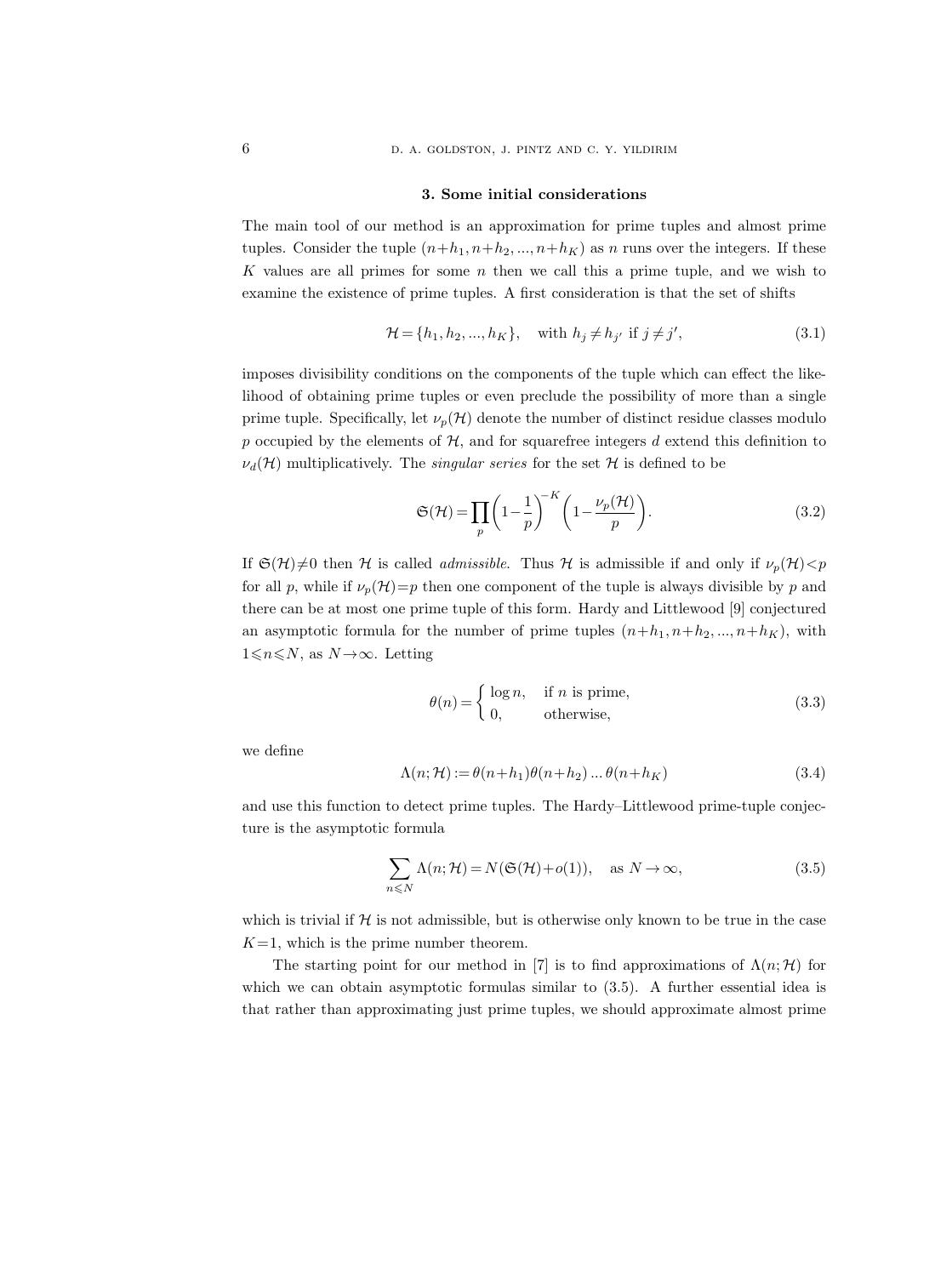K-tuples with a total of  $\leq K+\ell$  prime factors in all the components, which, in case  $0 \leq \ell \leq K-2$ , guarantees at least two of the components being prime. The almost prime tuple approximation used in [7] and which we also use here is

$$
\Lambda_R(n; \mathcal{H}, \ell) := \frac{1}{(K+\ell)!} \sum_{\substack{d \mid P_{\mathcal{H}}(n) \\ d \le R}} \mu(d) \left( \log \frac{R}{d} \right)^{K+\ell},\tag{3.6}
$$

where  $|\mathcal{H}|=K$  and

$$
\mathcal{P}_{\mathcal{H}}(n) := (n+h_1)(n+h_2)\dots(n+h_K). \tag{3.7}
$$

Our method for proving  $(1.1)$  in  $[7]$  is based on a comparison of the two sums

$$
\sum_{n \leq N} \Lambda_R(n; \mathcal{H}, \ell)^2 \quad \text{and} \quad \sum_{n \leq N} \theta(n + h_0) \Lambda_R(n; \mathcal{H}, \ell)^2. \tag{3.8}
$$

An asymptotic formula for the first sum can be obtained if  $R \leq N^{1/2-\epsilon}$ , while for the second sum we can use an admissible level of distribution of primes  $\vartheta$  to obtain an asymptotic formula when  $R \leq N^{\vartheta/2 - \varepsilon}$ . In [7] it was assumed that K and  $\ell$  are fixed, i.e. independent of  $N$ . Using these asymptotic formulas we can now evaluate

$$
S_R := \sum_{n=N+1}^{2N} \left( \sum_{1 \leq h_0 \leq h} \theta(n+h_0) - \log 3N \right) \sum_{\substack{1 \leq h_1, h_2, \dots, h_K \leq h \\ \text{distinct}}} \Lambda_R(n; \mathcal{H}, \ell)^2. \tag{3.9}
$$

If  $S_R > 0$  then the sum over  $h_0$  must have at least two non-zero terms and thus there must be some *n* and  $h_j \neq h_{j'}$  such that  $n+h_j$  and  $n+h_{j'}$  are both prime. We find with  $\vartheta = \frac{1}{2}$  and  $h = \lambda \log N$  for any fixed  $\lambda > 0$  that we can choose K and  $\ell$  for which  $S_R > 0$ , which proves (1.1). In order to obtain this for any arbitrarily small  $\lambda > 0$ , the fixed K and  $\ell$  are chosen sufficiently large in an appropriate way.

To obtain quantitative bounds to replace  $(1.1)$ , the first step is to obtain asymptotic formulas which are uniform in  $K$  and  $\ell$  so that these can be chosen as functions of N that go to infinity with N. One also needs explicit error terms, and these error terms arise not only from lower order terms and prime number theorem type error terms, but also in (3.8) from the Bombieri–Vinogradov theorem error terms.

We now establish the relations between our parameters that will be used throughout the paper. Recalling the set A from (2.2), we will always take  $H \subset \mathcal{A}$ . Next, R and  $\ell$  will be chosen as

$$
K \le h
$$
,  $\ell \approx \sqrt{K}$  and  $R = (3N)^{1/4 - o(1)}$ . (3.10)

We will make use of two important parameters  $U$  and  $V$  defined by

$$
V := \sqrt{\log N} \quad \text{and} \quad U = e^V,\tag{3.11}
$$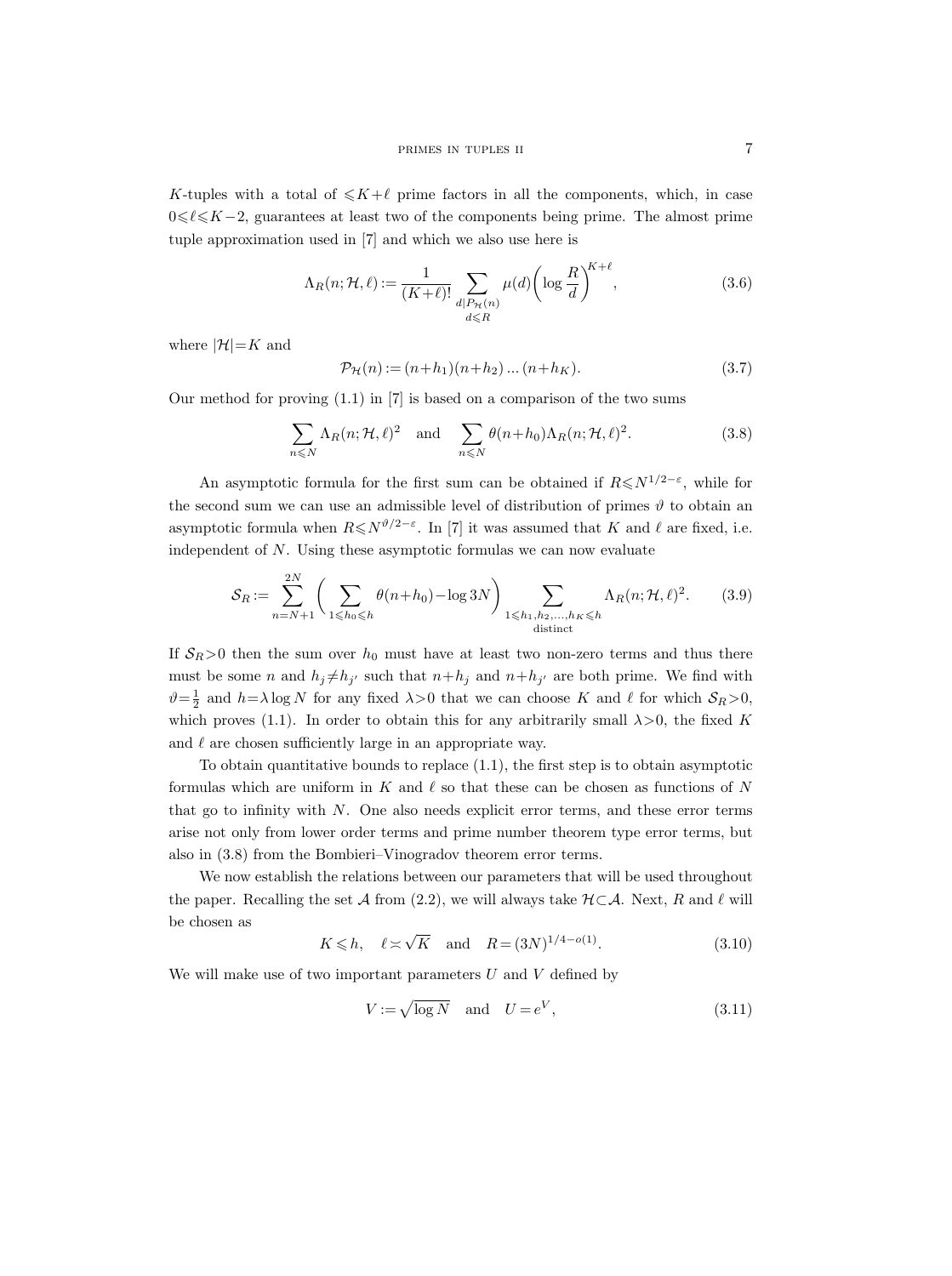and will choose  $K$  later to be slightly smaller than  $V$ . We next denote the product of primes not exceeding V by

$$
P := \prod_{p \leqslant V} p,\tag{3.12}
$$

where  $p$  will always denote primes.

As just mentioned above, our present treatment requires a much more delicate analysis of the error terms than in [7], and therefore we make an initial simplification to facilitate this analysis. In [7] the irregular behavior of  $\nu_p(\mathcal{H})$  for small primes greatly complicated the estimate of the function  $G(s_1, s_2)$  and its partial derivatives. We can avoid these difficulties, at least for primes dividing  $P$ , by proceeding somewhat similarly to Heath-Brown in [11]. We call a residue class  $a \pmod{P}$  regular with respect to  $H$ and P if

$$
(P, P_{\mathcal{H}}(a)) = 1\tag{3.13}
$$

and denote by  $A(\mathcal{H})=A_P(\mathcal{H})$  the set of all regular residue classes mod P. Thus

$$
A(\mathcal{H}) := \{ a : 1 \le a \le P \text{ and } (P, P_{\mathcal{H}}(a)) = 1 \}.
$$
\n(3.14)

The number of regular residue classes  $mod P$  is clearly

$$
|A(\mathcal{H})| = \prod_{p|P} (p - \nu_p(\mathcal{H}))
$$
\n(3.15)

and their proportion of all the residue classes  $mod P$  is

$$
\frac{|A(\mathcal{H})|}{P} = \prod_{p|P} \left( 1 - \frac{\nu_p(\mathcal{H})}{p} \right),\tag{3.16}
$$

which is positive if  $H$  is admissible. Thus in particular for a given  $H$  and all P there exists at least one regular residue class mod  $P$ , if and only if  $H$  is admissible.

With this notation, we now consider the sums

$$
\sum_{\substack{n=N+1\\n\in A(\mathcal{H}_1)\cap A(\mathcal{H}_2)}}^{2N} \Lambda_R(n; \mathcal{H}_1, \ell) \Lambda_R(n; \mathcal{H}_2, \ell)
$$
\n(3.17)

and

$$
\sum_{\substack{n=N+1\\n\in A(\mathcal{H}_1)\cap A(\mathcal{H}_2)}}^{2N} \Lambda_R(n; \mathcal{H}_1, \ell) \Lambda_R(n; \mathcal{H}_2, \ell) \theta(n+h_0),
$$
\n(3.18)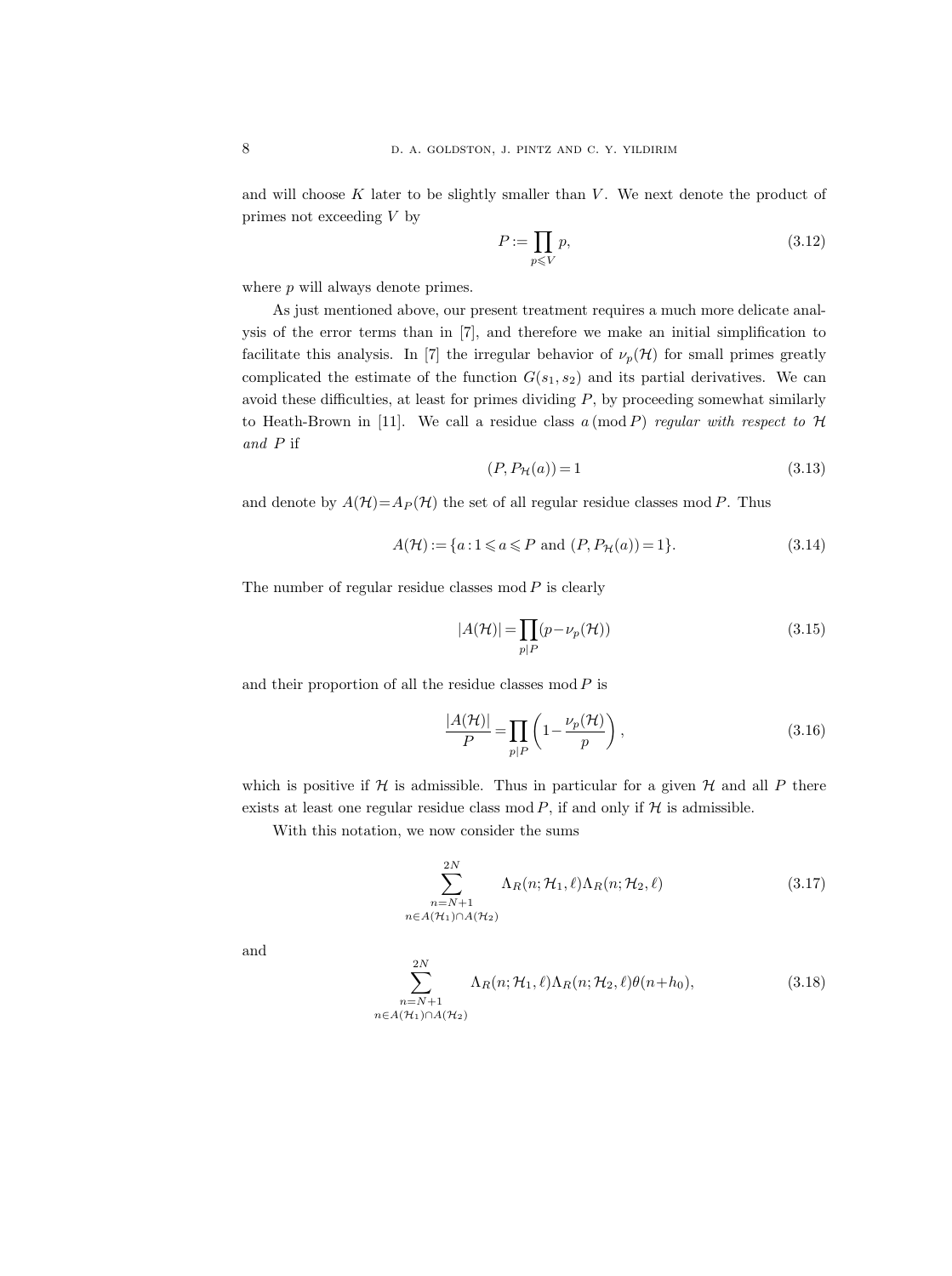with  $h_0 \in [1, h]$ , which are asymptotically evaluated in Theorems 4 and 5, respectively. A new feature in the proof of these theorems which does not occur in [7] is that (3.17) and  $(3.18)$  are first evaluated for each residue class a (mod P) with

$$
a \in A(\mathcal{H}_1) \cap A(\mathcal{H}_2) = A(\mathcal{H}_1 \cup \mathcal{H}_2)
$$
\n(3.19)

separately, and then the results are added over all regular residue classes mod  $P$ . It turns out that the asymptotic main term (and even secondary terms) are independent of the particular choice of the regular residue class a, so this summing presents no difficulty. However, the restriction of the values of n to a single residue class  $a \pmod{P}$  in (3.18) requires a stronger form of the Bombieri–Vinogradov theorem (cf. §12).

To detect primes, in place of (3.9) we consider

$$
S_R'(N, K, \ell, P) := \frac{1}{Nh^{2K+1}} \sum_{n=N+1}^{2N} \left( \sum_{p:p-n \in \mathcal{A}} \log p - \log 3N \right) \Psi_R'(K, \ell, n, h)^2, \tag{3.20}
$$

where

$$
\Psi'_{R}(K,\ell,n,h) := \sum_{\substack{\mathcal{H}: |\mathcal{H}| = K \\ n \in A(\mathcal{H})}} \Lambda_{R}(n; \mathcal{H}, \ell).
$$
\n(3.21)

On applying Theorems 4 and 5 we can asymptotically evaluate  $S'_R$ , which we carry out in §15. One condition that arises from the main terms is that, in order to prove the existence of prime pairs in intervals of length  $h$ , we need

$$
h > \frac{C \log N}{K}.\tag{3.22}
$$

Since  $K \leq h$ , this immediately implies that

$$
h > C\sqrt{\log N}.\tag{3.23}
$$

Our goal is to take  $h$  as small as possible, and therefore we cannot obtain anything better than (3.23) when using the approximation in (3.6) together with (3.20). Apart from powers of  $\log_2 N$ , we are able to prove our results for h of this size.

Our actual choices for  $K$  and  $h$  are

$$
K \leqslant c_1 \frac{\sqrt{\log N}}{\log_2^2 N} \quad \text{and} \quad h = \frac{25 \log N}{K} \geqslant \frac{25}{c_1} \sqrt{\log N} \log_2^2 N,\tag{3.24}
$$

with a sufficiently small explicitly calculable absolute constant  $c_1$  (to be chosen later). We will need the error terms in Theorems  $4$  and  $5$  to be uniform in  $K$  with a relative error of size  $\eta_1$  satisfying

$$
\eta_1 < \frac{c}{\sqrt{K}}.\tag{3.25}
$$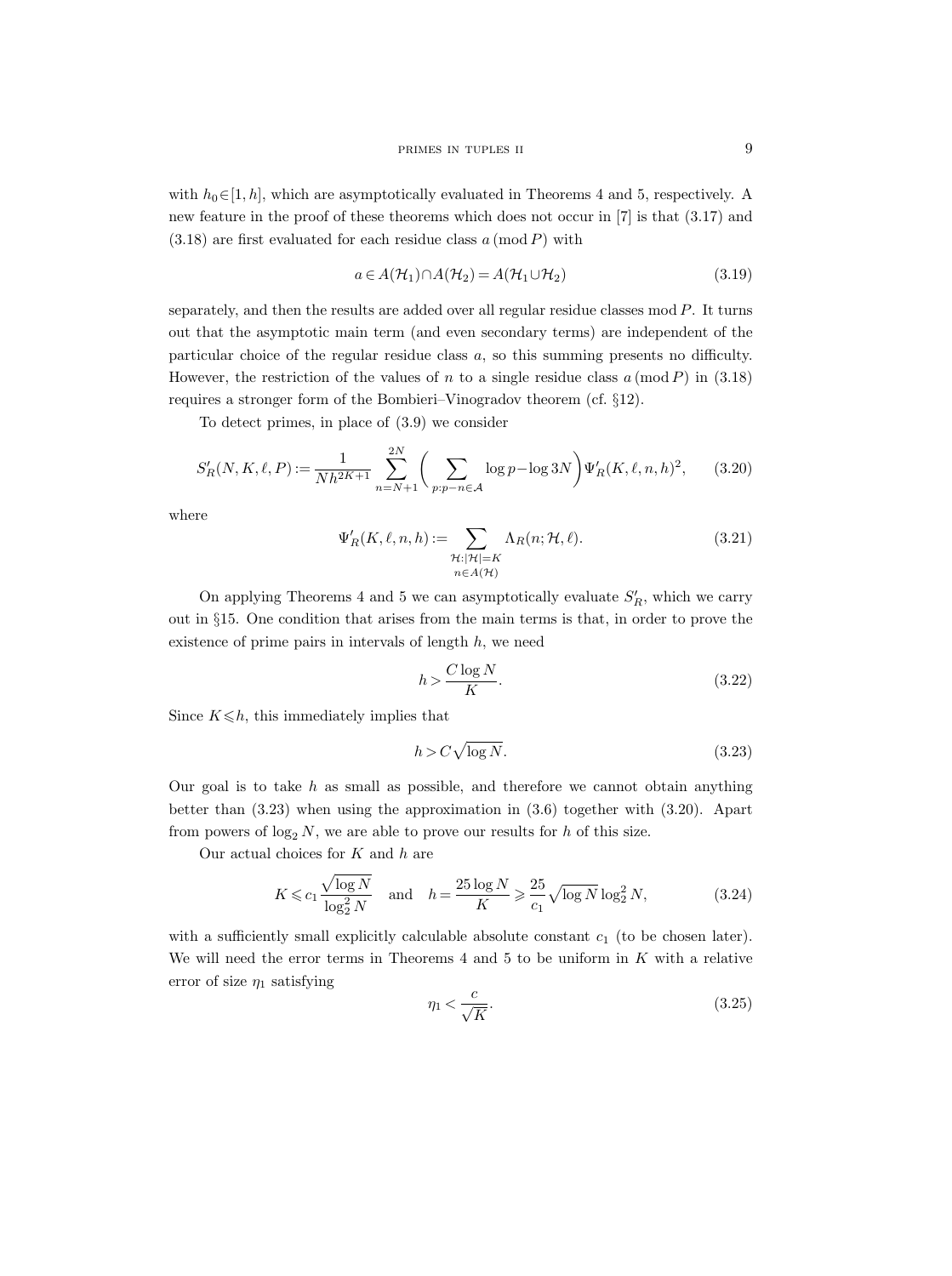However, we do not achieve this for all admissible pairs  $\mathcal{H}_1$  and  $\mathcal{H}_2$  of size K. Instead, for all admissible pairs  $\mathcal{H}_1, \mathcal{H}_2$  we obtain a weaker error term, but if

$$
K - |\mathcal{H}_1 \cap \mathcal{H}_2| \ll \sqrt{K} \tag{3.26}
$$

then we do obtain the error estimate in (3.25). This turns out to be sufficient for our proof, since such pairs  $\mathcal{H}_1, \mathcal{H}_2$  will be dominant in (3.20).

#### 4. Two basic theorems

In the following, let  $N$  be a sufficiently large integer,  $c_1$  a sufficiently small positive constant,

$$
K \leqslant c_1 \frac{\sqrt{\log N}}{\log_2^2 N},\tag{4.1}
$$

$$
K \ll k_1, k_2 \leq K \quad \text{and} \quad \sqrt{K} \ll \ell_1, \ell_2 \ll \sqrt{K}.\tag{4.2}
$$

We will consider sets  $\mathcal{H}:=\mathcal{H}_1\cup\mathcal{H}_2$ ,  $\mathcal{H}_1,\mathcal{H}_2\subseteq[1,N]$ , of sizes

$$
|\mathcal{H}_1| = k_1, \quad |\mathcal{H}_2| = k_2 \quad \text{and} \quad |\mathcal{H}_1 \cap \mathcal{H}_2| = r. \tag{4.3}
$$

Let

$$
\overline{m} := K - m \text{ for } m \in [0, K], \quad n^* := \max\{\sqrt{K}, n\} \quad \text{and} \quad \overline{n}^* := (\overline{n})^*.
$$
 (4.4)

Our first main result is the following theorem.

THEOREM 4. For 
$$
N^c < R \le N^{1/2}e^{-c\sqrt{\log N}}
$$
 we have, as  $N \to \infty$ ,  
\n
$$
\sum_{\substack{n \le N \\ n \in A(\mathcal{H}_1) \cap A(\mathcal{H}_2)}} \Lambda_R(n; \mathcal{H}_1, \ell_1) \Lambda_R(n; \mathcal{H}_2, \ell_2)
$$
\n
$$
= N \binom{\ell_1 + \ell_2}{\ell_1} \frac{(\log R)^{r + \ell_1 + \ell_2}}{(r + \ell_1 + \ell_2)!} \frac{\mathfrak{S}(\mathcal{H}) P}{|A(\mathcal{H})|} \left(1 + O\left(\frac{K \bar{r}^* \log_2 N}{\log R}\right)\right) \quad (4.5)
$$
\n
$$
+ O\left(N e^{-c\sqrt{\log N}}\right).
$$

 $\sqrt{2}$ 

For the next theorem we suppose that the following instance of the Bombieri– Vinogradov theorem holds (see  $\S12$ ). For a given, sufficiently large N, and recalling the parameter  $P$  defined in  $(3.12)$ , we have

$$
\sum_{\substack{q \le Q^* \ (a,q)=1}} \max_{\substack{(a,q)=1}} \left| \sum_{\substack{N < p \le 2N \ (q,P)=1}} \log p - \frac{N}{\varphi(Pq)} \right| \ll \frac{N}{P} e^{-c\sqrt{\log N}},\tag{4.6}
$$

where

$$
Q^* = N^{1/2} P^{-3} e^{-c^* \sqrt{\log N}}, \tag{4.7}
$$

with an arbitrary positive constant  $c^*$ .

Letting  $\mathcal{H}^0=\mathcal{H}\cup\{h_0\}$ , our second main result is as follows.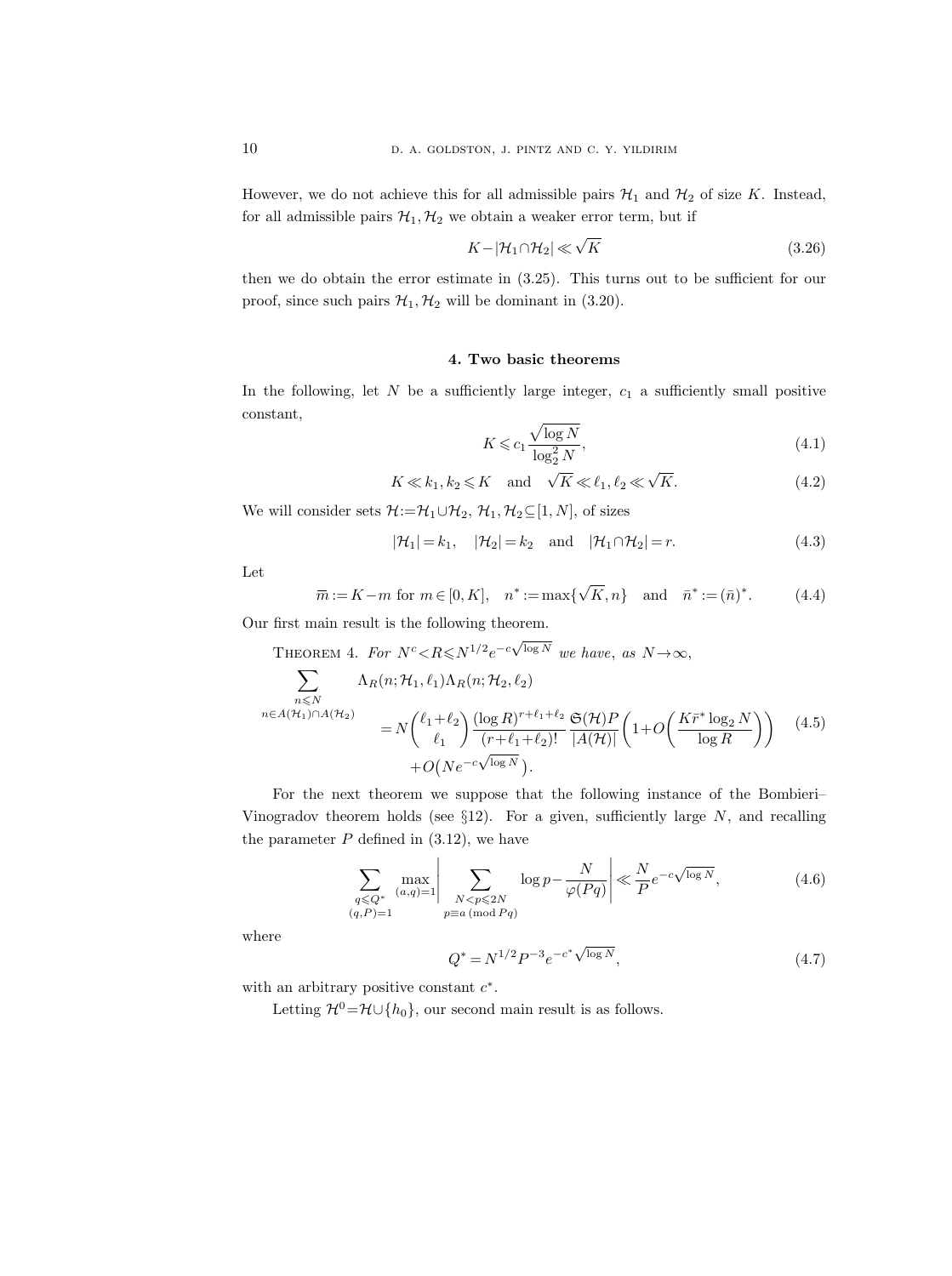THEOREM 5. Suppose that N satisfies (4.6) and (4.7), and let  $N^c \leq R \leq \sqrt{Q^*}$ . Then

$$
\sum_{\substack{N < n \leqslant 2N \\ n \in A(\mathcal{H}_1) \cap A(\mathcal{H}_2)}} \Lambda_R(n; \mathcal{H}_1, \ell_1) \Lambda_R(n; \mathcal{H}_2, \ell_2) \theta(n + h_0) \\
= N \frac{C_R(\ell_1, \ell_2, \mathcal{H}_1, \mathcal{H}_2, h_0)}{(r + \ell_1 + \ell_2)!} \binom{\ell_1 + \ell_2}{\ell_1} \mathfrak{S}(\mathcal{H}^0)(\log R)^{r + \ell_1 + \ell_2} \\
\times \left(1 + O\left(\frac{K \bar{r}^* \log_2 N}{\log R}\right)\right) + O\left(N e^{-c \sqrt{\log N} / \log_2 N}\right),\n\tag{4.8}
$$

where

 $\overline{\phantom{0}}$ 

$$
C_R(\ell_1, \ell_2, \mathcal{H}_1, \mathcal{H}_2, h_0) = \begin{cases} 1, & \text{if } h_0 \notin \mathcal{H}, \\ \frac{(\ell_1 + \ell_2 + 1) \log R}{(\ell_1 + 1)(r + \ell_1 + \ell_2 + 1)}, & \text{if } h_0 \in \mathcal{H}_1 \backslash \mathcal{H}_2, \\ \frac{(\ell_1 + \ell_2 + 2)(\ell_1 + \ell_2 + 1) \log R}{(\ell_1 + 1)(\ell_2 + 1)(r + \ell_1 + \ell_2 + 1)}, & \text{if } h_0 \in \mathcal{H}_1 \cap \mathcal{H}_2. \end{cases} (4.9)
$$

For the applications to Theorems 1–3, the simpler case  $\ell_1=\ell_2=\ell$  will be sufficient.

#### 5. Lemmas

We will use standard properties of the Riemann zeta function  $\zeta(s)$ . Proceeding slightly differently from [7], we use the zero-free region, with  $s=\sigma+it$ ,

$$
\zeta(1+s) \neq 0 \quad \text{for } s \in \mathcal{R}_N := \left\{ s : \sigma \geqslant -\frac{1}{\log_2 N + 6 \log(|t|+3)} \right\}.
$$
\n
$$
(5.1)
$$

Further, by Titchmarsh [20, Chapter 3], for  $s\!\in\!\mathcal{R}_N$  we have

$$
\max\left\{ \left| \zeta(1+s) - \frac{1}{s} \right|, \left| \frac{1}{\zeta(1+s)} \right|, \left| \frac{\zeta'}{\zeta}(1+s) + \frac{1}{s} \right| \right\} \ll \log(|t|+3). \tag{5.2}
$$

In the course of the proof the following contours which lie in the zero-free region  $\mathcal{R}_N$ will be used (with  $U$  and  $V$  given in  $(3.11)$ ):

$$
\mathcal{L}_1 := \left\{ s : \sigma = \frac{1}{28V} \text{ and } |t| \leq U \right\}, \qquad \mathcal{L}_2 := \left\{ s : \sigma = \frac{1}{14V} \text{ and } |t| \leq 2U \right\},
$$
\n
$$
\mathcal{L}_3 := \left\{ s : \sigma = -\frac{1}{28V} \text{ and } |t| \leq U \right\}, \qquad \mathcal{L}_4 := \left\{ s : \sigma = -\frac{1}{14V} \text{ and } |t| \leq 2U \right\}, \qquad (5.3)
$$
\n
$$
\mathcal{L}_5 := \left\{ s : |\sigma| \leq \frac{1}{28V} \text{ and } |t| = U \right\}, \qquad \mathcal{L}_6 := \left\{ s : |\sigma| \leq \frac{1}{14V} \text{ and } |t| = 2U \right\},
$$

and

$$
\mathcal{L}' = \mathcal{L}'_0 \cup \mathcal{L}'_1,\tag{5.4}
$$

where

 $\mathcal{L}'_0 = \left\{ s = \delta_0 e^{i\varphi} : \frac{1}{2}\pi \leq \varphi \leq \frac{3}{2}\pi \right\} \quad \text{and} \quad \mathcal{L}'_1 = \left\{ s = it : \delta_0 \leq |t| \leq U \right\},\$ with  $\delta_0 = (\sqrt{K} \log_2 N)^{-1}$ .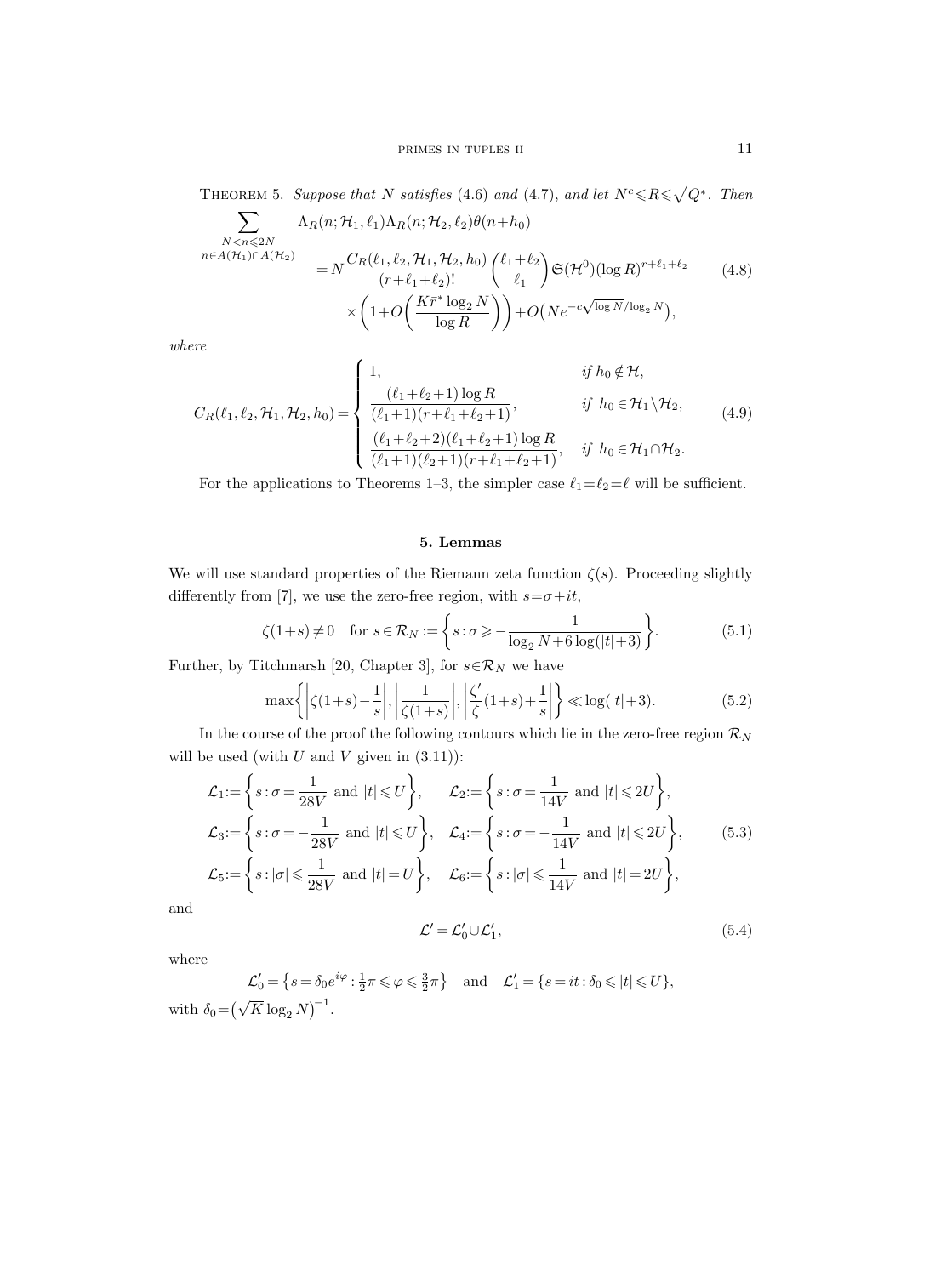Similarly to Lemma 1 of [7], we have the following.

LEMMA 1. Let  $k \log_2^2 N \leq \sqrt{\log R}$ ,  $N^c \leq R \leq N$ ,  $N \geq C$ ,  $k \geq 2$  and  $B \leq Ck$ . Then

$$
\int_{\mathcal{L}_j} (\log(|t|+3))^B \left| \frac{R^s ds}{s^k} \right| \ll e^{-c\sqrt{\log N}}, \quad 3 \le j \le 6,\tag{5.5}
$$

where the constant implied by the  $\ll$  symbol depends only on C.

*Proof.* The integral  $I$  in (5.5) satisfies, for all  $j$ ,

$$
I \ll \int_0^{2U} R^{-1/28V} \frac{(\log(|t|+3))^B}{\max\{|t|, 1/28V\}^k} dt + \int_{|\sigma| \le 1/14V} R^{\sigma} \frac{d\sigma}{U^{3/2}}
$$
  

$$
\ll e^{-c\sqrt{\log N}} \left( \int_0^C (28V)^k dt + \int_C^{\infty} \frac{dt}{t^{3/2}} \right) + e^{\sqrt{\log N} (1/14 - 1/2)} \ll e^{-c\sqrt{\log N}}.
$$

We will prove a generalization of the combinatorial identity (8.16) of [7] in order to evaluate the terms  $I_{1,1}$  of §8. Let us define for triplets of integers  $d, u, y$  with  $d \ge 0, u \ge 0$ and  $y+u\geqslant 0$  (to be called *suitable triplets*) the quantity

$$
Z(d, u, y) := \frac{1}{u!} \sum_{\substack{m=0 \ m \geq -y}}^{u} {u \choose m} (-1)^m \frac{d(d+1) \dots (d+m-1)}{(y+m)!}.
$$
 (5.6)

LEMMA 2. We have for any suitable triplet  $d, u, y$  the relation

$$
Z(d, u, y) = \frac{(y - d + 1) \dots (y - d + u)}{u!(y+u)!}.
$$
\n(5.7)

*Proof.* We will prove this by induction on u. For  $u=0$  we have trivially, for any non-negative d and y,  $Z(d, 0, y)=1/y!$  (the empty product in the numerator of Z is 1) by definition). We can suppose that  $u\geq 1$  and that our statement is true for all suitable triplets  $d, u-1, y$ . We set, for any real number x and  $n < 0$ ,

$$
\frac{x}{n!} = 0\tag{5.8}
$$

(in other words, we just neglect in a sum all terms with an  $n!$  in the denominator with  $n<0$  and fix the notation

$$
[S] = \begin{cases} 1, & \text{if the statement } S \text{ is true,} \\ 0, & \text{if the statement } S \text{ is false.} \end{cases}
$$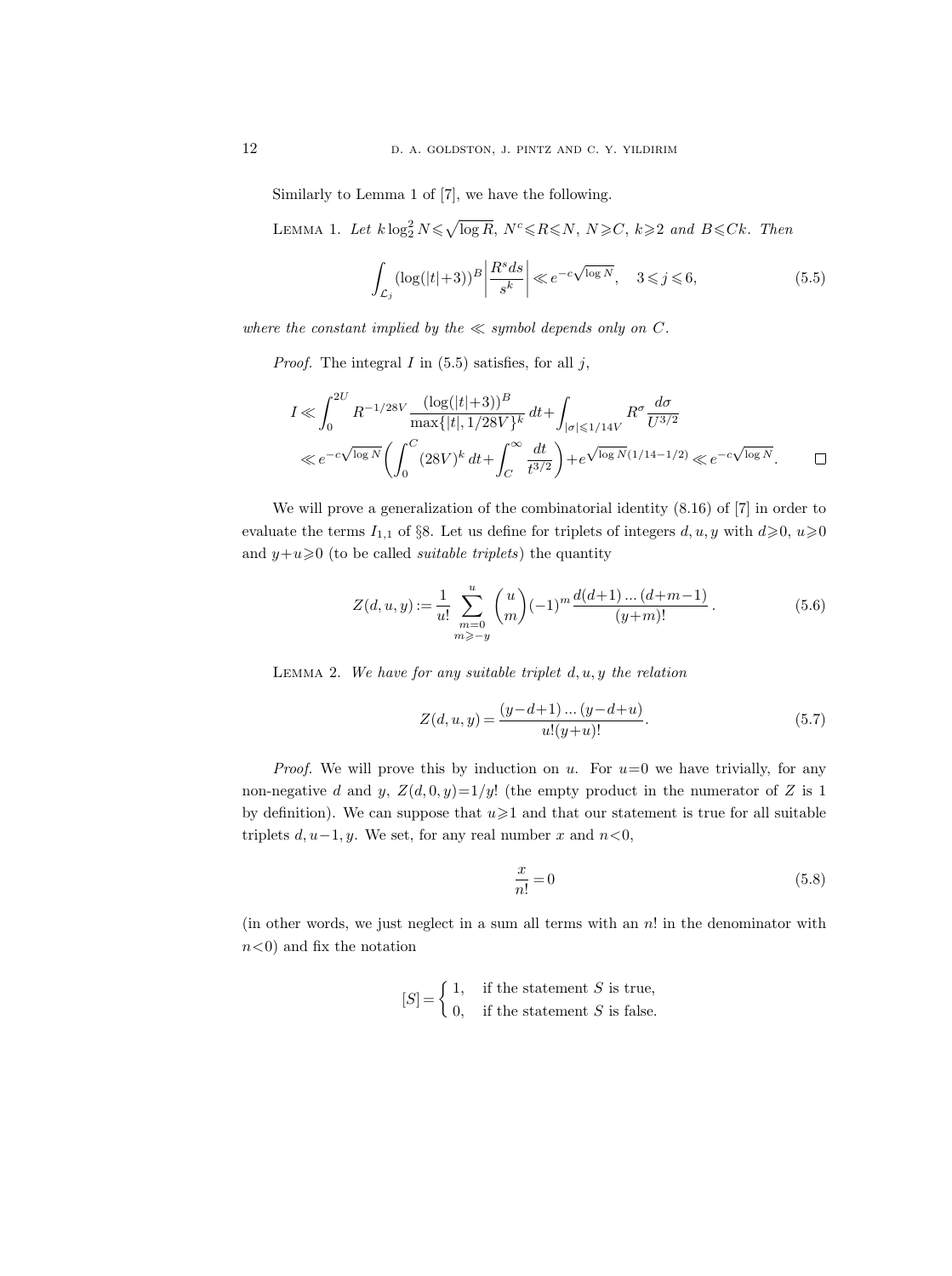Then we obtain by  $\binom{u}{j} = \binom{u-1}{j} + \binom{u-1}{j-1}$  (where we define  $\binom{u-1}{u} = \binom{u-1}{-1} = 0$ ),  $\left(\begin{array}{c}\n\frac{u-1}{\lambda}\n\end{array}\right)$  $Z(d, u, y) = \frac{1}{u!}$  $\sqrt{u-1}$  $(-1)^{j} \frac{d(d+1)...(d+j-1)}{(n+j)!}$ j  $(y+j)!$  $j=0$ j $\geqslant$ −y  $\sum^{u-1}$  $\left( (-1)^j \frac{d(d+1)...(d+j)}{(y+j+1)!} \right)$  $\sqrt{u-1}$ − j  $j=0$ <br>j≥−y−1  $\left(\begin{array}{c}\n\frac{u-1}{\lambda}\n\end{array}\right)$  $=\frac{1}{1}$  $\sqrt{u-1}$  $\left( (-1)^j \frac{d(d+1)\dots(d+j-1)}{(y+j)!} \left(1 - \frac{d+j}{y+j+1}\right) \right)$  $u!$ j  $j=0$ <br>j≥−y  $(-1)^{-y-1}d(d+1)...(d-y-2)(d-y-1)$  $-[-y-1] \geq 0$  $-y-1$  $\sum^{u-1}$  $=$  $\frac{1}{1}$ 1  $\sqrt{u-1}$  $(-1)^j \frac{d(d+1)...(d+j-1)(y+1-d)}{y+1-d}$ u  $(u-1)!$ j  $(y+j+1)!$  $j=0$ <br>j≥−y−1  $=\frac{y+1-d}{x}$  $\frac{1}{u}Z(d, u-1, y+1)$  $=\frac{(y+1-d)(y+2-d)...(y+u-d)}{u!(y+u)!}.$  $\Box$ 

Finally we mention a simple lemma for the mean value of the generalized divisor function

$$
d_m(q) := m^{\omega(q)},\tag{5.9}
$$

where  $\omega(q)$  denotes the number of prime factors of q for a squarefree q.

LEMMA 3. If  $m>0$  and  $\nu \geq \max\{c' \log(K+1), 1\}$ , then there exists a constant C' depending on c' such that, for  $K \geq 1$  and  $x \geq 1$  we have

$$
\sum_{q \leq x}^{b} d_m(q) \leq x (1 + \log x)^{\lceil m \rceil} \tag{5.10}
$$

and

$$
\sum_{q \leq x} \frac{d_{3K}(q)^{1+1/\nu}}{q} \leq (1 + \log x)^{C'K},\tag{5.11}
$$

where the  $\flat$  means that the summation runs over squarefree values of the variable.

Proof. Equation (5.10) follows from

$$
\sum_{q \leq x}^{\flat} d_m(q) \leq x \left( \sum_{q \leq x}^{\flat} \frac{d_{\lceil m \rceil}(q)}{q} \right) \leq x \left( \sum_{j \leq x} \frac{1}{j} \right)^{\lceil m \rceil} \leq x (1 + \log x)^{\lceil m \rceil}.
$$
 (5.12)

Further, by (5.9), we have

$$
d_{3K}(q)^{1+1/\nu} = d_j(q) \tag{5.13}
$$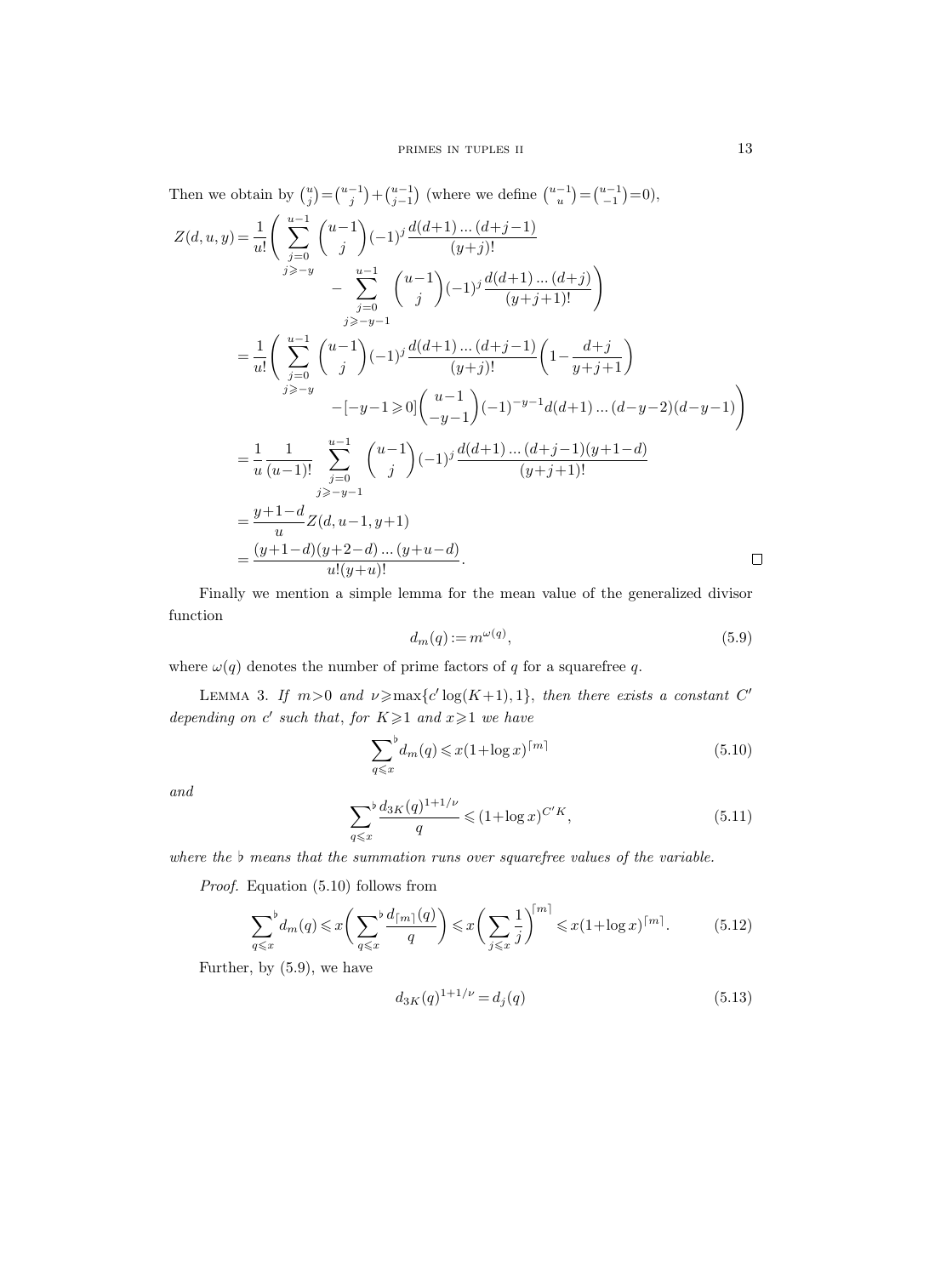with

$$
j = (3K)^{1+1/\nu} \leq 9e^{1/c'}K,\tag{5.14}
$$

 $\Box$ 

and Lemma 3 follows with  $C' = 9e^{1/c'} + 1$ .

#### 6. Preparation for the proof of Theorem 4

Since the preparation for the proof of Theorem 4 is nearly the same as in §6 and §7 of [7] for the analogous Proposition 1 (or 3 or 4), we will briefly summarize it and the reader is referred for the details to [7]. Let

$$
\mathcal{H}(p) = \{h'_1, \dots, h'_{\nu_p(\mathcal{H})} : h'_j \equiv h_g \text{ (mod } p), h_g \in \mathcal{H} \text{ for some } g, 1 \leq h'_j \leq p\},\tag{6.1}
$$

and

$$
\bar{\nu}_p(\mathcal{H}_1 \cap \mathcal{H}_2) := \nu_p(\mathcal{H}_1(p) \cap \mathcal{H}_2(p)) = \nu_p(\mathcal{H}_1) + \nu_p(\mathcal{H}_2) - \nu_p(\mathcal{H}). \tag{6.2}
$$

For any  $a \in A(\mathcal{H}_1) \cap A(\mathcal{H}_2)$  (cf. (3.14)), we have, similarly to §7 of [7],

$$
S_R(N; \mathcal{H}_1, \mathcal{H}_2, \ell_1, \ell_2, P, a) := \sum_{\substack{n = N + 1 \\ n \equiv a \, (\text{mod } P)}}^{2N} \Lambda_R(n; \mathcal{H}_1, \ell_1) \Lambda_R(n; \mathcal{H}_2, \ell_2)
$$
  
= 
$$
\frac{N}{P} \mathcal{T}_R(\ell_1, \ell_2, \mathcal{H}_1, \mathcal{H}_2) + O(R^2(3 \log R)^{7K}),
$$
(6.3)

where, denoting by  $\int_{(1)}$  the integration over the vertical line  $\{s: \text{Re } s=1\},$ 

$$
\mathcal{T}_{R}(\ell_1, \ell_2, \mathcal{H}_1, \mathcal{H}_2) := \frac{1}{(2\pi i)^2} \int_{(1)} \int_{(1)} F(s_1, s_2) \frac{R^{s_1}}{s_1^{K+\ell_1+1}} \frac{R^{s_2}}{s_2^{K+\ell_2+1}} ds_1 ds_2, \tag{6.4}
$$

$$
F(s_1, s_2) := \prod_{p>V} \left( 1 - \frac{\nu_p(\mathcal{H}_1)}{p^{1+s_1}} - \frac{\nu_p(\mathcal{H}_2)}{p^{1+s_2}} + \frac{\bar{\nu}_p(\mathcal{H}_1 \cap \mathcal{H}_2)}{p^{1+s_1+s_2}} \right);
$$
(6.5)

here, differently from [7], primes not exceeding V do not appear in  $F(s_1, s_2)$  since, by the regularity of a,  $(P_{H_1}(n), P) = (P_{H_2}(n), P) = 1$ .

Let

$$
\Delta := \bigg| \prod_{1 \leq j < j' \leq K} (h_j - h_{j'}) \bigg| \leqslant N^{K(K-1)/2}.\tag{6.6}
$$

Then, if  $p \nmid \Delta$  (consequently, for all sufficiently large primes  $p$ ),

$$
\nu_p(\mathcal{H}_1) = |\mathcal{H}_1| = K, \quad \nu_p(\mathcal{H}_2) = |\mathcal{H}_2| = K \quad \text{and} \quad \bar{\nu}_p(\mathcal{H}_1 \cap \mathcal{H}_2) = |\mathcal{H}_1 \cap \mathcal{H}_2| = r. \tag{6.7}
$$

We therefore factor out the dominant zeta-factors and write

$$
F(s_1, s_2) = G_{\mathcal{H}_1, \mathcal{H}_2}(s_1, s_2) \frac{\zeta(1 + s_1 + s_2)^d}{\zeta(1 + s_1)^a \zeta(1 + s_2)^b}
$$
(6.8)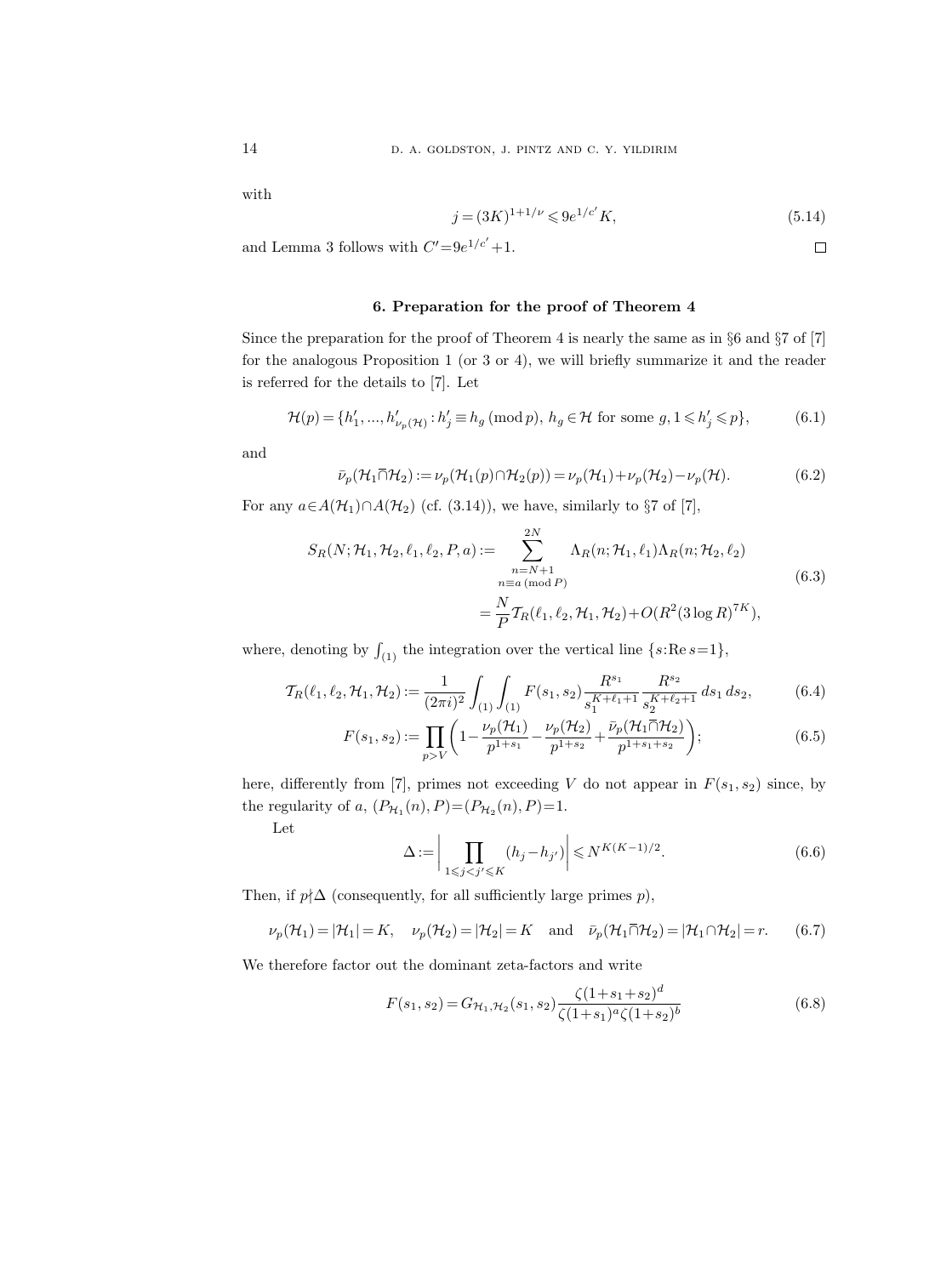with a function  $G(s_1, s_2)$ , regular for  $\sigma_j > -\frac{1}{5}$ , say, which we write slightly more generally for future application in Theorem 5 as

$$
G_{\mathcal{H}_1, \mathcal{H}_2}(s_1, s_2) = G(s_1, s_2) = G = G_1 G_2 G_3 = G_1 G_4,
$$
\n
$$
(6.9)
$$

where now  $a=b=K, d=r, \nu_1(p)=\nu_p(\mathcal{H}_1), \nu_2(p)=\nu_p(\mathcal{H}_2), \nu_3(p)=\bar{\nu}_p(\mathcal{H}_1\cap\mathcal{H}_2),$ 

$$
G_1(s_1, s_2) = \prod_{p \leq V} \left( 1 - \frac{1}{p^{1+s_1}} \right)^{-a} \prod_{p \leq V} \left( 1 - \frac{1}{p^{1+s_2}} \right)^{-b} \prod_{p \leq V} \left( 1 - \frac{1}{p^{1+s_1+s_2}} \right)^{d},\tag{6.10}
$$

and

$$
G_4(s_1, s_2) = \prod_{p>V} \left( 1 - \frac{\nu_1(p)}{p^{1+s_1}} - \frac{\nu_2(p)}{p^{1+s_2}} + \frac{\nu_3(p)}{p^{1+s_1+s_2}} \right)
$$
  

$$
\times \left( 1 - \frac{1}{p^{1+s_1}} \right)^{-a} \left( 1 - \frac{1}{p^{1+s_2}} \right)^{-b} \left( 1 - \frac{1}{p^{1+s_1+s_2}} \right)^{d}
$$
  

$$
= \prod_{\substack{p \mid \Delta \ p \nmid \Delta}} \cdot \prod_{\substack{p \nmid \Delta \ p \nmid \Delta}} =: G_2(s_1, s_2) G_3(s_1, s_2).
$$
 (6.11)

Let us use the notation

$$
\delta_j := \max\{0, -\sigma_j\}, \ j = 1, 2, \quad \delta := \delta_1 + \delta_2, \quad s_3 := s_1 + s_2, \quad s_3^* := s_1^* + s_2^* \tag{6.12}
$$

and

$$
\mathcal{R}'_N := \left\{ s : \sigma \geqslant -\frac{\frac{1}{2}}{\log_2 N + 6\log(|t|+3)} \right\}.
$$
\n
$$
(6.13)
$$

We will estimate the order of  $G(s_1, s_2)$  in the region  $s_1, s_2 \in \mathcal{R}'_N$  under the more general conditions

$$
a, b, d \leqslant K, \quad \nu_j(p) \leqslant K, \ j = 1, 2,
$$
\n
$$
(6.14)
$$

$$
\nu_1(p) = a, \ \nu_2(p) = b \text{ and } \nu_3(p) = d \text{ for } p \nmid \Delta.
$$
 (6.15)

(Later we will examine more delicate properties of  $G(s_1, s_2)$  with further conditions on a, b, d,  $\nu_1(p)$  and  $\nu_2(p)$ .) We have

$$
|G_1(s_1, s_2)| \le \exp\left(C\sum_{p \le V} \frac{K}{p^{1-\delta}}\right) \le e^{CK\log_3 N},\tag{6.16}
$$

$$
|G_2(s_1,s_2)| \leqslant \exp\biggl(C\sum_{p\mid \Delta} \frac{K}{p^{1-\delta}}\biggr) \leqslant \exp\biggl(CK\sum_{p\leqslant \log \Delta(1+o(1))} \frac{1}{p^{1-\delta}}\biggr) \leqslant e^{CK\log_3 N}, \quad (6.17)
$$

$$
|G_3(s_1, s_2)| \le \exp\left(C\sum_{p>V} \frac{K^2}{p^{2-2\delta}}\right) \le e^{CK^2/V} \le e^{CK},\tag{6.18}
$$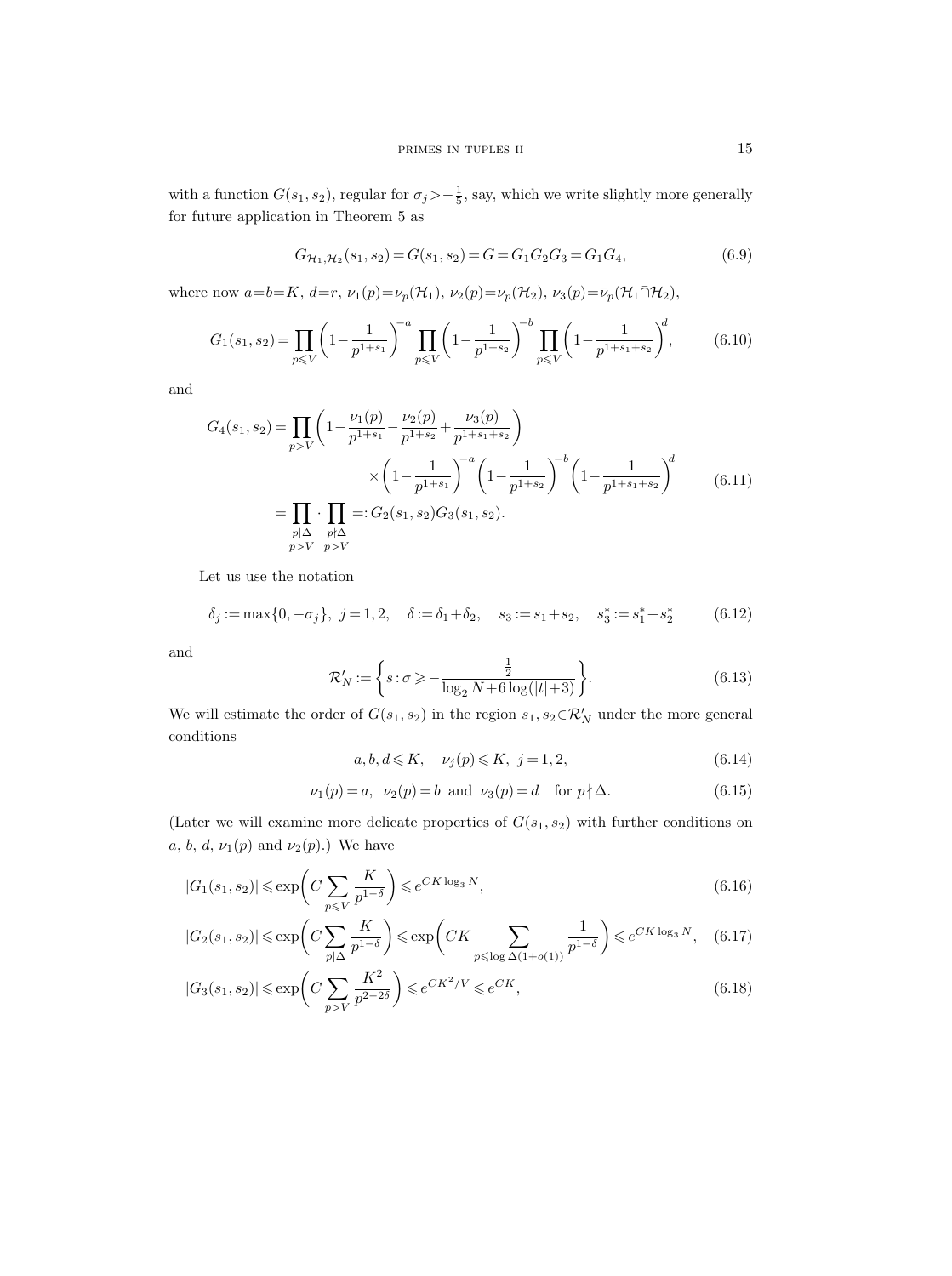where we made use of the estimates

$$
\max\{V^{\delta}, (\log \Delta)^{\delta}\} \leqslant (\log^2 N)^{1/2 \log_2 N} = e. \tag{6.19}
$$

Further, in (6.17), the sum which was originally over  $p/\Delta$  has been majorized by using the set of the smallest possible primes which could divide  $\Delta$ .

Summarizing  $(6.16)$ – $(6.18)$ , we obtain

$$
|G(s_1, s_2)| \leqslant e^{CK \log_3 N} \quad \text{for } s_1, s_2 \in \mathcal{R}'_N,\tag{6.20}
$$

and further

$$
|F(s_1, s_2)| \le e^{CK \log_3 N} (\log(|t_1| + 3) \log(|t_2| + 3))^{2K} \quad \text{for } s_1, s_2, s_3 \in \mathcal{R}'_N. \tag{6.21}
$$

The above estimate shows that the integrand in (6.4) vanishes as either  $|t_1| \rightarrow \infty$  or  $|t_2| \rightarrow \infty$ ,  $s_1, s_2, s_3 \in \mathcal{R}'_N$ . We will examine the integral (analogously to (7.15) in [7])

$$
I := T_R^*(d, a, b, u, v, \mathcal{H}_1, \mathcal{H}_2) := \frac{1}{(2\pi i)^2} \int_{(1)} \int_{(1)} \frac{D(s_1, s_2) R^{s_1 + s_2}}{s_1^{u+1} s_2^{v+1} (s_1 + s_2)^d} ds_1 ds_2, \qquad (6.22)
$$

where we introduce the function  $D(s_1, s_2)$ , regular for  $s_1, s_2, s_3 \in \mathcal{R}_N'$ :

$$
D(s_1, s_2) := D_0(s_1, s_2)G(s_1, s_2),
$$
  
\n
$$
D_0(s_1, s_2) := \frac{W^d(s_1 + s_2)}{W^a(s_1)W^b(s_2)}, \qquad W(s) := s\zeta(1+s),
$$
\n(6.23)

where

$$
0 \leq d \leq a, \quad b \leq K, \quad \min\{a, b\} \geq cK, \quad \frac{1}{8}\sqrt{K} \leq u, \quad v \leq \sqrt{K} \tag{6.24}
$$

and by symmetry we may assume that  $u \leq v$ . (In the applications we will have  $|a-b| \leq 1$ and  $|u-v| \leqslant 1.$ )

First step. Move the contour (1) for the integral over  $s_1$  to  $\mathcal{L}_1$ , and the one over  $s_2$  to  $\mathcal{L}_2$ . The vertical parts  $|t| \geq U$  and  $|t| \geq 2U$ , respectively, can be neglected similarly to Lemma 1. After this, move the integral over  $s_1$  from  $\mathcal{L}_1$  to  $\mathcal{L}_3 \cup \mathcal{L}_5$ . The horizontal segments  $\mathcal{L}_5$  can again be neglected. We pass a pole of order  $u+1$  at  $s_1=0$ , and obtain

$$
I = I_1 + I_2 + O(e^{-c\sqrt{\log N}}),
$$
\n(6.25)

where

$$
I_1 := \frac{1}{2\pi i} \int_{\mathcal{L}_2} \text{Res}_{s_1=0} \left( \frac{D(s_1, s_2) R^{s_1+s_2}}{s_1^{u+1} s_2^{v+1} (s_1+s_2)^d} \right) ds_2
$$
  
= 
$$
\frac{1}{2\pi i} \int_{\mathcal{L}_2} \frac{1}{u!} \left( \sum_{j=0}^u \binom{u}{j} (\log R)^{u-j} \frac{\partial^j}{\partial s_1^j} \left( \frac{D(s_1, s_2)}{(s_1+s_2)^d} \right) \Big|_{s_1=0} \right) \frac{R^{s_2}}{s_2^{v+1}} ds_2
$$
(6.26)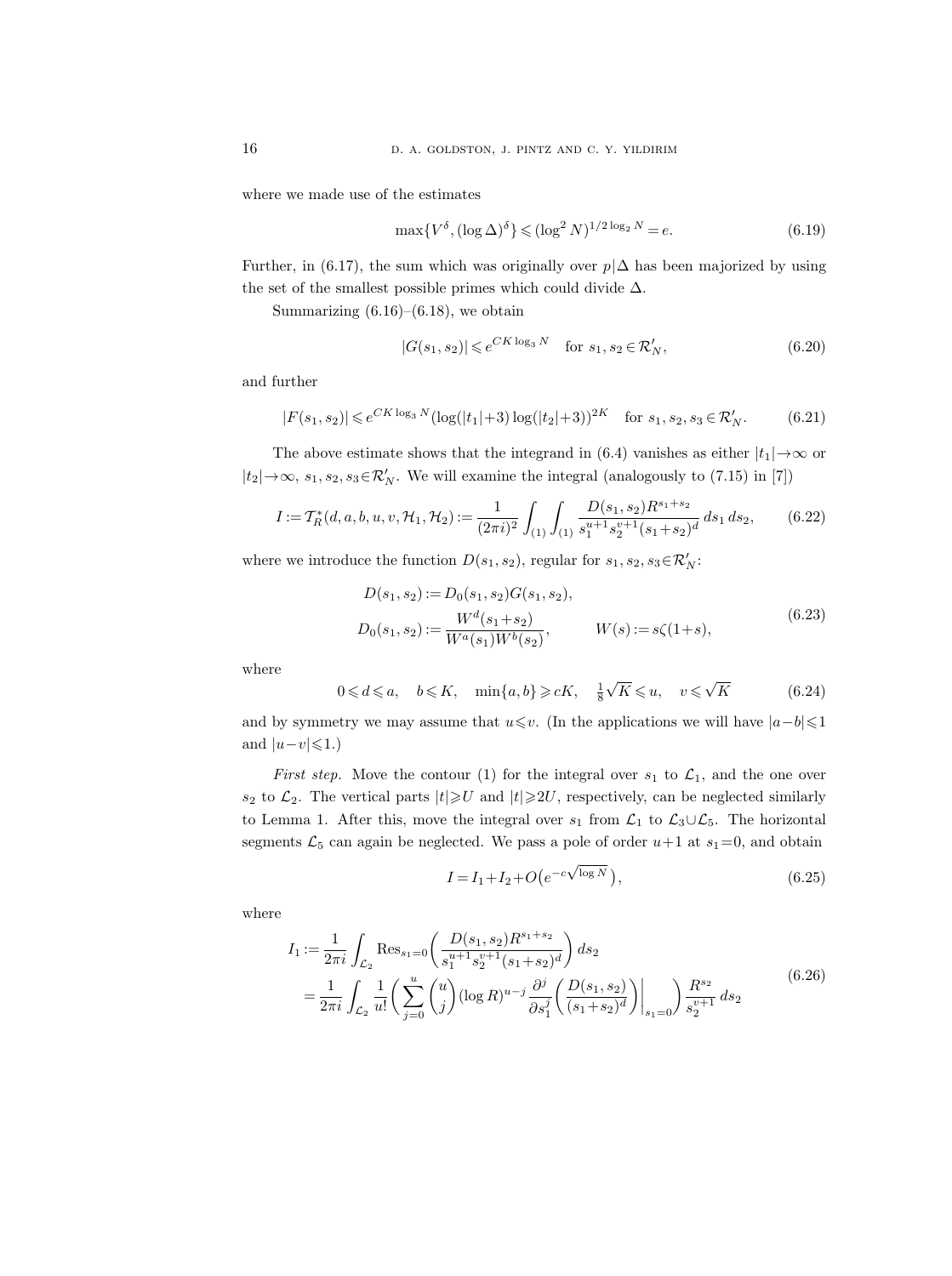and

$$
I_2 := \frac{1}{(2\pi i)^2} \int_{\mathcal{L}_2} \int_{\mathcal{L}_3} \frac{D(s_1, s_2) R^{s_1 + s_2}}{s_1^{u+1} s_2^{v+1} (s_1 + s_2)^d} ds_1 ds_2.
$$
 (6.27)

We denote the complete integrand above by  $Z(s_2)$  and express

$$
\frac{\partial^j}{\partial s_1^j} \left( \frac{D(s_1, s_2)}{(s_1 + s_2)^d} \right) \Big|_{s_1 = 0} = (-1)^j \frac{D(0, s_2) d(d+1) \dots (d+j-1)}{s_2^{d+j}} \n+ \sum_{j'=1}^j \binom{j}{j'} \frac{\partial^{j'}}{\partial s_1^{j'}} D(s_1, s_2) \Big|_{s_1 = 0} (-1)^{j-j'} \frac{d(d+1) \dots (d+j-j'-1)}{s_2^{d+j-j'}} ,
$$
\n(6.28)

where, for  $j=j'$  (including also the case when  $j=j'=0$  and  $d\geqslant 0$  arbitrary) the empty product in the numerator is 1.

Second step. Let us denote the contribution of the first term in  $(6.28)$  to  $(6.26)$  by  $I_1(j,0)$  and the others by  $I_1(j, j')$ ,  $1 \leq j' \leq j$ . Then  $I_1(j, 0)$  belongs to the main term, while all of the  $I_1(j, j')$  with  $j' \geq 1$  just contribute to the secondary terms. Let us move now the contour  $\mathcal{L}_2$  for the integral over  $s_2$  to  $\mathcal{L}_4 \cup \mathcal{L}_6$  in (6.26). The horizontal segments  $\mathcal{L}_6$  can be neglected again. We pass a pole of order  $v+1+d+j-j'$  in case of  $I_1(j, j')$  and we obtain in this way

$$
I_{1} = \frac{1}{u!} \sum_{j=0}^{u} {u \choose j} (\log R)^{u-j} \sum_{j'=0}^{j} (-1)^{j-j'} {j \choose j'} \frac{d(d+1) \dots (d+j-j'-1)}{(v+d+j-j')!} \times \sum_{\nu=0}^{v+d+j-j'} {v+d+j-j' \choose \nu} (\log R)^{v+d+j-j'-\nu} \frac{\partial^{\nu}}{\partial s_{2}^{\nu}} \frac{\partial^{j'}}{\partial s_{1}^{j'}} D(s_{1}, s_{2}) \Big|_{s_{1}=s_{2}=0} + \frac{1}{2\pi i} \int_{\mathcal{L}_{4}} Z(s_{2}) ds_{2} + O(e^{-c\sqrt{\log N}}) =: I_{1,1} + I_{1,2} + O(e^{-c\sqrt{\log N}}).
$$
 (6.29)

# 7. Estimates of the partial derivatives of  $D(s_1, s_2)$

In this section we will estimate the partial derivatives

$$
\frac{\partial^j}{\partial s_1^j}\frac{\partial^{j'}}{\partial s_2^{j'}}D(s_1,s_2)
$$

of  $D(s_1, s_2)$  for  $j + j' \leq C K$  with  $s_j = s_j^*$  in  $\mathcal{R}'_N$  for  $1 \leq j \leq 3$ . We will often use Cauchy's estimate for functions regular in  $|z-z_0|\leqslant \eta$ :

$$
\frac{1}{j!}|f^{(j)}(z_0)| \le \eta^{-j} \max_{|z-z_0|=\eta} |f(z)|. \tag{7.1}
$$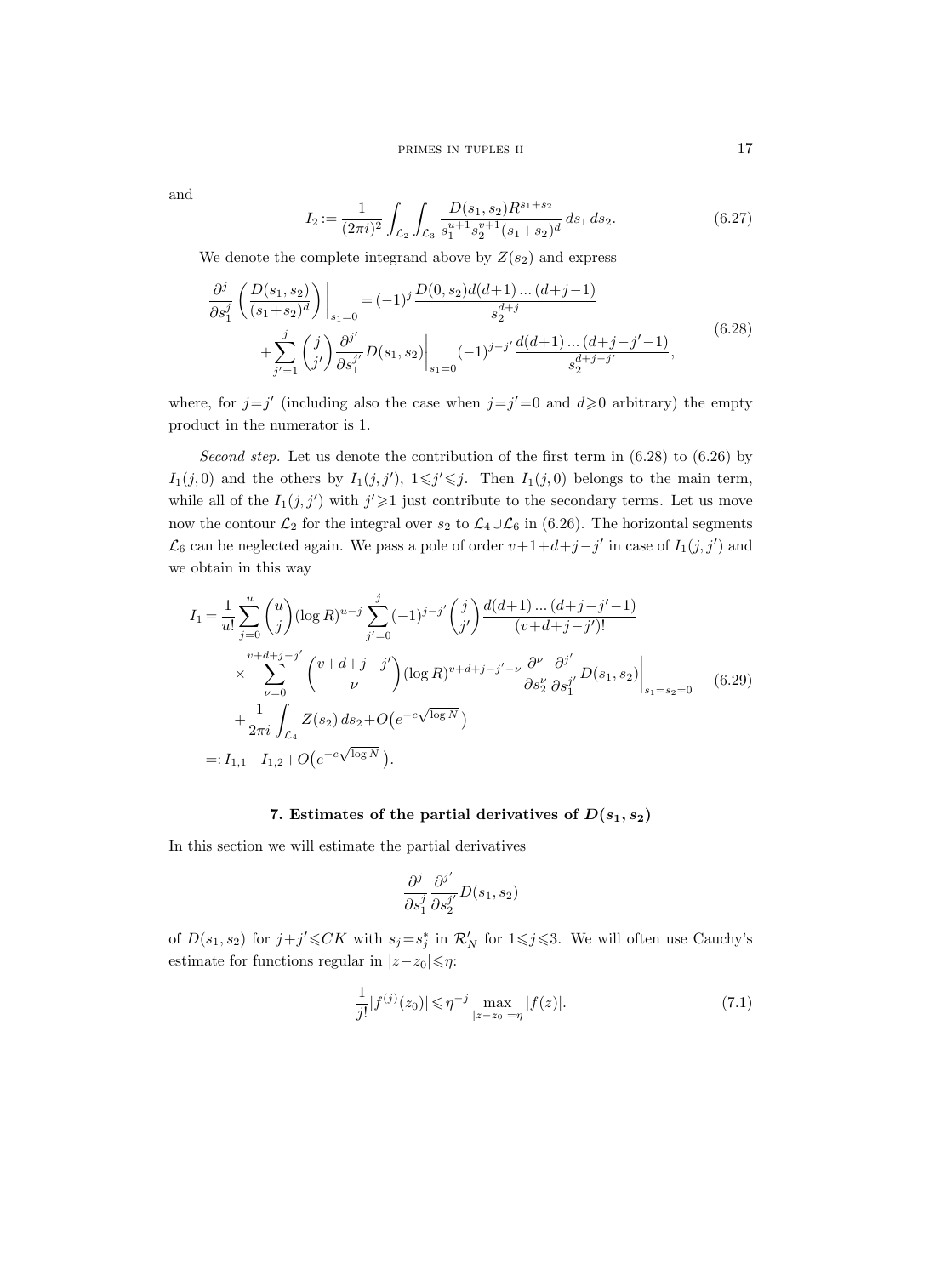Applying this to  $D(s_1, s_2)$ , we obtain

$$
\frac{1}{j!j'!} \left| \frac{\partial^j}{\partial s_1^j} \frac{\partial^{j'}}{\partial s_2^{j'}} D(s_1^*, s_2^*) \right| \ll \eta^{-(j+j')} \max_{\substack{|s_1'-s_1^*| \le \eta \\ |s_2'-s_2^*| \le \eta}} |D(s_1', s_2')|.
$$
\n(7.2)

In order to substitute the above maximum for  $D(s_1^*, s_2^*)$ , we have to estimate

$$
L(s_1, s_2) := \max\left\{ \left| \frac{\partial}{\partial s_1} \log D(s_1, s_2) \right|, \left| \frac{\partial}{\partial s_2} \log D(s_1, s_2) \right| \right\}
$$
(7.3)

for  $s_1, s_2, s_3 \in \mathcal{R}'_N$ ; since by the regularity of  $\log D(s_1, s_2)$  for  $s_j \in \mathcal{R}'_N$ ,  $1 \leq j \leq 3$  (cf. (6.10),  $(6.11)$  and  $(6.23)$ , we have for  $\eta \leq \frac{1}{100} (\log_2 N + \log(|t_1|+3) + \log(|t_2|+3))^{-1}$ ,

$$
\left| \frac{D(s'_1, s'_2)}{D(s_1^*, s_2^*)} \right| \leq \exp\left( 2\eta \max_{\substack{|s_1 - s_1^*| \leq \eta \\ |s_2 - s_2^*| \leq \eta}} L(s_1, s_2) \right).
$$
 (7.4)

By symmetry, it is enough to deal with

$$
L_1(s_1, s_2) := \left| \frac{\partial}{\partial s_1} \log D(s_1, s_2) \right|.
$$
\n
$$
(7.5)
$$

Since the logarithm is an additive function, using the representation  $(6.9)$ – $(6.11)$  and  $(6.23)$  of  $D(s_1, s_2)$ , it is sufficient to examine the factors  $D_0$ ,  $G_1$ ,  $G_2$  and  $G_3$  separately.

We will choose a positive  $\eta$  such that

$$
\eta \leqslant \frac{\frac{1}{100}}{\log_2 N + \log T}, \quad T = T_1 + T_2, \quad T_j = |t_j| + 3, \quad j = 1, 2,
$$
\n
$$
(7.6)
$$

where, by  $\delta = \delta_1 + \delta_2 \leq 2/\log_2 N$ ,  $V = (\log N)^{1/2}$ ,  $\log \Delta \leq K^2 \log N \leq \log^2 N$ , we have

$$
\max\{V^{\delta}, V^{\eta}, (\log \Delta)^{\delta}, (\log \Delta)^{\eta}\} \ll 1. \tag{7.7}
$$

We have, by (5.2) and (6.23),

$$
\frac{\partial}{\partial s_1}(\log D_0(s_1, s_2)) = d\left(\frac{\zeta'}{\zeta}(1 + s_1 + s_2) + \frac{1}{s_1 + s_2}\right) - a\left(\frac{\zeta'}{\zeta}(1 + s_1) + \frac{1}{s_1}\right) \ll K \log T. \tag{7.8}
$$

Further we have

$$
\frac{\partial}{\partial s_1}(\log G_1(s_1, s_2)) = \sum_{p \leq V} \frac{\log p}{p^{1+s_1}} \left( \frac{dp^{-s_2}}{1 - p^{-(1+s_1+s_2)}} - \frac{a}{1 - p^{-(1+s_1)}} \right) \ll K \log_2 N. \tag{7.9}
$$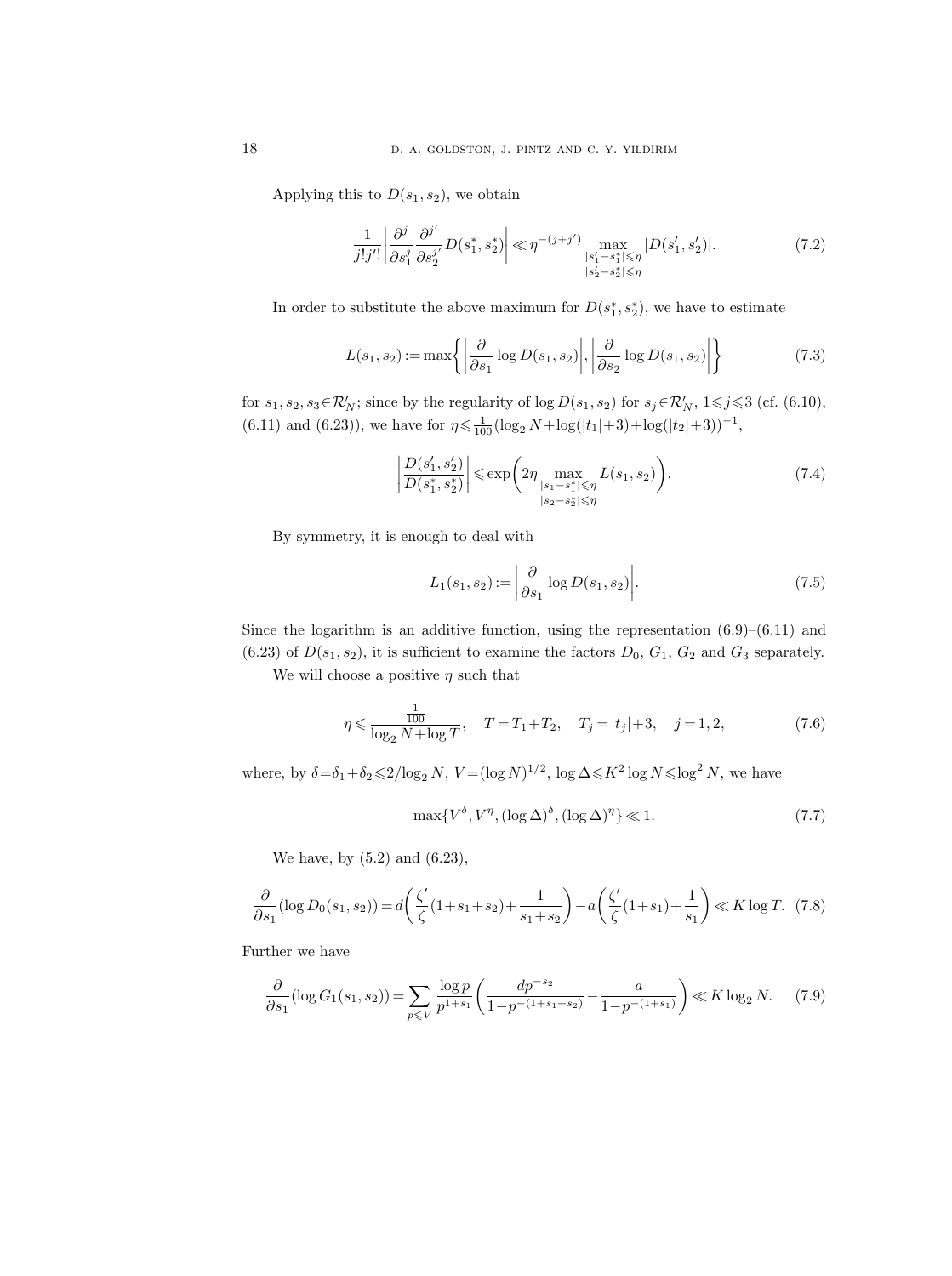Similarly to  $(6.17)$ , we obtain by  $(7.7)$ ,

$$
\frac{\partial}{\partial s_1} (\log G_2(s_1, s_2))
$$
\n
$$
= \sum_{\substack{p \mid \Delta \\ p > V}} \frac{\log p}{p^{1+s_1}} \left( \frac{\nu_1(p) - \nu_3(p)p^{-s_2}}{1 - \nu_1(p)p^{-(1+s_1)} - \nu_2(p)p^{-(1+s_2)} + \nu_3(p)p^{-(1+s_1+s_2)}} - \frac{a}{1 - p^{-(1+s_1)}} + \frac{dp^{-s_2}}{1 - p^{-(1+s_1+s_2)}} \right)
$$
\n
$$
\ll K \sum_{\substack{p \mid \Delta \\ p \le \log \Delta(1 + o(1))}} \frac{\log p}{p^{1-\delta}}
$$
\n
$$
\ll K \log_2 \Delta
$$
\n
$$
\ll K \log_2 \Delta
$$
\n
$$
\ll K \log_2 N.
$$
\n(7.10)

Finally, analogously to (6.18), we have by (6.15),

$$
\frac{\partial}{\partial s_1}(\log G_3(s_1, s_2)) = \sum_{\substack{p \nmid \Delta \\ p > V}} \frac{\log p}{p^{1+s_1}} \left( \frac{a - dp^{-s_2}}{1 - ap^{-(1+s_1)} - bp^{-(1+s_2)} + dp^{-(1+s_1+s_2)}} - \frac{a}{1 - p^{-(1+s_1)}} + \frac{dp^{-s_2}}{1 - p^{-(1+s_1+s_2)}} \right)
$$
  
\n
$$
\ll \sum_{p > V} \frac{\log p}{p^{1 - \delta_1}} \left( a \frac{K}{p^{1 - \delta}} + dp^{\delta_2} \frac{K}{p^{1 - \delta}} \right)
$$
  
\n
$$
\ll K^2 \sum_{p > V} \frac{\log p}{p^{2 - 2\delta}}
$$
  
\n
$$
\ll \frac{K^2}{V^{1 - 2\delta}}
$$
  
\n
$$
\ll K.
$$
\n(7.11)

Summarizing  $(7.3)$ – $(7.11)$ , we have

$$
\max_{\substack{|s_1'-s_1^*| \leqslant \eta \\ |s_2'-s_2^*| \leqslant \eta}} |D(s_1', s_2')| \leqslant e^{C\eta K (\log_2 N + \log T)} |D(s_1^*, s_2^*)|, \quad \text{if } s_1^*, s_2^*, s_3^* \in \mathcal{R}_N'. \tag{7.12}
$$

Hence, (7.2) and (7.12) imply by the choice  $1/\eta\!=\!100K(\log_2 N\!+\!\log T)$  the following estimate.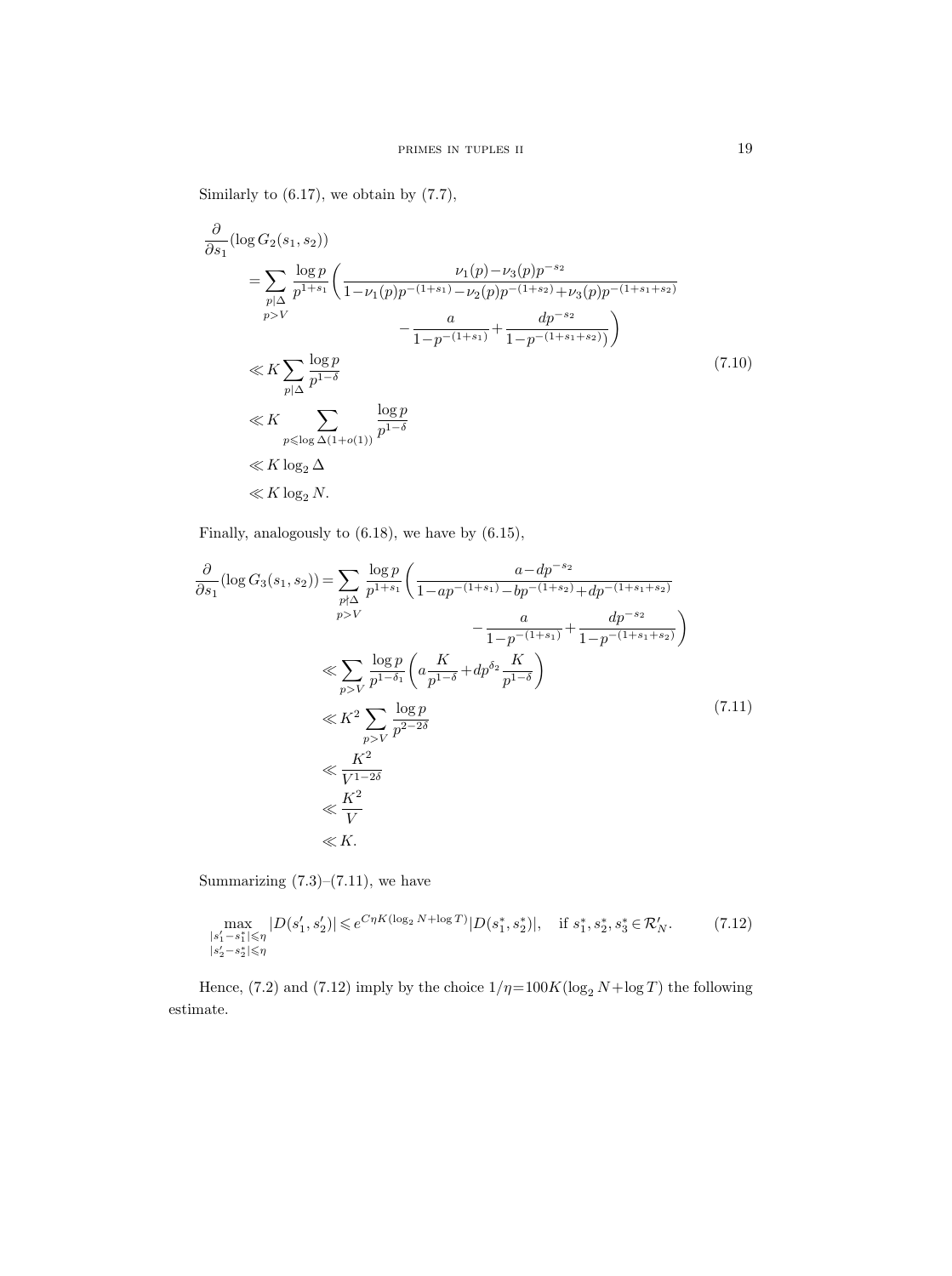LEMMA 4. We have for  $s_1, s_2, s_3 \in \mathcal{R}'_N$ ,

$$
\frac{1}{j!j'!} \left| \frac{\partial^j}{\partial s_1^j} \frac{\partial^{j'}}{\partial s_2^{j'}} D(s_1, s_2) \right| \ll (CK(\log_2 N + \log T))^{j+j'} |D(s_1, s_2)|. \tag{7.13}
$$

The above estimate is sufficient for our purposes at every point  $(s_1, s_2)$  apart from  $(0, 0)$ , which will appear in the main term. We will show an analogous result for the point  $(0, 0)$  where  $\eta$  in (7.6) will be replaced by the larger value

$$
\eta_0 = \frac{1}{\bar{d}^* \log_2 N},\tag{7.14}
$$

where we use the notation  $\bar{d}$  and  $\bar{d}^*$  of (4.4). Next, the following result holds.

LEMMA 5. We have  
\n
$$
\frac{1}{j!j'!} \left| \frac{\partial}{\partial s_1^j} \frac{\partial^{j'}}{\partial s_2^{j'}} D(s_1, s_2) \right|_{s_1 = s_2 = 0} \ll (\bar{d}^* \log_2 N)^{j+j'} D(0, 0).
$$
\nProof. Let  $d_1 = a - d$ . Analogously to (7.8)–(7.9), we have, for  $|s_1|, |s_2| \le \eta_0$ ,  
\n
$$
\frac{\partial}{\partial s_1} \log D_0(s_1, s_2) = d \frac{W'}{W}(s_1 + s_2) - a \frac{W'}{W}(s_1)
$$
\n
$$
= d \left( \frac{W'}{W}(s_1 + s_2) - \frac{W'}{W}(s_1) \right) - (a - d) \frac{W'}{W}(s_1)
$$
\n
$$
\ll K \eta_0 + d_1
$$
\n
$$
\ll \frac{K}{\bar{d}^*} + d_1
$$
\n
$$
\ll \sqrt{K} + d_1
$$
\n
$$
\ll \bar{d}^*,
$$
\n(7.15)

and

$$
\frac{\partial}{\partial s_1}(\log G_1(s_1, s_2)) = \sum_{p \leq V} \frac{\log p}{p^{1+s_1}} \left( \frac{d}{p^{s_2} - p^{-(1+s_1)}} - \frac{d}{1 - p^{-(1+s_1)}} + \frac{d - a}{1 - p^{-(1+s_1)}} \right)
$$
  
\n
$$
\ll \sum_{p \leq V} \frac{\log p}{p^{1-\delta_1}} \left( \frac{K|p^{s_2} - 1|}{p^{-\delta_2}} + d_1 \right)
$$
  
\n
$$
\ll K \sum_{p \leq V} \frac{\eta_0 \log^2 p}{p^{1-\delta}} + d_1 \sum_{p \leq V} \frac{\log p}{p^{1-\delta}}
$$
  
\n
$$
\ll V^{\delta} (K \eta_0 \log V + d_1) \log V
$$
  
\n
$$
\ll K \eta_0 \log_2^2 N + d_1 \log_2 N
$$
  
\n
$$
\ll \bar{d}^* \log_2 N.
$$
 (7.16)

The treatment of  $G_2$  will be similar to this and  $(7.10)$ . By

 $|\nu_1(p)-\nu_3(p)| = |\nu_p(\mathcal{H}_1)-\nu_p(\mathcal{H}_1(p)\cap\mathcal{H}_2(p))| \leq |\mathcal{H}_1\setminus\mathcal{H}_2| = a-d,$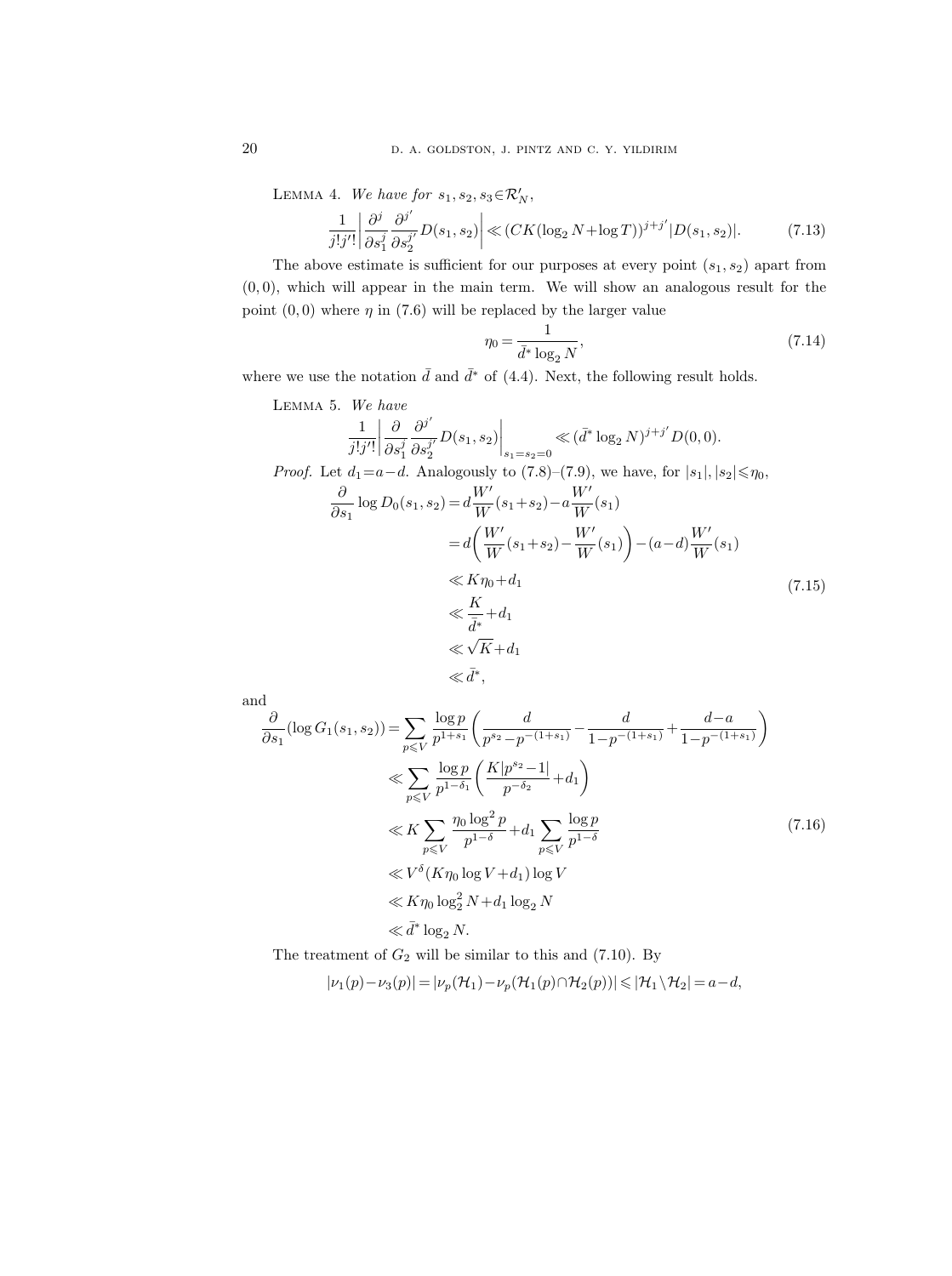we have  
\n
$$
\frac{\partial}{\partial s_1}(\log G_2(s_1, s_2))
$$
\n
$$
= \sum_{p|\Delta} \frac{\log p}{p^{1+s_1}} \left( \frac{\nu_1(p) - \nu_3(p) + \nu_3(p)(1-p^{-s_2})}{1 - \nu_1(p)p^{-(1+s_1)} - \nu_2(p)p^{-(1+s_2)} + \nu_3(p)p^{-(1+s_1+s_2)}} - \frac{d_1}{1 - p^{-(1+s_1)}} - d\left( \frac{1}{1 - p^{-(1+s_1)}} - \frac{1}{p^{s_2} - p^{-(1+s_1)}} \right) \right)
$$
\n
$$
\ll \sum_{p|\Delta} \frac{\log p}{p^{1-\delta}} (d_1 + K(p^{\eta_0} - 1))
$$
\n
$$
\ll d_1 \sum_{p|\Delta} \frac{\log p}{p^{1-\delta}} + K\eta_0 \sum_{p|\Delta} \frac{\log^2 p}{p^{1-\delta}} + K \sum_{p|\Delta} \frac{\log p}{e^{1/\eta_0}}
$$
\n
$$
\ll d_1 \sum_{p \le (1+o(1))} \frac{\log p}{p^{1-\delta}} + K\eta_0 \sum_{p \le (1+o(1))} \frac{\log^2 p}{p^{1-\delta}} + \frac{K \log \Delta}{(\log N)^{d^*}}
$$
\n
$$
\ll d_1 \log_2 \Delta + K\eta_0 \log_2^2 \Delta + \frac{1}{(\log N)^{\sqrt{K}-3}}
$$
\n
$$
\ll d_1 + K\eta_0 \log_2 N) \log_2 N
$$
\n
$$
\ll \bar{d}^* \log_2 N.
$$
\n(41 + K\eta\_0 \log\_2 N) \log\_2 N

Finally we have, similarly to above and (7.11), using  $a-dp^{-s_2}=a-d+d(1-p^{-s_2}),$ 

$$
\frac{\partial}{\partial s_1} \log G_3(s_1, s_2)
$$
\n
$$
= \sum_{\substack{p \nmid \Delta \\ p \geq V}} \frac{\log p}{p^{1+s_1}} \left( a \left( \frac{1}{1 - p^{-(1+s_1+s_2)}} - \frac{1}{1 - p^{-(1+s_1)}} \right) + (a - dp^{-s_2}) \left( \frac{1}{1 - ap^{-(1+s_1)} - bp^{-(1+s_2)} + dp^{-(1+s_1+s_2)}} - \frac{1}{1 - p^{-(1+s_1+s_2)}} \right) \right)
$$
\n
$$
\ll \sum_{p > V} \frac{\log p}{p^{1 - \delta_1}} \left( \frac{K}{p^{1 - \delta}} + \frac{K}{p^{1 - \delta}} (d_1 + K(p^{\eta_0} - 1)) \right)
$$
\n
$$
\ll K d_1 \sum_{p > V} \frac{\log p}{p^{2 - 2\delta}} + K^2 \eta_0 \sum_{V < p \leq e^{1/\eta_0}} \frac{\log^2 p}{p^{2 - 2\delta}} + K^2 \sum_{p > e^{1/\eta_0}} \frac{\log p}{p^{2 - 2\delta - \eta_0}}
$$
\n
$$
\ll \frac{K d_1}{V^{1 - 2\delta}} + \frac{K^2 \eta_0 \log V}{V^{1 - 2\delta}} + \frac{K^2}{(\log N)^{(1 - 2\delta - \eta_0)\bar{d}^*}}
$$
\n
$$
\ll \frac{K}{V} (d_1 + K \eta_0 \log_2 N) + o(1)
$$
\n
$$
\ll d_1 + K \eta_0 \log_2 N
$$
\n
$$
\ll \bar{d}^*.
$$
\n(11.11)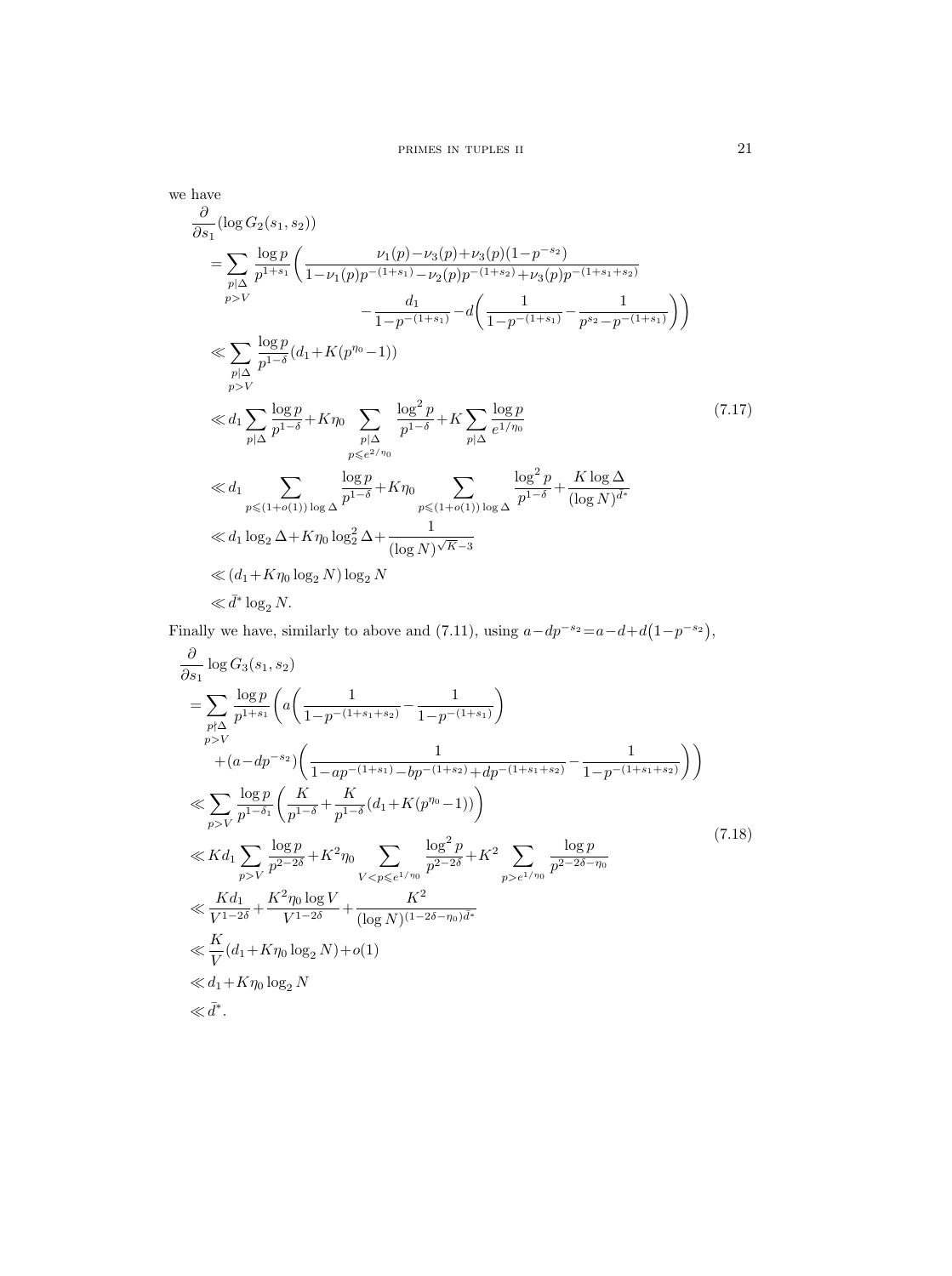Now,  $(7.15)$ – $(7.18)$  imply, by symmetry for  $j=1, 2$ , that

$$
\left| \frac{\partial}{\partial s_j} \log D(s_1, s_2) \right| \ll \frac{1}{\eta_0} \quad \text{for } |s_1|, |s_2| \le \eta_0,
$$
\n(7.19)

and therefore, similarly to (7.12), we have

$$
\max_{\substack{|s_1'|\leqslant \eta_0\\|s_2'|\leqslant \eta_0}}|D(s_1', s_2')| \ll D(0, 0),\tag{7.20}
$$

which by (7.2) proves Lemma 5.

# $\Box$

# 8. Evaluation of the integral  $I_1$

This section will be devoted to the examination of  $I_{1,1}$ , the sum of the residues in (6.29).

The rather complicated formula (6.29) yields the main term and all secondary terms of the form  $(\log R)^m$  exclusively for  $m \in [d, d + u + v - 1]$  and will additionally contribute to other secondary terms for  $m \in [0, d-1]$ . However, from the terms  $I_{1,1}(j, j', \nu)$  belonging to the triplet  $(j, j', \nu)$  in the triple summation, only those with  $\nu = 0$  and  $j' = 0$  contribute to the main term of order  $(\log R)^{d+u+v}$ , since in all other terms the exponent of  $\log R$  is  $d+u+v-j'-\nu$ .

We now have to work more carefully than in [7]. For example, by the aid of Lemma 2 (a generalization of (8.16) in [7]) we will exactly evaluate the coefficients  $A_{j',\nu}$  of

$$
\frac{1}{j'|v!} \frac{\partial^{\nu}}{\partial s_2^{\nu}} \frac{\partial^{j'}}{\partial s_1^{j'}} D(s_1, s_2) (\log R)^{v+d+u-j'-\nu}
$$

in (6.29) as follows. Let  $j', \nu \geq 0$ ,

$$
m := j - j' \geqslant 0 \quad \text{and} \quad y := v + d - \nu,
$$
\n
$$
(8.1)
$$

where we may assume, by (6.29), that

$$
\nu \leq v + d + m, \quad \text{that is} \quad m \geqslant \nu - v - d = -y. \tag{8.2}
$$

Then we have from  $(6.29)$ , by notation  $(5.6)$ ,  $(8.1)$  and Lemma 2,

$$
A_{j',\nu} = \frac{j'| \nu!}{u!} \sum_{m=0}^{u-j'} \binom{u}{m+j'} (-1)^m \binom{m+j'}{j'} \frac{d(d+1)\dots(d+m-1)}{(v+d+m-\nu)! \nu!}
$$
  
\n
$$
= \sum_{m=0}^{u-j'} \frac{(-1)^m}{(u-j'-m)!m!} \frac{d(d+1)\dots(d+m-1)}{(v+d+m-\nu)!}
$$
  
\n
$$
= Z(d, u-j, v+d-\nu)
$$
  
\n
$$
= \frac{(v-\nu+1)\dots(v-\nu+u-j')}{(u-j')!(d+v-\nu+u-j)!}.
$$
 (8.3)

We have to compare  $A_{j',\nu}$  with  $A_{0,0}$ . This will be furnished by the following lemma.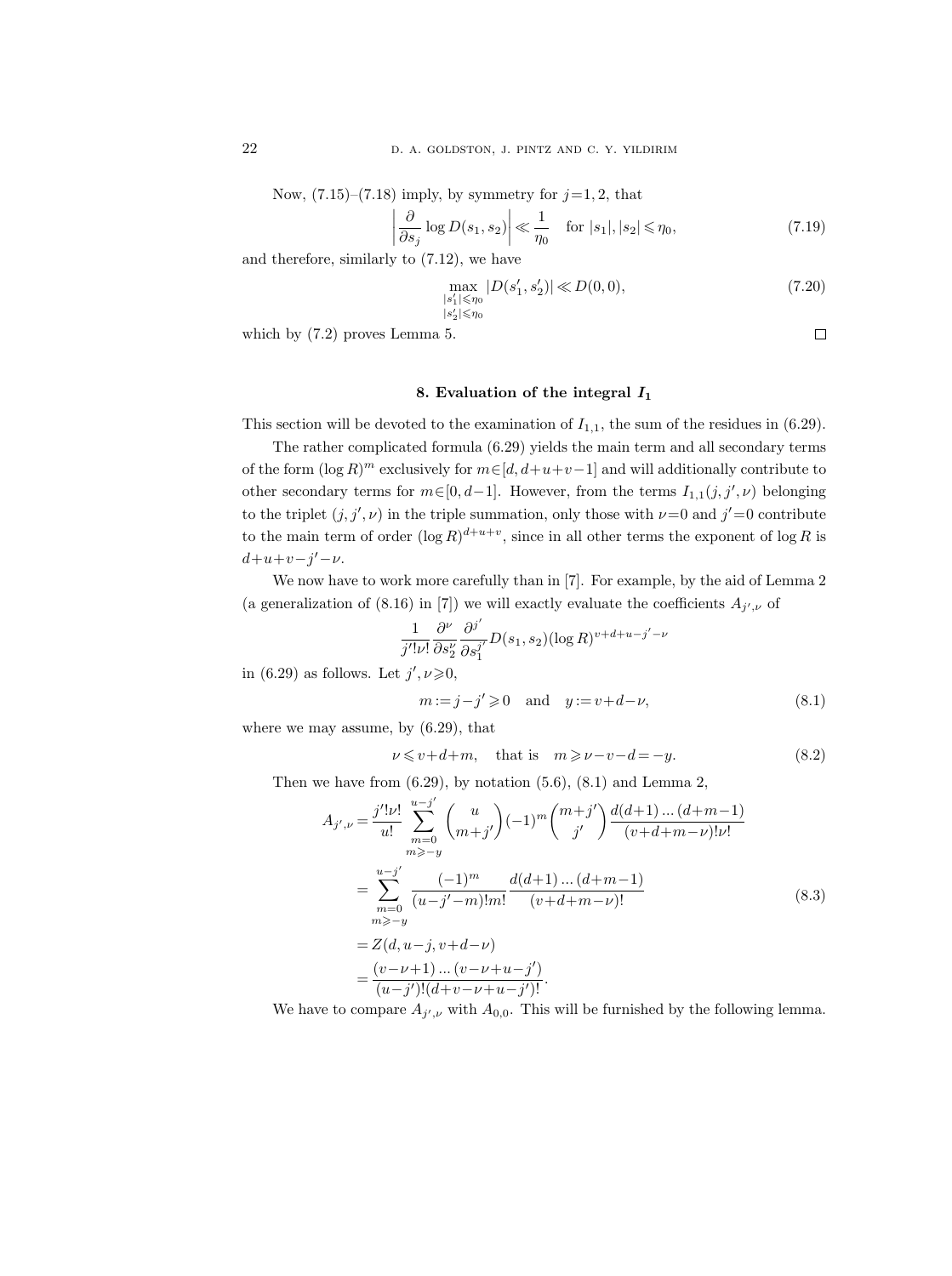Lemma 6. We have

$$
|A'_{j',\nu}| := \left| \frac{A_{j',\nu}}{A_{0,0}} \right| \leqslant (CK)^{j'+\nu}.
$$

Proof. Recalling (6.24), we have

$$
|A'_{j',\nu}|=\frac{(d\!+\!v\!+\!u)!}{(d\!+\!v\!+\!u\!-\!\nu\!-\!j')!}\frac{(u\!-\!j'\!+\!1)\dots u}{(v\!+\!u\!-\!j'\!+\!1)\dots(v\!+\!u)}|A''_{j',\nu}|\leqslant (CK)^{j'+\nu}|A''_{j',\nu}|,
$$

where

$$
|A''_{j',\nu}| = \frac{|(v-\nu+1)\dots(v-\nu+u-j')|}{(v+1)\dots(v+u-j')}.
$$
\n(8.4)

If  $\nu \leq 2(\nu+1)$ , then clearly  $|A_{j',\nu}''| \leq 1$ , so we may suppose that

$$
\nu = B(\nu + 1), \quad B > 2. \tag{8.5}
$$

In this case we have, by  $u-j' \leq u \leq v \lt v+1$ ,

$$
|A_{j',\nu}''| \leqslant \left(\frac{\nu}{\nu+1}\right)^{u-j'} \leqslant B^{\nu+1} = B^{\nu/B} < 2^{\nu},\tag{8.6}
$$

since the maximum of  $x^{1/x}$  in  $[1,\infty)$  is attained at  $x=e$  and  $e^{1/e} < 2$ .  $\Box$ 

Now we are ready to evaluate the crucial term  $I_{1,1}$  by the aid of Lemmas 2, 5 and 6. Namely, by  $(4.1)$  and  $(4.4)$ ,  $R \gg N^c$ ,  $(6.29)$ ,  $(8.3)$  and  $(6.24)$ , we have

$$
I_{1,1} = A_{0,0} (\log R)^{d+u+v} \left( D(0,0) + \sum_{j'=0}^{u} \sum_{\nu=0}^{v+d+u-j'} \frac{A'_{j',\nu}}{(\log R)^{j'+\nu}} \frac{1}{j'!\nu!} \frac{\partial^{j'}}{\partial s_1^{j'}} \frac{\partial^{\nu}}{\partial s_2^{\nu}} D(0,0) \right)
$$
  
= Z(d, u, v+d) (\log R)^{d+u+v} D(0,0) \left( 1+O\left( \sum\_{j'=0}^{\infty} \sum\_{\substack{\nu=0 \ j'+\nu \geq 1}}^{\infty} \left( \frac{K \bar{d}^\* \log\_2 N}{\log R} \right)^{j'+\nu} \right) \right)  
= \frac{1}{(d+v+u)!} {v+u \choose u} (\log R)^{d+v+u} D(0,0) \left( 1+O\left( \frac{K \bar{d}^\* \log\_2 N}{\log R} \right) \right). \tag{8.7}

The integral  $I_{1,2}$  in (6.29) does not contribute to the main term and can be estimated relatively easily due to the presence of the term  $R^{s_2}$  ( $s_2 \in \mathcal{L}_4$ ). In fact, choosing

$$
\frac{1}{\eta} = 100(\log_2 N + \log T)
$$

as earlier, we obtain by Lemma 4, (5.2), (6.20) and (6.26)–(6.28) for any  $s_2 \in \mathcal{L}_4$ ,

$$
Z(s_2) \ll \sum_{j=0}^{u} \sum_{j'=0}^{j} \frac{(\log R)^{u-j} (CK)^{j-j'}}{(u-j)!(j-j')!} (CK(\log_2 N + \log T))^{j'} \frac{|D(0, s_2)| R^{\sigma_2}}{|s_2|^{d+j-j'+v+1}} \ll e^{C(\sqrt{K}\log_2 N + K\log_3 N)} \frac{(\log(|t_2|+3))^{3K+O(\sqrt{K})} R^{\sigma_2}}{|s_2|^{b+O(\sqrt{K})}}.
$$
\n
$$
(8.8)
$$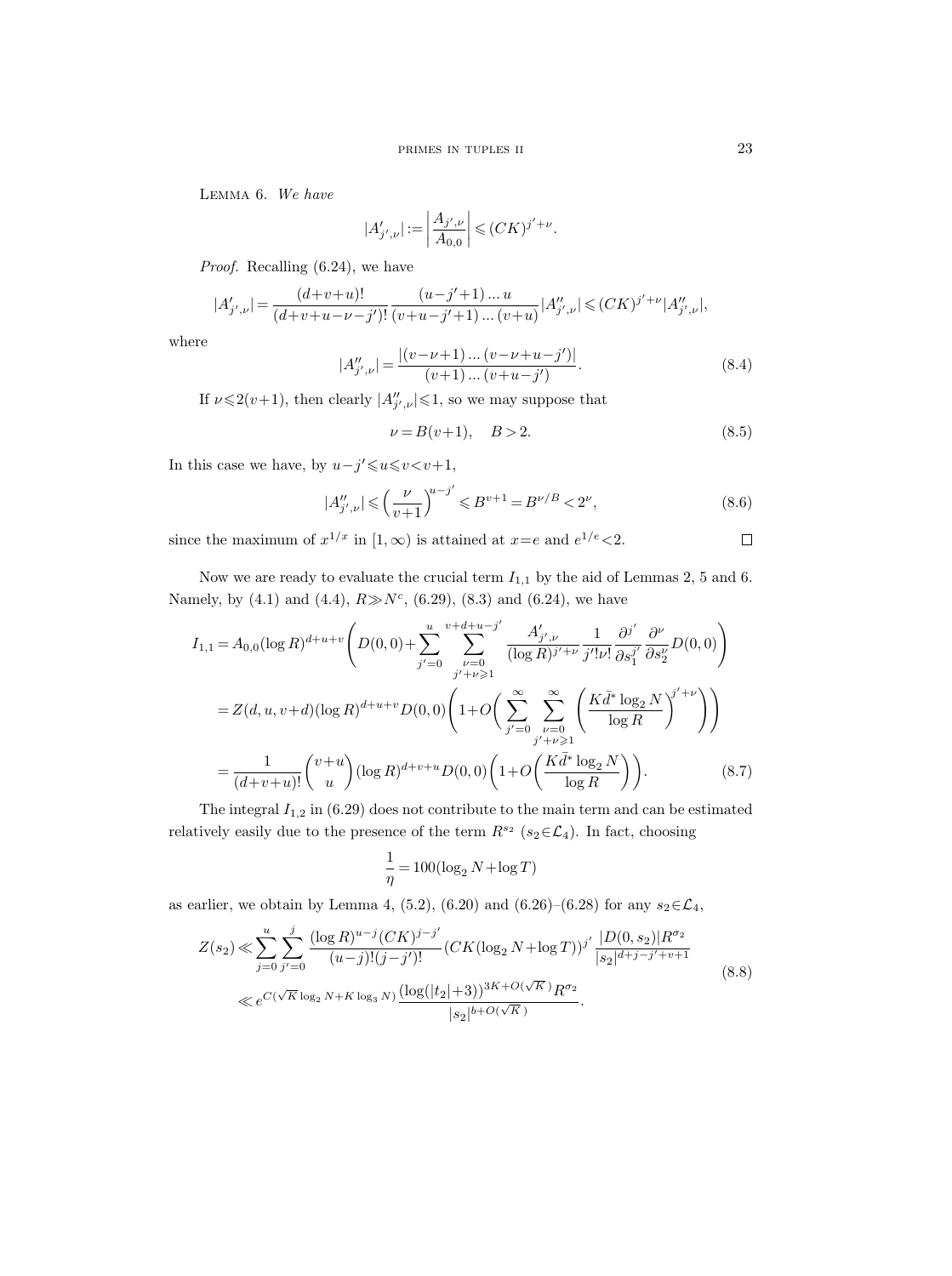Now Lemma 1 yields immediately, by  $(6.24)$  and  $R \gg N<sup>c</sup>$ ,

$$
I_{1,2} = \frac{1}{2\pi i} \int_{\mathcal{L}_4} Z(s_2) \, ds_2 \ll e^{C(\sqrt{K} \log_2 N + K \log_3 N) - c\sqrt{\log N}} \ll e^{-c\sqrt{\log N}}.
$$
 (8.9)

We may summarize (8.7) and (8.9), by  $D(0,0)=D_0(0,0)G(0,0)=G(0,0)\neq0$  (which is true by the admissibility condition), by  $(6.9)$ – $(6.11)$  and  $(6.23)$ , as the following.

LEMMA 7. The integral  $I_1$  in (6.26) satisfies the asymptotic

$$
I_1 = \frac{1}{(d+v+u)!} \binom{v+u}{u} (\log R)^{d+v+u} G(0,0) \left( 1 + O\left(\frac{K\bar{d}^* \log_2 N}{\log R}\right) \right) + O\left(e^{-c\sqrt{\log N}}\right). \tag{8.10}
$$

# 9. Estimate of the integral I<sup>2</sup>

For  $I_2$  in (6.27), after interchange of the two integrations, we move the contour  $\mathcal{L}_2$  for the inner integral over  $s_2$  to the left to  $\mathcal{L}_4$  passing a pole of order d at  $s_2=-s_1$  if  $|t_2|\leqslant U$ and a pole of order  $v+1$  at  $s_2=0$ , and obtain

$$
I_{2} = \frac{1}{2\pi i} \int_{\mathcal{L}_{3}} \mathop{\mathrm{Res}}_{s_{2}=-s_{1}} \left( \frac{D(s_{1}, s_{2})R^{s_{1}+s_{2}}}{s_{1}^{u+1}s_{2}^{v+1}(s_{1}+s_{2})^{d}} \right) ds_{1} + \frac{1}{2\pi i} \int_{\mathcal{L}_{3}} \mathop{\mathrm{Res}}_{s_{2}=0} \left( \frac{D(s_{1}, s_{2})R^{s_{1}+s_{2}}}{s_{1}^{u+1}s_{2}^{v+1}(s_{1}+s_{2})^{d}} \right) ds_{1} + \frac{1}{(2\pi i)^{2}} \int_{\mathcal{L}_{4}} \int_{\mathcal{L}_{3}} F(s_{1}, s_{2}) \frac{R^{s_{1}}}{s_{1}^{a+u+1}} \frac{R^{s_{2}}}{s_{2}^{b+v+1}} ds_{1} ds_{2} + O(e^{-c\sqrt{\log N}}) =: I_{2,1} + I_{2,2} + I_{2,3} + O(e^{-c\sqrt{\log N}}).
$$
\n(9.1)

By the argument of Lemma 1 and (6.21), the third integral  $I_{2,3}$  is  $\ll e^{-c\sqrt{2}}$  $\log N$ . The second integral  $I_{2,2}$  is completely analogous to  $I_{1,2}$  in (6.29), which was estimated by  $e^{-c\sqrt{\log N}}$  in (8.9), the only change being that the roles of  $s_1$  and  $s_2$  are interchanged.

The residue in  $I_{2,1}$  is zero if  $d=0$ , while for  $d\geq 1$  we have

$$
\operatorname{Res}_{s_2=-s_1} \left( \frac{D(s_1, s_2)R^{s_1+s_2}}{s_1^{u+1} s_2^{v+1} (s_1+s_2)^d} \right) = \lim_{s_2 \to -s_1} \frac{1}{(d-1)!} \frac{\partial^{d-1}}{\partial s_2^{d-1}} \left( \frac{D(s_1, s_2)R^{s_1+s_2}}{s_1^{u+1} s_2^{v+1}} \right)
$$
\n
$$
= \frac{1}{(d-1)!} \sum_{j=0}^{d-1} \mathcal{B}_j(s_1, \mathcal{H}_1, \mathcal{H}_2) (\log R)^{d-1-j'},
$$
\n(9.2)

where

$$
\mathcal{B}_{j'}(s_1, \mathcal{H}_1, \mathcal{H}_2) = \binom{d-1}{j'} \sum_{\nu=0}^{j'} \binom{j'}{\nu} \frac{\partial^{j'-\nu}}{\partial s_2^{j'-\nu}} D(s_1, s_2) \bigg|_{s_2 = -s_1} \frac{(-1)^{\nu}(v+1) \dots (v+\nu)}{(-1)^{\nu+v+1} s_1^{u+v+\nu+2}}. \tag{9.3}
$$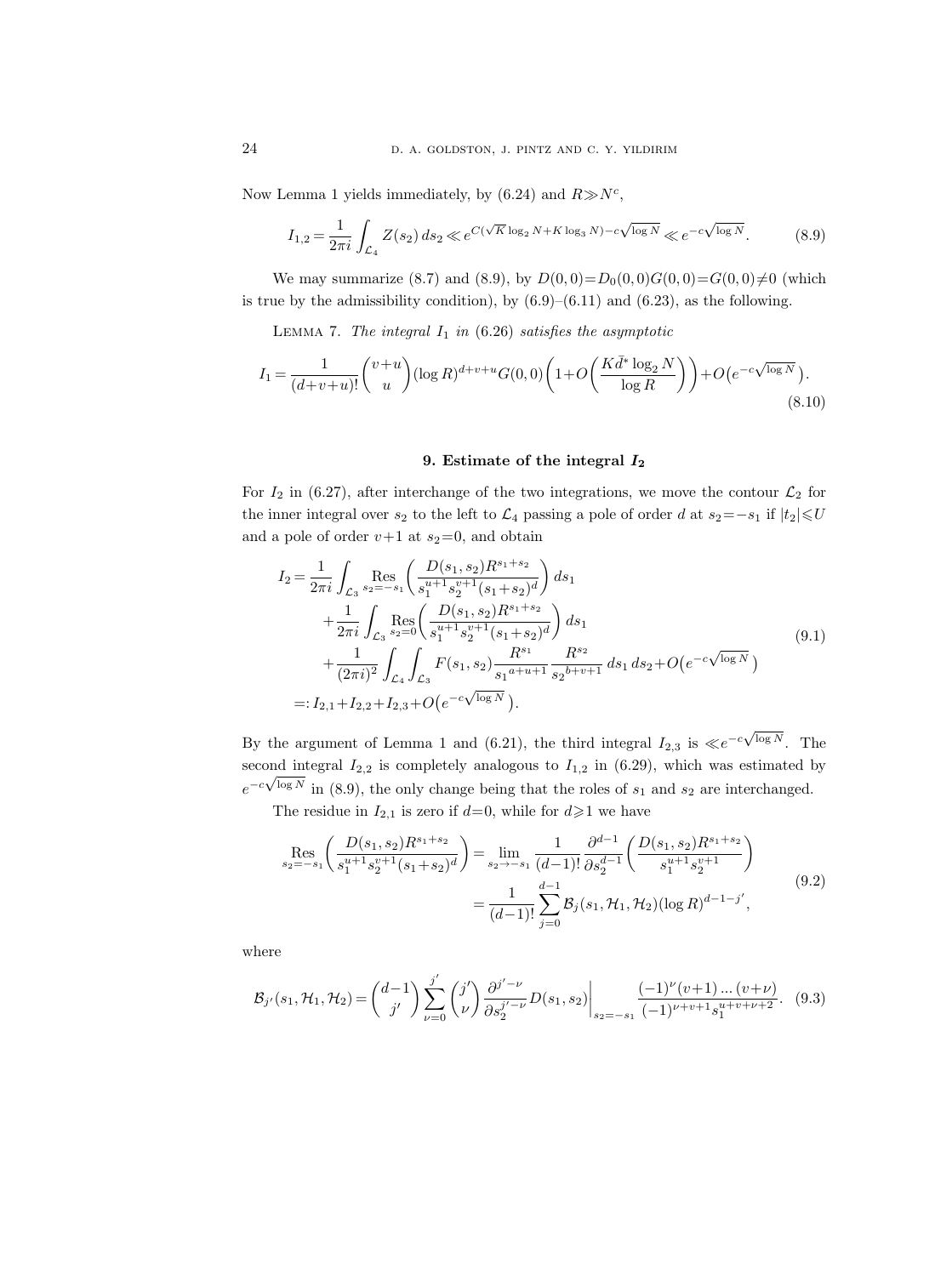We thus obtain

$$
I_{2,1} = \frac{1}{(d-1)!} \sum_{j'=0}^{d-1} C_{j'}(\mathcal{H}_1, \mathcal{H}_2) (\log R)^{d-1-j'},
$$
\n(9.4)

where

$$
C_{j'}(\mathcal{H}_1, \mathcal{H}_2) = \frac{1}{2\pi i} \int_{\mathcal{L}_3} \mathcal{B}_{j'}(s_1, \mathcal{H}_1, \mathcal{H}_2) \, ds_1, \quad j' = 0, 1, 2, ..., d-1.
$$
 (9.5)

It remains to estimate these quantities, which are independent of  $R$ .

We are allowed to transform the contour  $\mathcal{L}_3$  in (9.5) to the contour  $\mathcal{L}'$ , defined in (5.4). Our task is now the estimation of the integral  $\mathcal{C}_{j'}$  on the new contour  $\mathcal{L}' = \mathcal{L}'_0 \cup \mathcal{L}'_1$ , (0.4). Our task is now the estimation of the integral  $c_j$  on the new consistent of the integral on the horizontal segments  $|t| = U$  is  $O(e^{-c\sqrt{\log N}})$ .

# 10. Comparison of  $D(s, -s)$  and  $D(0, 0)$

We have seen in §7 that by Lemma 4 we can estimate

$$
\frac{\partial^j}{\partial s_1^j}\frac{\partial^{j'}}{\partial s_2^{j'}}D(s_1,s_2)
$$

with the aid of  $D(s_1, s_2)$ . We will show now how to estimate  $|D(s, -s)|/D(0, 0)$  from above when s is on the contour  $\mathcal{L}'$ , which, together with Lemma 10, will play a crucial role in the estimation of  $I_{2,1}$ , which is the main part of  $I_2$ .

First we note that if  $s \in \mathcal{L}'$  is on the semicircle  $\mathcal{L}'_0$ , then by (7.12) we obtain

$$
|D(s, -s)| \leqslant e^{C\sqrt{K}} D(0, 0), \quad s \in \mathcal{L}'_0.
$$
\n
$$
(10.1)
$$

Thus, in the following, we may suppose that

$$
s = it, \quad t > 0,\tag{10.2}
$$

since  $|D(-it, it)| = |D(it, -it)|$ . Our main results in this section are the following estimates.

LEMMA 8. We have, for any real  $t$ ,

$$
|D(it, -it)| \le \max\{1, |t|\}^{-(a+b)/2} D(0, 0).
$$

Together with (10.1), this implies the following result.

LEMMA 9. We have, for  $s \in \mathcal{L}'$ ,

$$
|D(s, -s)| \leqslant e^{C\sqrt{K}} \max\{1, |t|\}^{-(a+b)/2} D(0, 0),
$$

where  $\mathcal{L}'$  was defined in (5.4).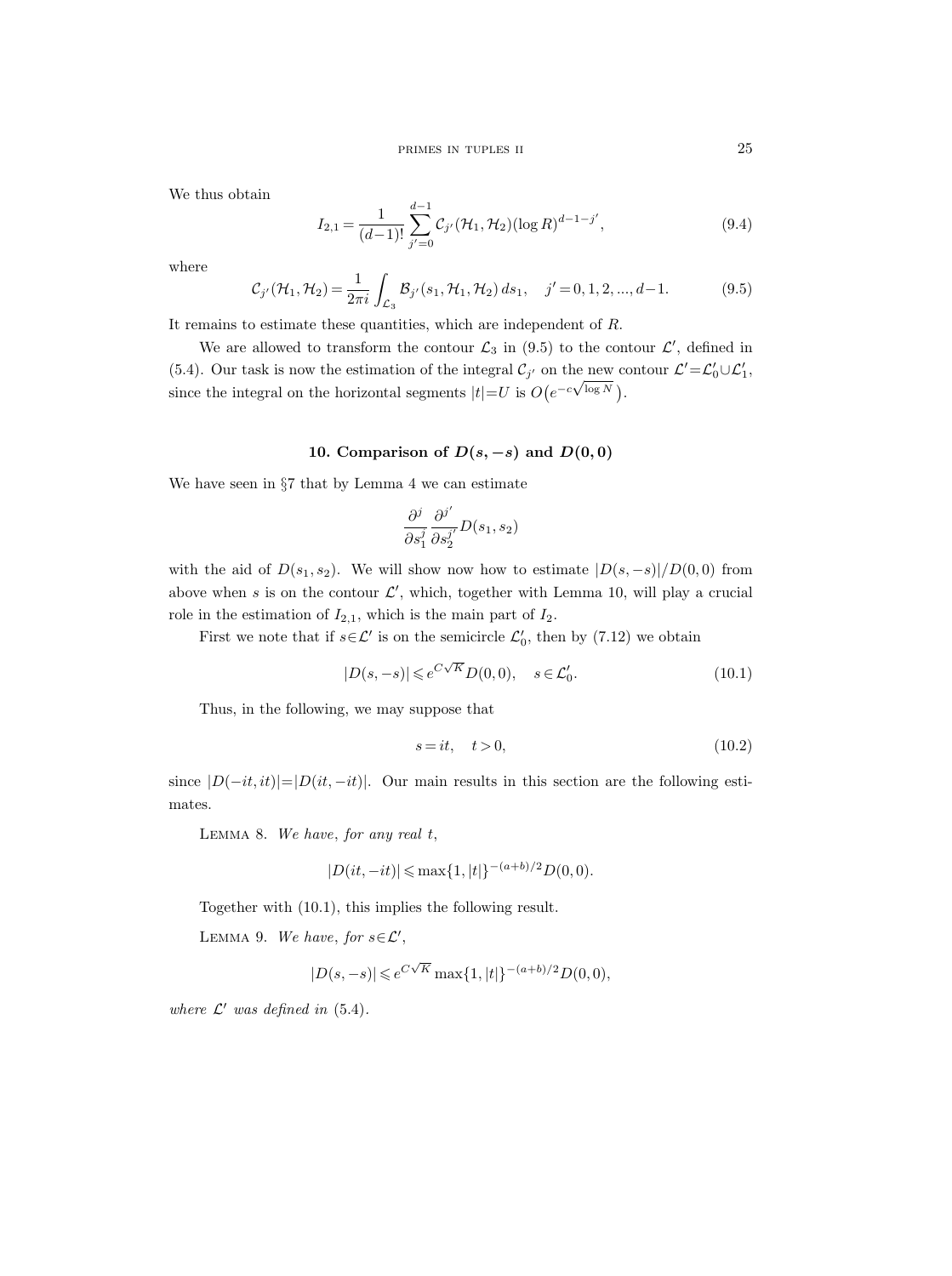From (6.9) and (6.23) we have  $D=D_0G_1G_4$ . We first examine the behavior of the functions  $D_0(s, -s)$  and  $G_1(s, -s)$  on the imaginary axis, which requires a lemma concerning  $W(s)$  from (6.23).

LEMMA 10. There exist positive absolute constants  $t_0$  and  $t_1$ , with  $t_1>1$ , such that

$$
|W(it)| \geq e^{t^2/6} \geq 1 = W(0) \quad \text{for } |t| \leq t_0,\tag{10.3}
$$

$$
|W(it)| \geqslant t^{2/3} \qquad \qquad \text{for } |t| \geqslant t_1. \tag{10.4}
$$

*Proof.* We will use that in a neighborhood of  $s=0$  we have, for the entire function  $W(s)$ , the representation

$$
W(s) = 1 + \gamma_0 s + \sum_{\nu=1}^{\infty} \gamma_{\nu} s^{\nu+1},
$$
\n(10.5)

where  $\gamma_0 = \gamma$  is Euler's constant and (see [12, notes on p. 49])

$$
\gamma_0 = \gamma = 0.5772157..., \quad \gamma_1 = 0.07281.... \tag{10.6}
$$

This implies that

$$
|W(it)|^2 = W(it)W(-it)
$$
  
=  $(1+i\gamma t - \gamma_1 t^2 + O(t^3))(1-i\gamma t - \gamma_1 t^2 + O(t^3))$  (10.7)  
=  $1+t^2(\gamma^2 - 2\gamma_1) + O(t^3)$ ,

as  $t \to 0$ . Now (10.6)–(10.7) prove (10.3) for  $|t| \le t_0$ , while (10.4) clearly holds by (5.2).  $\Box$ 

Remark. If  $|W(it)| \ge 1$  for any t (which could be checked by computers, since  $t_0$ and  $t_1$  are explicitly calculable), then the following simple lemma is not necessary.

LEMMA 11. Given any positive constants  $B_0$ ,  $B_1$  and  $\varepsilon$ , we have, for any  $t \in [B_0, B_1]$ and any  $X > C(B_0, B_1, \varepsilon),$ 

$$
J(t, X) := \prod_{p \leqslant X} \frac{|1 - p^{-1 - it}|}{1 - p^{-1}} \geqslant c(B_0, B_1) (\log X)^{1/2 - \varepsilon}.
$$
 (10.8)

*Proof.* Fix t. Since every factor is at least 1, we can neglect those with  $\cos(t \log p) > 0$ . On the other hand, if  $\cos(t \log p) \leq 0$ , then we have

$$
\log\left(\frac{|1-p^{-1-it}|}{1-p^{-1}}\right) > \log\frac{1}{1-p^{-1}} > \frac{1}{p}.\tag{10.9}
$$

The primes satisfying  $\cos(t \log p) \leq 0$  are in intervals of the type

$$
I_j = [e^{\pi(2j+1/2)/t}, e^{\pi(2j+3/2)/t}] = : [e^{m_j}, e^{m_j + \pi/t}]
$$
\n(10.10)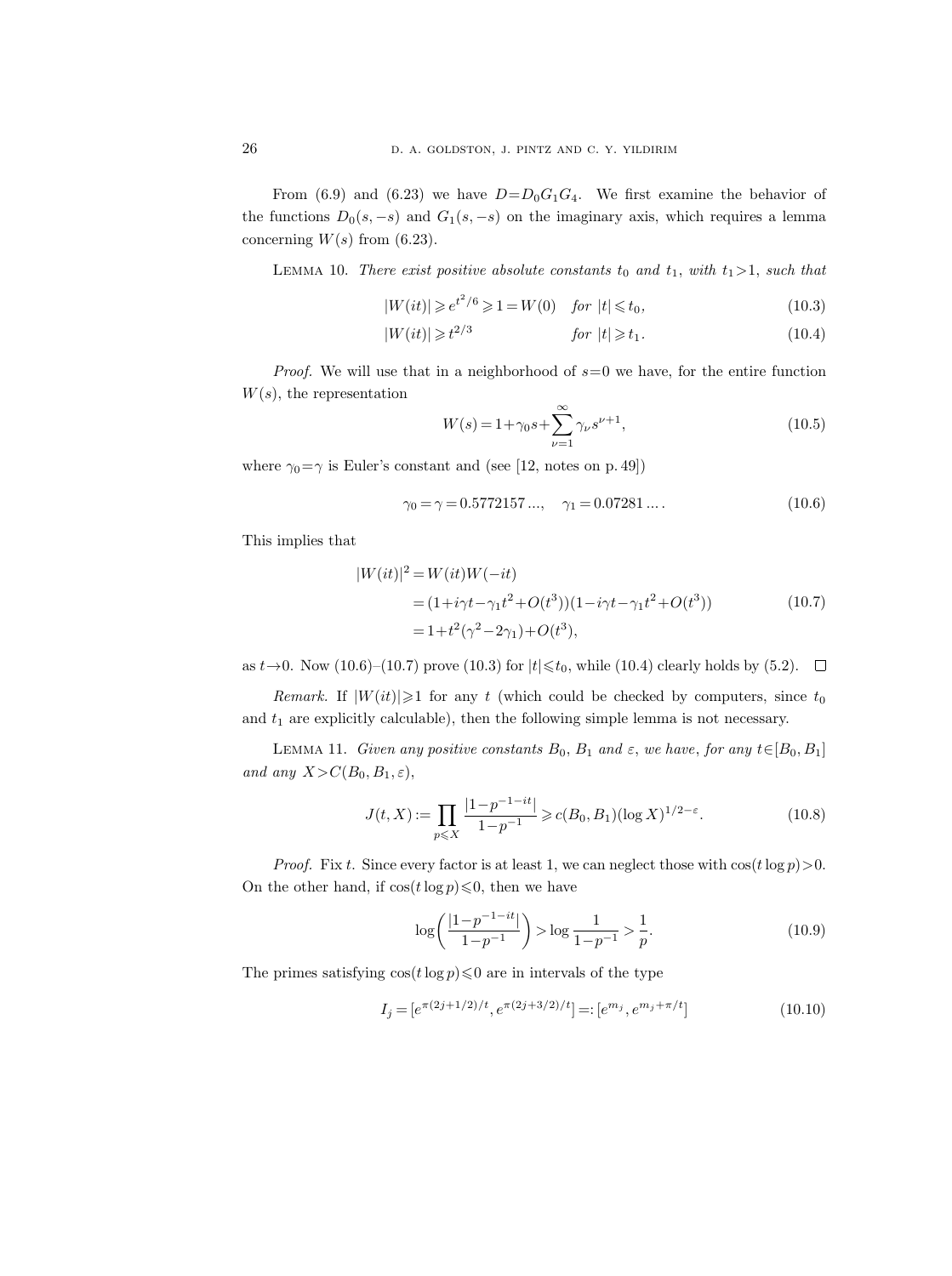and  $I_j \subset [1, X]$  if  $2\pi (j + \frac{3}{4})/t \leq \log X$ , that is, if

$$
j \leqslant \frac{t \log X}{2\pi} - \frac{3}{4} =: j^*.
$$
\n(10.11)

Using the prime number theorem, we obtain by partial summation

$$
\sum_{p \in I_j} \frac{1}{p} \sim \int_{e^{m_j}}^{e^{m_j + \pi/t}} \frac{dx}{x \log x} = \log \frac{2j + \frac{3}{2}}{2j + \frac{1}{2}} = \frac{1}{2j} + O\left(\frac{1}{j^2}\right).
$$
 (10.12)

Hence, by (10.9), we have

$$
\log J(t, X) > \sum_{1 \le j \le j^*} \frac{1 - \varepsilon}{2j} + O(1) > \frac{1 - \varepsilon}{2} \log_2 X - c'(B_0, B_1),\tag{10.13}
$$

which completes the proof.

Remark. Working more carefully, we could prove Lemma 11 with  $(\log X)^{1/2-\epsilon}$  re-

placed by  $\log X$ , but the result we just obtained suffices for our needs.

Taking into account the trivial relation

$$
\frac{1}{|1-p^{-1-it}|} \leqslant \frac{1}{|1-p^{-1}|},\tag{10.14}
$$

we obtain, from Lemmas 10 and 11, the following result.

LEMMA 12. We have, with a sufficiently small constant  $t_0 < 1$ ,

$$
E_0(t) := \left| \frac{D_0(it, -it)G_1(it, -it)}{D_0(0, 0)G_1(0, 0)} \right| \le e^{-(a+b)t^2/6}, \quad \text{if } |t| \le t_0,
$$
\n(10.15)

and for any  $|t|>t_0$  and  $N>N_0$ ,

$$
E_0(t) \leqslant e^{-(a+b)} \max\{1, |t|\}^{-(a+b)/2}.
$$
\n(10.16)

*Proof.* By (10.14) and the definition of  $D_0$  in (6.23), we clearly have

$$
|G_1(it, -it)| \leq G_1(0, 0),\tag{10.17}
$$

and

$$
|D_0(it, -it)| = |W(it)|^{-(a+b)}, \quad D_0(0,0) = W(0) = 1,
$$
\n(10.18)

which immediately imply

$$
E_0(t) \le |W(it)|^{-(a+b)}.\tag{10.19}
$$

 $\Box$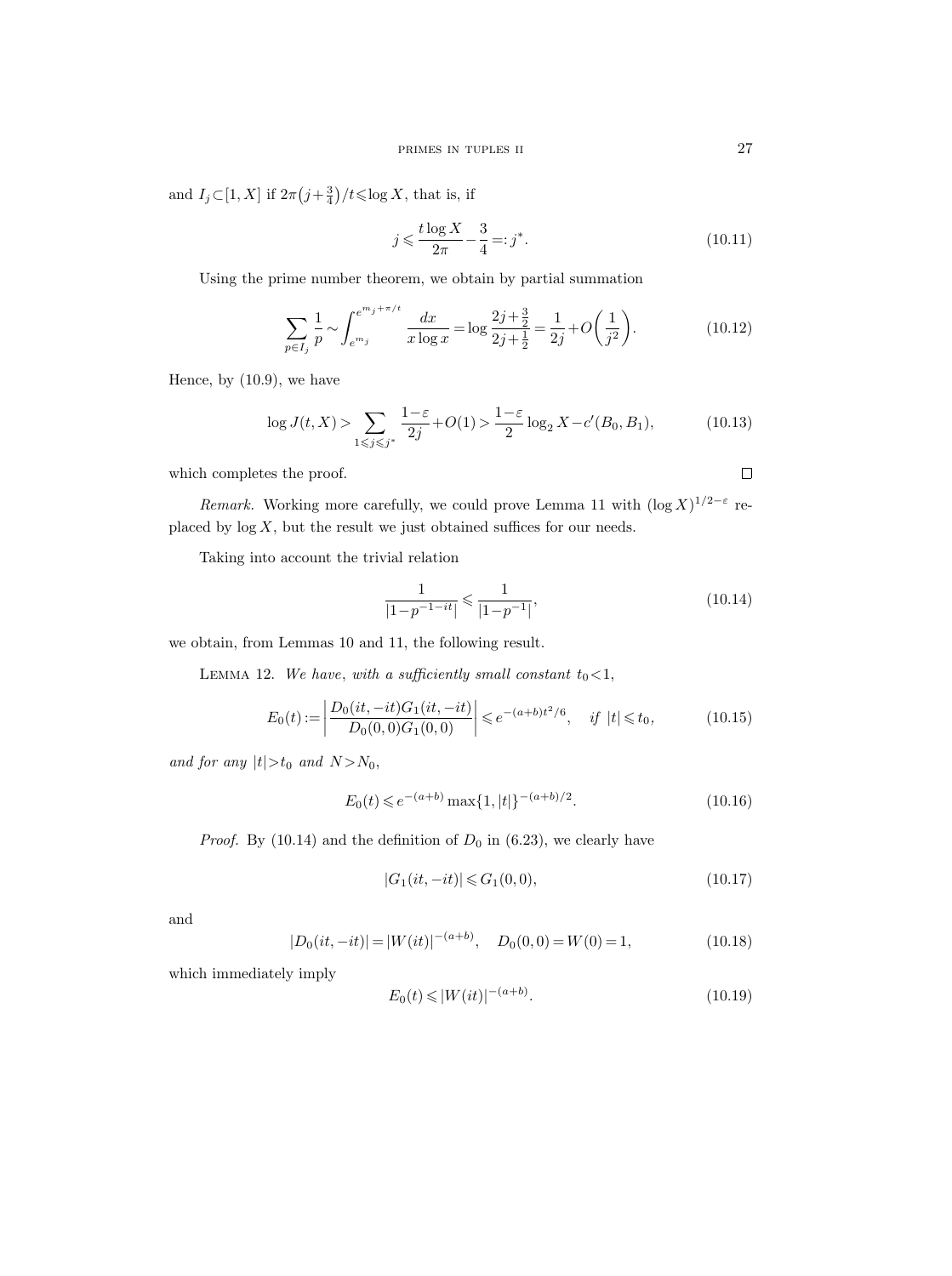Hence, by Lemma 10, we have (10.15), and (10.16) for  $|t| \geq t_1$ , where  $t_1$  is a sufficiently large constant. (Actually  $t_1 > e^6$  is sufficient.) Letting

$$
C(t_0, t_1) := \max_{t_0 \leq t \leq t_1} \frac{1}{|W(it)|},
$$
\n(10.20)

 $\Box$ 

we have, by Lemma 11,

$$
E_0(t) = (J(|t|, V)|W(it)|)^{-(a+b)} \leq \left(\frac{c(t_0, t_1)(\log V)^{1/3}}{C(t_0, t_1)}\right)^{-(a+b)}
$$
  

$$
\leq (c \log_2 N)^{-(a+b)/3} \leq (et_1)^{-(a+b)},
$$
\n(10.21)

which proves  $(10.16)$ .

We will continue our study of  $D(it, -it)$  with that of

$$
L_4(t) := \log \frac{|G_4(it, -it)|}{G_4(0,0)} = \text{Re}\log \frac{G_4(it, -it)}{G_4(0,0)}.
$$
\n(10.22)

We first divide each term by  $(1+\nu_3(p)/p)(1-1/p)^d$  in the product representation (6.11) of both  $G_4(it, -it)$  and  $G_4(0,0)$ . After this, we take the logarithm of each term and use the formula

$$
\log(1-z) = -\left(z + \sum_{m=2}^{\infty} \frac{z^m}{m}\right), \quad \text{if } |z| < 1.
$$
 (10.23)

We now separate the effect of the linear terms and those of order  $m \geq 2$  and write accordingly

$$
L_4(t) = L_{4,1}(t) + L_{4,2}(t). \tag{10.24}
$$

We have, by the trivial relations  $\nu_1(p) \leq a$  and  $\nu_2(p) \leq b$ ,

$$
L_{4,1}(t) = \sum_{p>V} \left( \frac{a+b}{p} - \frac{\nu_1(p) + \nu_2(p)}{p(1 + \nu_3(p)/p)} \right) (\cos(t \log p) - 1) \le 0.
$$
 (10.25)

(We remark that the sum is convergent, since  $\nu_1(p)=a$  and  $\nu_2(p)=b$  for  $p\nmid\Delta$ .)

The contribution of the higher-order terms of  $G_4$  to  $L_{4,2}$  which do not involve the functions  $\nu_j(p)$  are majorized for any t by

$$
(a+b)\sum_{p>V}\sum_{m=2}^{\infty}\frac{2}{mp^m} \le \frac{C(a+b)}{V\log V} \le \frac{C}{\log_2^3 N},\tag{10.26}
$$

while for small  $t$  they are majorized by

$$
C(a+b)t^2 \sum_{p>V} \frac{\log^2 p}{p^2} \leq \frac{Ct^2}{\log_2 N}.
$$
 (10.27)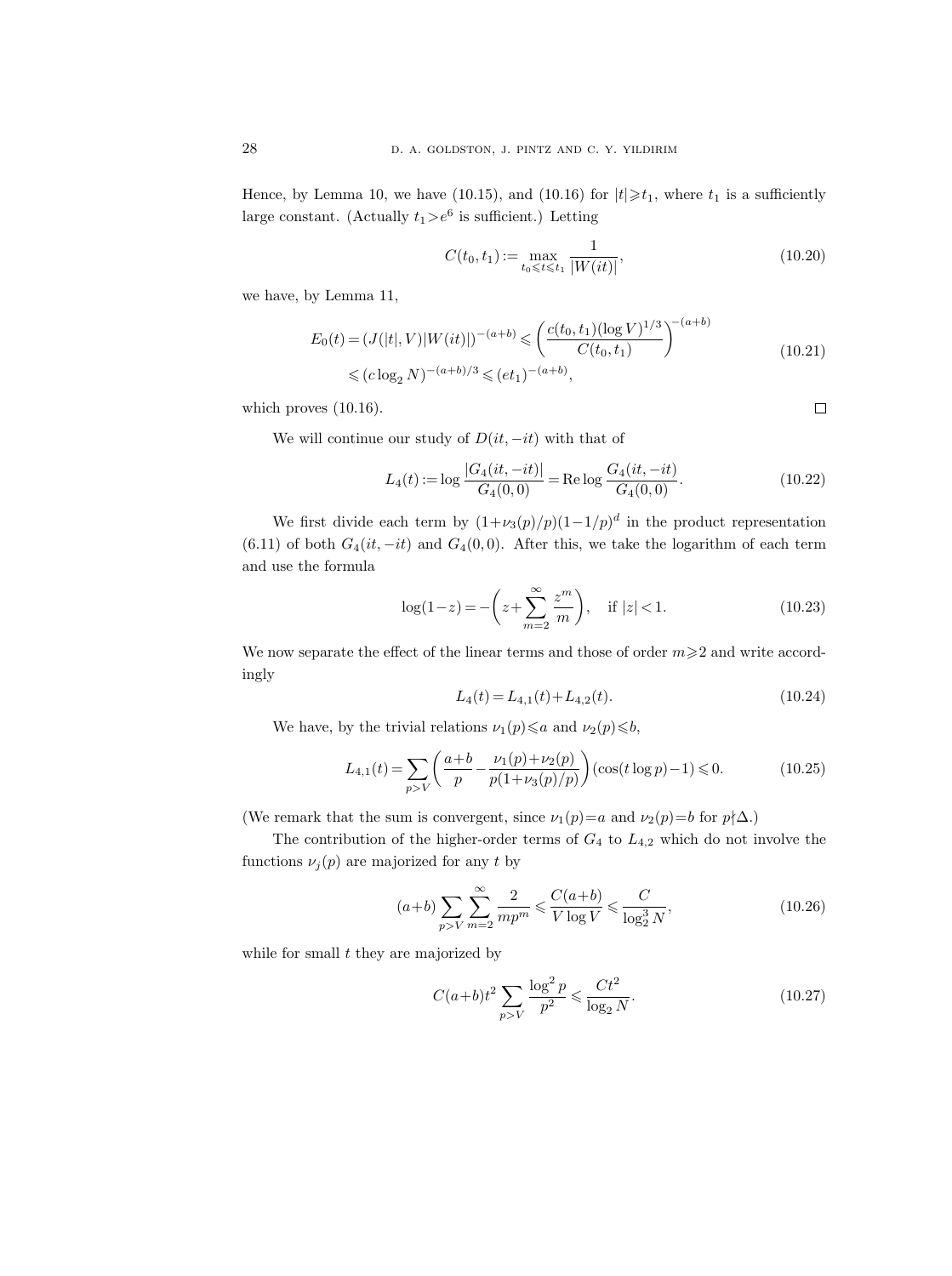Similarly, using  $(3.11)$ ,  $(4.1)$  and  $(6.24)$ , the contribution of the higher-order terms of  $G_4$ to  $L_{4,2}$  which involve the functions  $\nu_j(p)$  are majorized for any t by

$$
\sum_{p>V} \sum_{m=2}^{\infty} \frac{2(a+b)^m}{mp^m} \leq \frac{C(a+b)^2}{V \log V} \leq \frac{C(a+b)}{\log_2^3 N},\tag{10.28}
$$

while for small values of  $t$  they are majorized by

$$
\sum_{p>V} \sum_{m=2}^{\infty} \sum_{j'=0}^{m} {m \choose j'} \frac{\nu_1(p)^{j'} \nu_2(p)^{m-j'}}{m(p+\nu_3(p))^m} (1 - \cos((m-2j')t \log p))
$$
  

$$
\leq C \sum_{p>V} \sum_{m=2}^{\infty} \frac{(a+b)^m}{mp^m} t^2 m^2 \log^2 p
$$
  

$$
\leq C(a+b)^2 t^2 \sum_{p>V} \frac{\log^2 p}{p^2}
$$
  

$$
\leq C(a+b)^2 t^2 \log V
$$
  

$$
\leq \frac{C(a+b)t^2}{V}
$$
  

$$
\leq \frac{C(a+b)t^2}{\log_2 N}.
$$
 (10.29)

Summarizing (10.22)–(10.29), we have proved the following result.

Lemma 13. We have

$$
\frac{|G_4(it, -it)|}{G_4(0, 0)} \leqslant e^{C(a+b)\min\{1, t^2\}/\log_2 N}.
$$

Comparing the above with  $(10.15)$ – $(10.16)$ , we see that  $(10.15)$ – $(10.16)$  remain valid if we multiply them by  $G_4(it, -it)/G(0, 0)$ . This proves Lemma 8.

# 11. Estimate of  $I_{2,1}$  and evaluation of I

In this section we will estimate the integral  $I_{2,1}$  based on formulas  $(9.3)$ – $(9.5)$ , using Lemmas 4 and 9.

We first obtain from the above lemmas for  $s \in \mathcal{L}'$ , as  $j' \leq d \leq \min\{a, b\} \leq K$ ,  $v \leq \sqrt{d}$ K and  $a+b\gg K$ ,

$$
\mathcal{B}_{j'}(s, \mathcal{H}_1, \mathcal{H}_2) \ll \frac{d^{j'}}{|s|^{u+v+2}} |D(s, -s)| \sum_{\nu=0}^{j'} (CK(\log_2 N + \log T))^{j'-\nu} \prod_{j=1}^{\nu} \frac{1+v/j}{|s|}
$$
  

$$
\ll \frac{e^{C\sqrt{K}} D(0, 0) d^{j'} (\log(|t|+3))^{j'}}{\max\{1, \sqrt{|t|}\}^{a+b}} \frac{\delta_0^{-(u+v)}}{|s|^2} \sum_{\nu=0}^{j'} (CK \log_2 N)^{j'-\nu} (K \log_2 N)^{\nu}
$$
  

$$
\ll e^{C\sqrt{K}} (CK^2 \log_2 N)^{j'} \frac{\delta_0^{-(u+v)}}{|s|^2} D(0, 0). \tag{11.1}
$$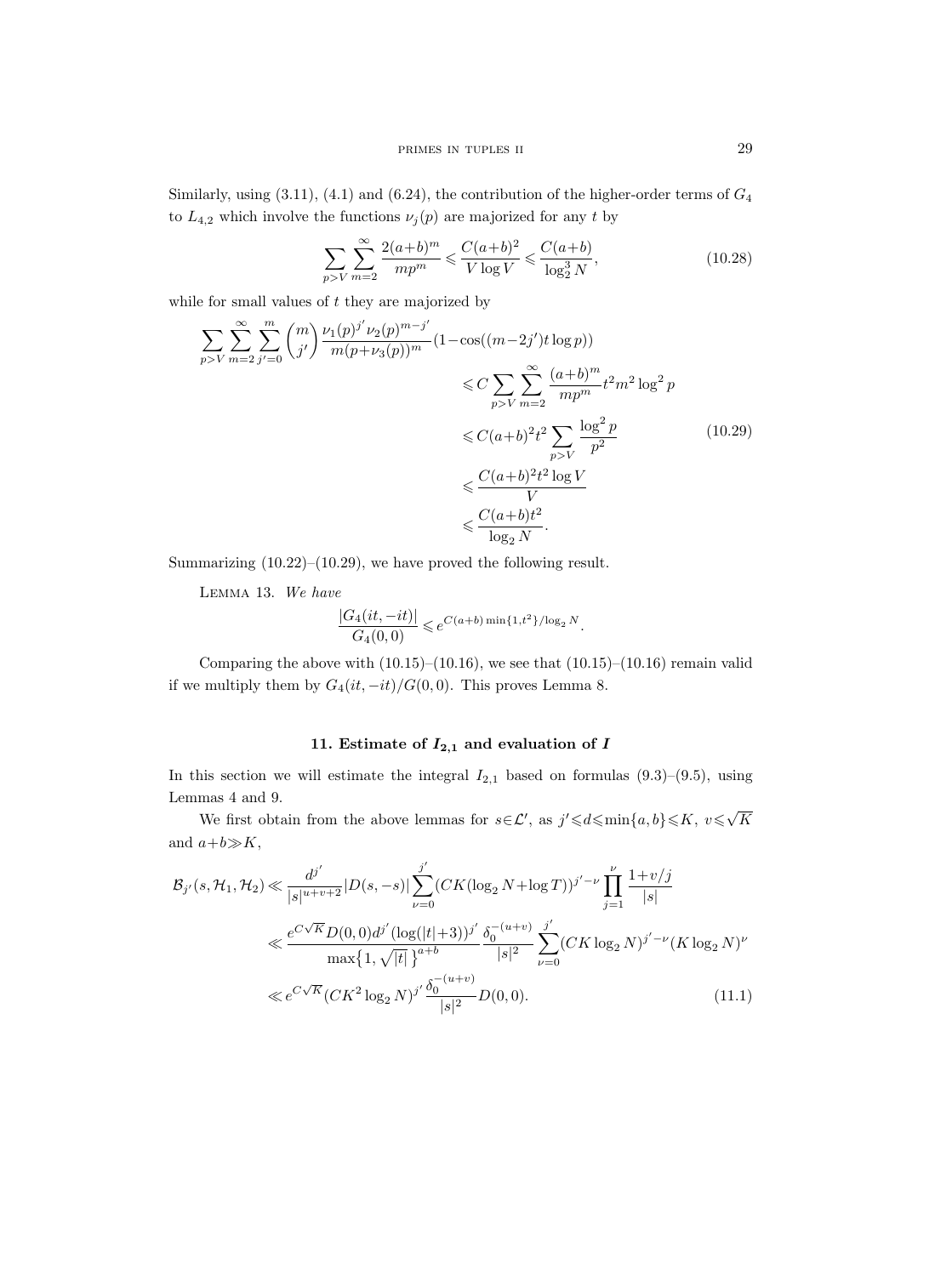Integrating the above upper bound along  $\mathcal{L}'$ , we obtain

$$
\mathcal{C}_{j'}(\mathcal{H}_1, \mathcal{H}_2) \ll e^{C\sqrt{K}} (CK^2 \log_2 N)^{j'} \delta_0^{-(u+v+1)} D(0,0). \tag{11.2}
$$

Finally, summation over  $j' \le d-1$  yields in (9.4), as  $R \gg N^c$  and  $u+v \gg \sqrt{ }$ K,

$$
I_{2,1} \ll \frac{e^{C\sqrt{K}}D(0,0)\delta_0^{-(u+v+1)}(\log R)^{d-1}}{(d-1)!} \sum_{j'=0}^{d-1} \left(\frac{CK^2\log_2 N}{\log R}\right)^{j'}
$$
  

$$
\ll \frac{e^{C(u+v)}D(0,0)(\log R)^{d-1}(\sqrt{K}\log_2 N)^{u+v+1}}{(d-1)!}
$$
  

$$
\ll \frac{D(0,0)(\log R)^{d+u+v}}{(d+u+v)!} \left(\frac{CK^{3/2}\log_2 N}{\log R}\right)^{u+v+1}
$$
  

$$
\ll \frac{D(0,0)(\log R)^{d+u+v}}{(d+u+v)!} (\log N)^{-\sqrt{K}/50}.
$$
 (11.3)

This implies, by (9.1) and (9.4), that

$$
I_2 \ll \frac{D(0,0)(\log R)^{d+u+v}}{(d+u+v)!} (\log N)^{-\sqrt{K}/50} + e^{-c\sqrt{\log N}}.
$$
 (11.4)

This yields, by Lemma 7, the final asymptotic evaluation of  $I$  in  $(6.22)$ , since  $D(0, 0) = G(0, 0)$ , as

$$
I = \frac{1}{(d+v+u)!} \binom{v+u}{u} (\log R)^{d+v+u} G(0,0) \left( 1 + O\left(\frac{K \bar{d}^* \log_2 N}{\log R}\right) \right) + O\left(e^{-c\sqrt{\log N}}\right),\tag{11.5}
$$

where

$$
G(0,0) = \prod_{p \nmid P} \left( 1 - \frac{\nu_p(\mathcal{H})}{p} \right) \prod_p \left( 1 - \frac{1}{p} \right)^{-|\mathcal{H}|} = \frac{\mathfrak{S}(\mathcal{H}) P}{|A(\mathcal{H})|},\tag{11.6}
$$

thereby proving Theorem 4.

# 12. A Bombieri–Vinogradov type theorem

In the present section we will prove a modified Bombieri–Vinogradov theorem, where the examined moduli are all multiples of a single modulus  $M$ . It would facilitate our task if we were entitled to use the following hypothesis.

Hypothesis  $S(Y)$ . If  $L(1-\delta, \chi)=0$  for  $\delta>0$  and a real primitive character  $\chi \pmod{q}$ ,  $q{\leqslant}Y,$  then

$$
\delta \geqslant \frac{1}{3\log Y} \tag{12.1}
$$

for an explicitly calculable absolute constant  $Y > C_0$ .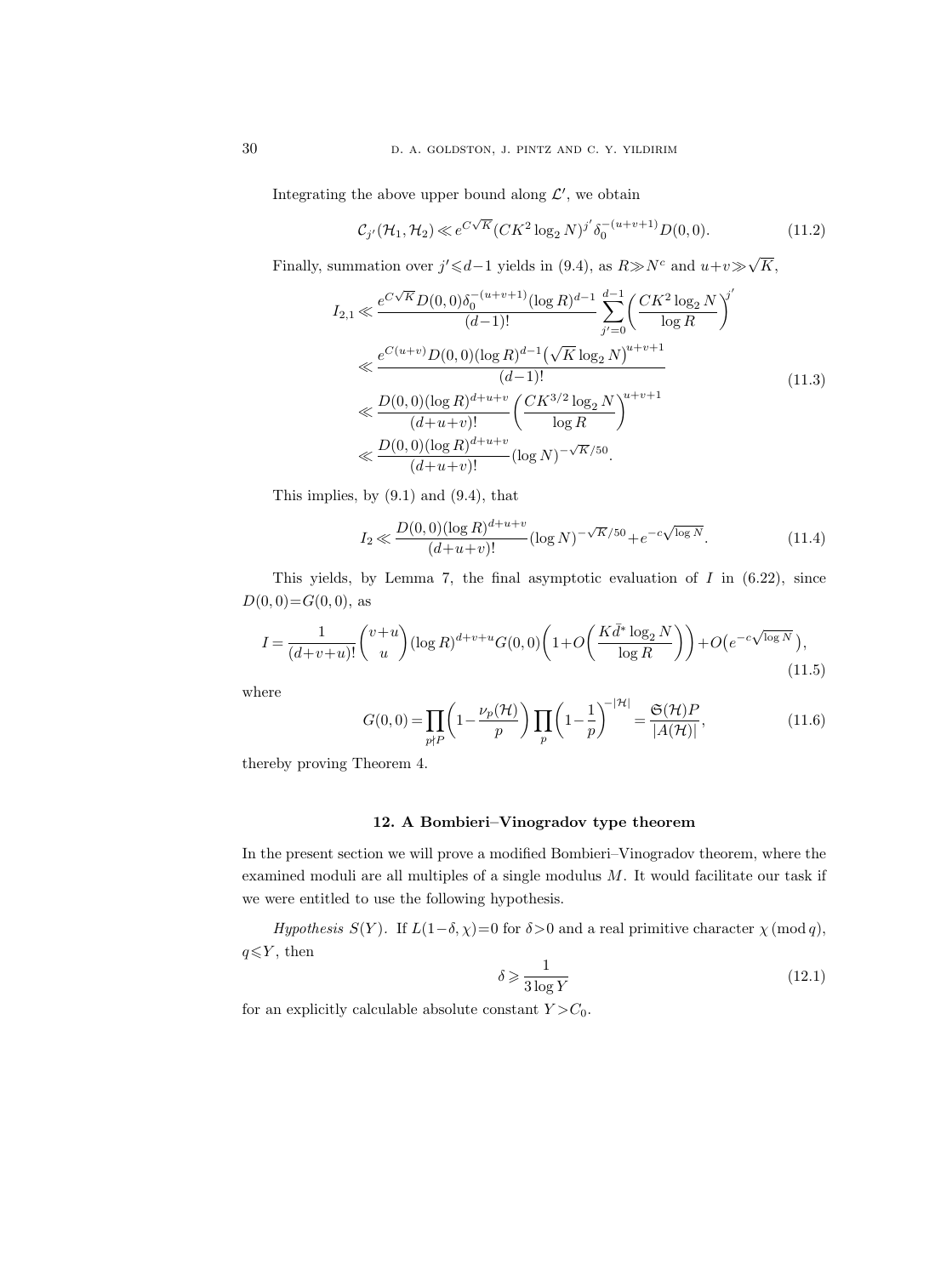We note that we have the effective unconditional estimate ([6], [15]), valid for  $q>q_0$ :

$$
\delta \geqslant \frac{1}{\sqrt{q}}.\tag{12.2}
$$

A further observation (similar to that of Maier [13]) is that by the Landau–Page theorem (cf. Davenport [2, §14], with some constant c in place of  $\frac{1}{3}$ , or Pintz [16] with  $(\frac{1}{2}+o(1))$  for any given Y there is at most one real primitive character  $\chi_1$  which does not fulfill (12.1). This makes it possible to turn hypothesis  $S(Y)$  into a theorem, valid for a sequence  $Y = Y_n \rightarrow \infty$  (for  $n > n_0$ , an explicitly calculable absolute constant) with

$$
Y_n \leqslant e^{\sqrt{Y_{n-1}}}.\tag{12.3}
$$

In order to show this, suppose that  $(12.1)$  is false for a sufficiently large Y', i.e. by (12.2) there exists a character  $\chi_1 \mod q_1 \leq Y'$  such that  $L(1-\delta_1, \chi_1)=0$  with

$$
\frac{1}{\sqrt{Y'}} \le \min\left\{\frac{1}{\sqrt{q_1}}, c_0\right\} \le \delta_1 < \frac{1}{3\log Y'}.\tag{12.4}
$$

Let us choose  $\tilde{Y} > Y'$  in such a way that

$$
\widetilde{Y} = e^{1/3\delta_1}, \quad \text{that is} \quad \delta_1 = \frac{1}{3\log \widetilde{Y}}.\tag{12.5}
$$

Then, for any other zero  $1-\delta_2$  belonging to a real primitive character  $\chi_2 \mod q_2$ ,  $q_2 \leq Y$ , we have by the Landau–Page theorem in the version of Pintz [16],

$$
\max\{\delta_1, \delta_2\} > \frac{1}{3\log \widetilde{Y}}, \quad \text{that is} \quad \delta_2 > \frac{1}{3\log \widetilde{Y}}.\tag{12.6}
$$

Now,  $(12.4)$ – $(12.6)$  show that  $(12.1)$  is true for a value  $Y = \widetilde{Y}$  satisfying

$$
Y' \langle \tilde{Y} \langle e^{\sqrt{Y'}/3} \rangle. \tag{12.7}
$$

We can formulate this in the following way.

LEMMA 14. Hypothesis  $S(Y)$  holds for a sequence  $Y_n \to \infty$  with

$$
Y_n \leqslant e^{\sqrt{Y_{n-1}}},\tag{12.8}
$$

where  $Y_0$  can be chosen with  $Y_0 \ll C_0$ , an explicitly calculable absolute constant.

An alternative to this lemma and this approach would be to use Heath-Brown's theorem [10] (but only in case of Theorem 1) according to which either

- (i)  $S(Y)$  holds for every  $Y > C$ , with some absolute constant C, or
- (ii) there are infinitely many twin primes.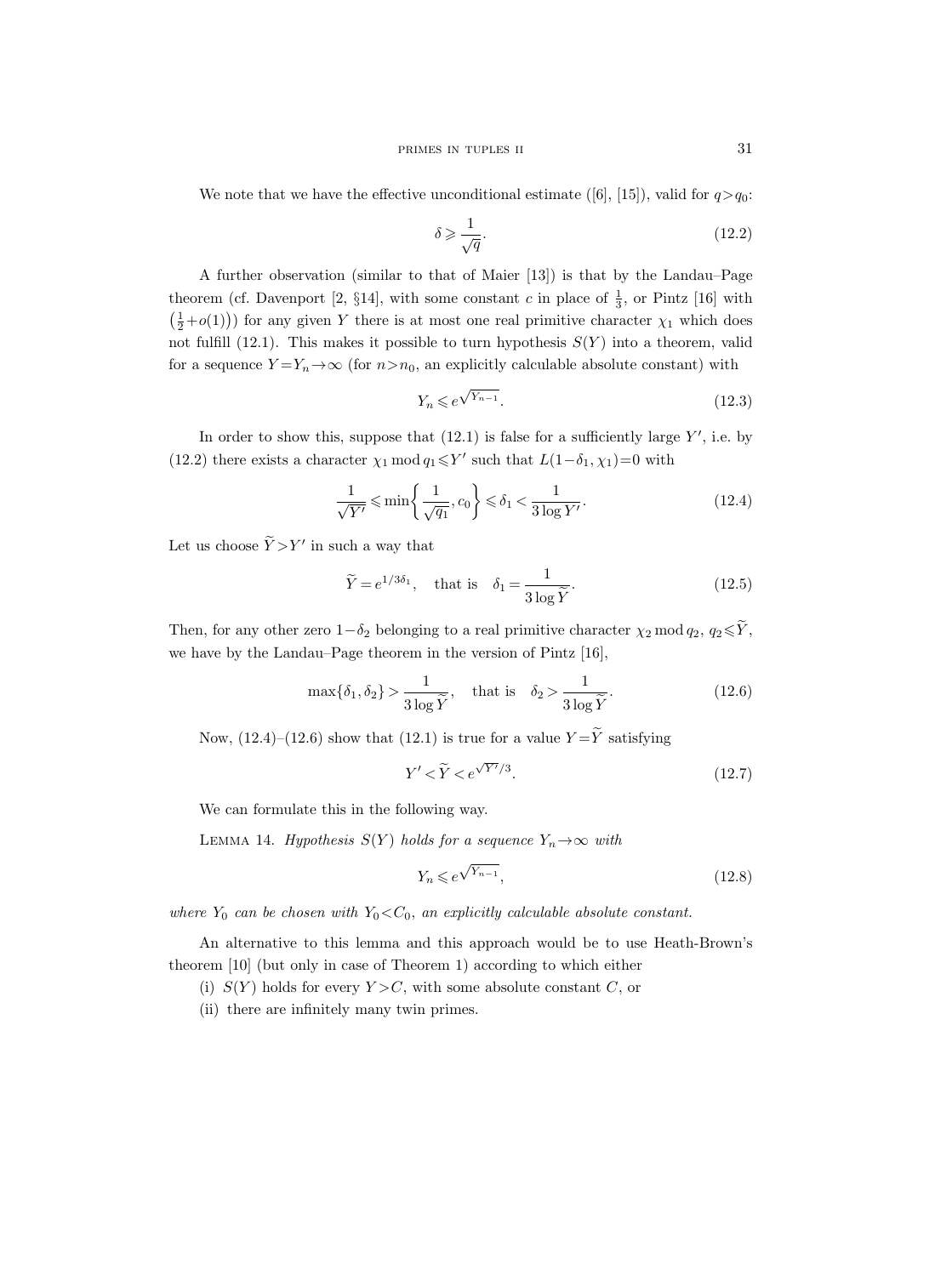The significance of the real zeros in hypothesis  $S(Y)$  is that a similar inequality holds with Re  $\varrho$  in place of 1- $\delta$  and with a constant  $c_0$  in place of  $\frac{1}{3}$  if Im  $\varrho$  is not too large; this is the standard zero-free region of L-functions (cf. Davenport [2, §14]).

LEMMA 15. There exists an explicitly calculable absolute constant  $c_0 < \frac{1}{3}$  such that  $L(s, \chi) \neq 0$  in the region

$$
\sigma > 1 - \frac{c_0}{\log q(|t|+3)},\tag{12.9}
$$

apart from possible real exceptional zeros of real L-functions.

Now we are in a position to formulate and prove the following theorem (which is similar to but stronger than Lemma 6 of Maier [13]).

THEOREM 6. Let  $c^*$  be an arbitrary, fixed positive constant. Let  $Y = Y(X)$  be a strictly monotonically increasing continuous function of X with

$$
e^{2\sqrt{\log X}} \leqslant Y(X) \leqslant X. \tag{12.10}
$$

Then there exists a sequence  $X_n \to \infty$  satisfying  $X_1 \lt C_0'$ , an explicitly calculable constant, with the following property. Let  $X = X_n$ ,  $\mathcal{L} = \log X$ ,  $M \leqslant \min\left\{\frac{1}{4}\sqrt{Y(X)}, X^{1/8}\right\}$  be a natural number ,

$$
Q^* = X^{1/2} M^{-3} e^{-c^* \sqrt{\log X}}, \tag{12.11}
$$

and

$$
E^*(X, q) := \max_{x \le X} \max_{(a,q)=1} |E(X, q, a)| := \max_{x \le X} \max_{(a,q)=1} \left| \sum_{\substack{p \le x \\ p \equiv a \pmod{q}}} \log p - \frac{x}{\varphi(q)} \right|.
$$
 (12.12)

Then

$$
\sum_{\substack{q \leq Q^* \\ (q,M)=1}} E^*(X, Mq) \ll \frac{X}{M} \mathcal{L}^{15} e^{-c_2 \log X / \log Y(X)}, \tag{12.13}
$$

where  $c_2 = \min\left\{\frac{1}{6}c^*, \frac{1}{4}c_0\right\}.$ 

Remark. The above theorem holds with any X, for which  $S(Y(X))=S(Y)$  is true, i.e.

$$
L(s, \chi) \neq 0 \quad \text{for } s \in \left(1 - \frac{1}{3\log Y}, 1\right] \tag{12.14}
$$

holds without exception for all real primitive characters  $\chi \mod q$ , where

$$
q \leqslant Y = Y(X). \tag{12.15}
$$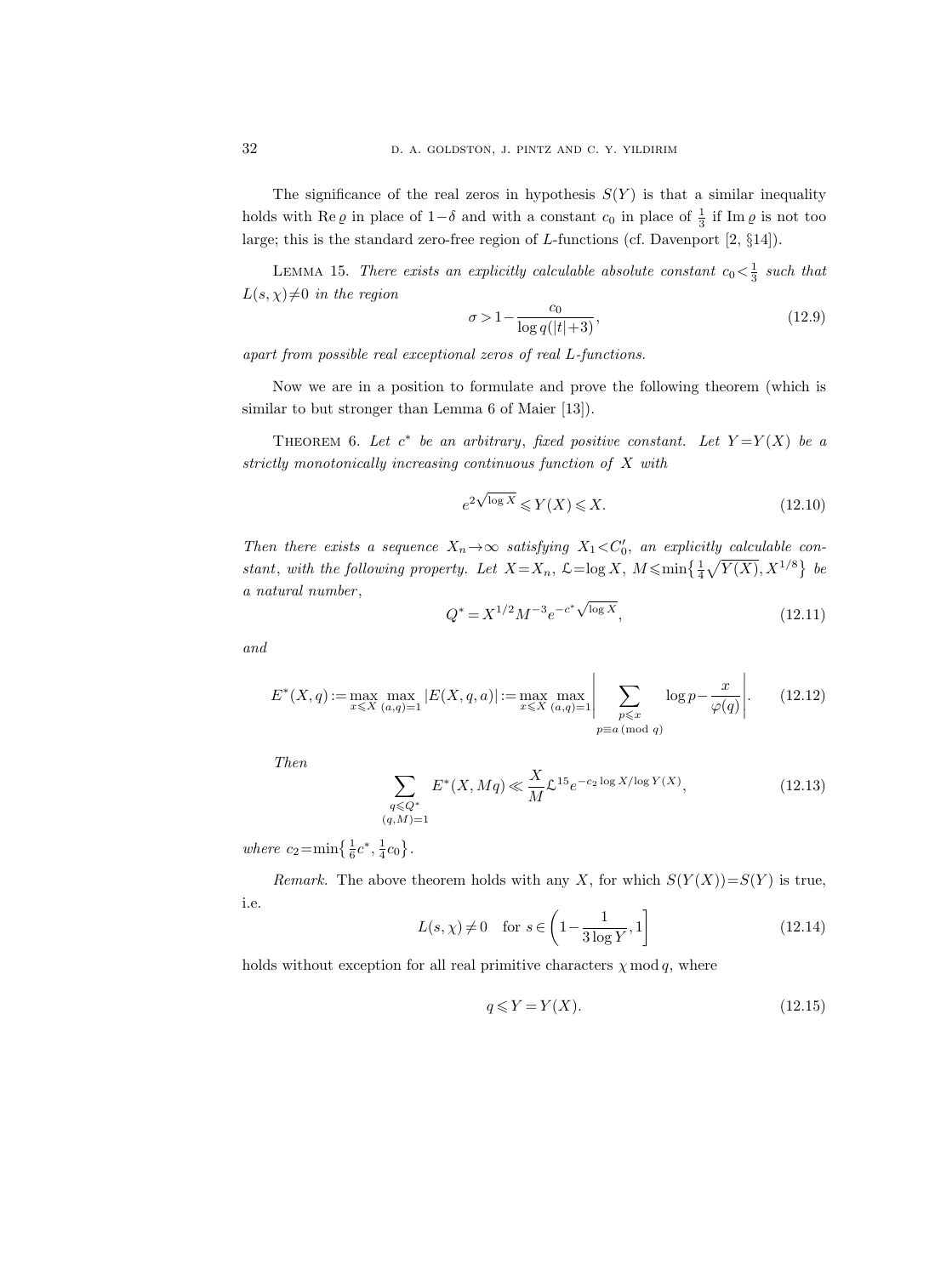*Proof.* We will choose our sequence  $X_n = Y^{-1}(Y_n)$ , where  $Y_n$  is the sequence supplied by Lemma 14 (for which  $S(Y)$  is true) and  $Y^{-1}$  is the inverse function of  $Y(X)$ . Alternatively, if  $(12.14)$ – $(12.15)$  hold, then we can choose X as an arbitrary sufficiently large number. In both cases  $S(Y)$ , i.e. (12.14)–(12.15), hold. Using the explicit formula for primes in arithmetic progressions with  $T^* = \sqrt{X} \log^2 X$  ( $\rho = \beta + i\gamma = 1 - \delta + i\gamma$  denotes a generic zero of an L-function) we obtain (cf. Davenport [2, §19]) for any a with  $(a, q)=1$ ,  $q \leq Q^*$  and  $y \leq X$  the relation

$$
E(y, q, a) = -\frac{1}{\varphi(q)} \sum_{\substack{\chi(q) \\ \beta \ge 1/2}} \bar{\chi}(a) \sum_{\substack{\varrho = \varrho_{\chi} \\ \beta \ge 1/2}} \frac{y^{\varrho}}{\varrho} + O(\mathcal{L}^2 \sqrt{y}). \tag{12.16}
$$

The effect of the last error term is clearly suitable,  $O(Q^* \mathcal{L}^2 \sqrt{})$  $(X)$  in total. We can classify zeros of all primitive L-functions mod  $q\widetilde{M} \leq Q^*M\left(\widetilde{M}|M\right)$  up to height  $T^*$  into  $O(\mathcal{L}^4)$ classes  $B(x, \lambda, \mu, \nu)$  by Lemma 15, as

$$
\widetilde{M} \in \left[\frac{M_{\lambda}}{2}, M_{\lambda}\right), \quad q \in \left[\frac{Q_{\nu}}{2}, Q_{\nu}\right), \quad \gamma \in \left[\frac{T_{\mu}}{2}, T_{\mu}\right), \quad \delta \in \left[\frac{\varkappa c_0}{\mathcal{L}}, \frac{(\varkappa + 1)c_0}{\mathcal{L}}\right), \quad (12.17)
$$

where

$$
M_{\lambda} = 2^{\lambda} \leq 2M
$$
,  $Q_{\nu} = 2^{\nu} \leq 2Q^*$ ,  $T_{\mu} = 2^{\mu} \leq 2T^*$  and  $\frac{\varkappa c_0}{\mathcal{L}} \leq \frac{1}{2}$ , (12.18)

with the additional class of index 0:  $\gamma \in [0, 1) = [0, T_0)$ . The set of quadruples  $(\varkappa, \lambda, \mu, \nu)$ satisfying (12.18) with  $\nu \ge 1$ ,  $\mu \ge 0$ ,  $\lambda \ge 1$  and  $\varkappa \ge 0$  will be denoted by  $\beta$ .

In this case we have clearly by  $(12.16)$ , similarly to Davenport [2, §28],

$$
\sum_{\substack{q \leq Q^* \\ (q,M)=1}} E^*(X, qM) \ll \frac{X}{M} \mathcal{L}^6 \max_{(\varkappa, \lambda, \mu, \nu) \in \mathcal{B}} \frac{N^*(1 - (\varkappa + 1)c_0/\mathcal{L}, M_\lambda Q_\nu, T_\mu)}{Q_\nu T_\mu} X^{-c_0 \varkappa / \mathcal{L}},
$$
\n(12.19)

where

$$
N^*(\sigma, Q, T) = \sum_{Q/2 < q \le Q} \sum_{\substack{\chi(q) \\ \chi \text{ primitive}}} \sum_{\substack{\varrho = \varrho_\chi \\ \beta \ge \sigma \\ |\gamma| \le T}} 1. \tag{12.20}
$$

We will see that, in order to prove our theorem, it will be enough to prove, for any quadruple  $(\delta, M', Q, T)$  with the property (cf. (12.9) and (12.14)–(12.15)) that

$$
\frac{c_0}{\log QM'T} \leq \delta \leq \frac{1}{2}, \quad 2 \leq M' \leq M, \quad 2 \leq Q \leq Q^*, \quad 1 \leq T \leq T^*, \quad \text{or}
$$
\n
$$
\frac{c_0}{\log Y} \leq \delta \leq \frac{1}{2}, \quad 2 \leq M' \leq M, \quad Q \leq \sqrt{Y}, \quad T = T_0 = 1,
$$
\n
$$
0 \leq \delta \leq \frac{1}{2}, \quad 2 \leq M' \leq M, \quad Q > \sqrt{Y}, \quad T = T_0 = 1,
$$
\n(12.21)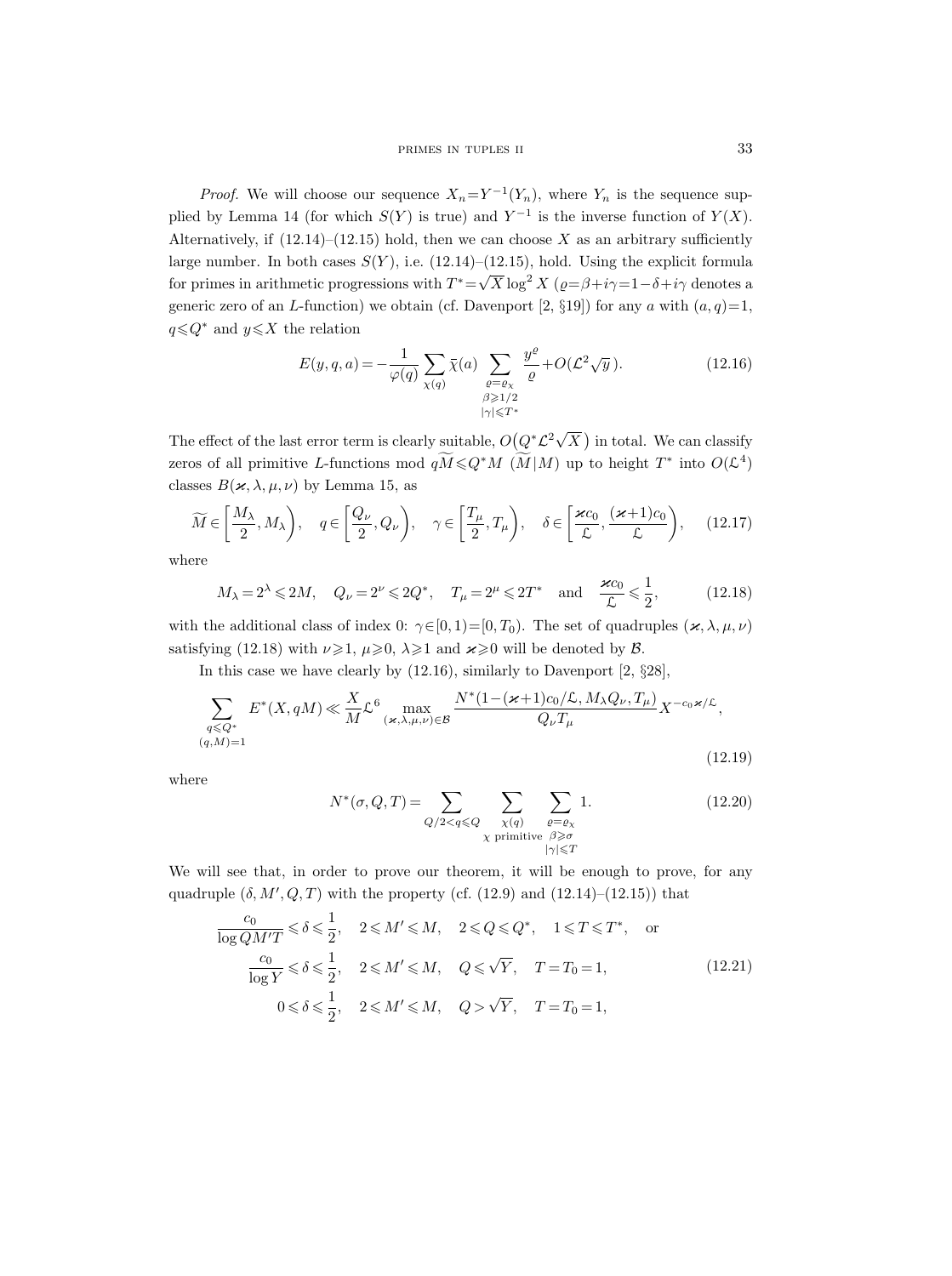the crucial inequality

$$
N^*(1-\delta, M'Q, T) \ll \mathcal{L}^9 Q T X^{\delta} e^{-c \log X/\log Y}
$$
\n(12.22)

with some positive absolute constant  $c$ . The first line in  $(12.21)$  is meant to cover all non-real zeros, the second and third lines are meant to cover the real zeros.

We will use Theorem 12.2 of Montgomery [14]:

$$
N^*(1-\delta, Q, T) \ll (Q^2 T)^{3\delta/(1+\delta)} (\log QT)^9. \tag{12.23}
$$

(We do not need, for the range  $\delta \leq \frac{1}{5}$ , the stronger inequality of Theorem 12.2 of [14] with the exponent  $3\delta/(1+\delta)$  replaced by the smaller  $2\delta/(1-\delta)$ .) Since  $3\delta/(1+\delta) \leq 1$ , (12.22) will follow if we can show that

$$
M^{6\delta}(Q)^{6\delta/(1+\delta)-1} \ll X^{\delta} e^{-c_2 \sqrt{\log X}} \quad \text{with } c_2 = \frac{1}{6}c^*.
$$
 (12.24)

As in the range  $0 \le \delta \le \frac{1}{2}$  we have  $6\delta/(1+\delta)-1 \le 2\delta$ , this is true by the definition

$$
Q^* = X^{1/2} M^{-3} e^{-c^* \sqrt{\log X}},
$$

if  $\delta \geqslant \frac{1}{12}$ .

In case  $\delta \leqslant \frac{1}{12}$  we have, by (12.23),

$$
N^*(1-\delta, M'Q, T) \ll (QT)^{1/2} M^{6\delta}.
$$
\n(12.25)

If we have here  $QT\!\geqslant\!e$ √  $\log X$ , then (12.25) directly implies (12.22), since

$$
\frac{N^*(1-\delta, M'Q, T)}{QT} \ll (QT)^{-1/2} M^{6\delta} \ll X^{\delta} e^{-\sqrt{\log X}/2}.
$$
 (12.26)

If  $\delta \leqslant \frac{1}{12}$  and  $QT \leqslant e$ √  $\overline{\log X} \leqslant \sqrt{Y}$ , then we may assume  $\delta \geqslant c_0/\log MQT$  by (12.9) or  $\delta \geq 1/3 \log Y > c_0/\log Y$  by (12.14)–(12.15), since the modulus of the corresponding primitive character is  $q\widetilde{M}\leqslant 4QM\leqslant Y$ . Hence,

$$
\left(\frac{M^6}{X}\right)^{\delta} \leqslant X^{-\delta/4} \leqslant \exp\left(-\frac{c_0}{8}\min\left\{\frac{\log X}{\log QT}, \frac{\log X}{\log M}, \frac{\log X}{\log \sqrt{Y}}\right\}\right) = e^{-c_0 \log X/8 \log \sqrt{Y}}.\quad \Box
$$

Remark. The condition for  $Q^*$  could be weakened to  $Q^* < X^{1/2} M^{-1} e^{-c^* \sqrt{\log X}}$ , but this has no significance in our application.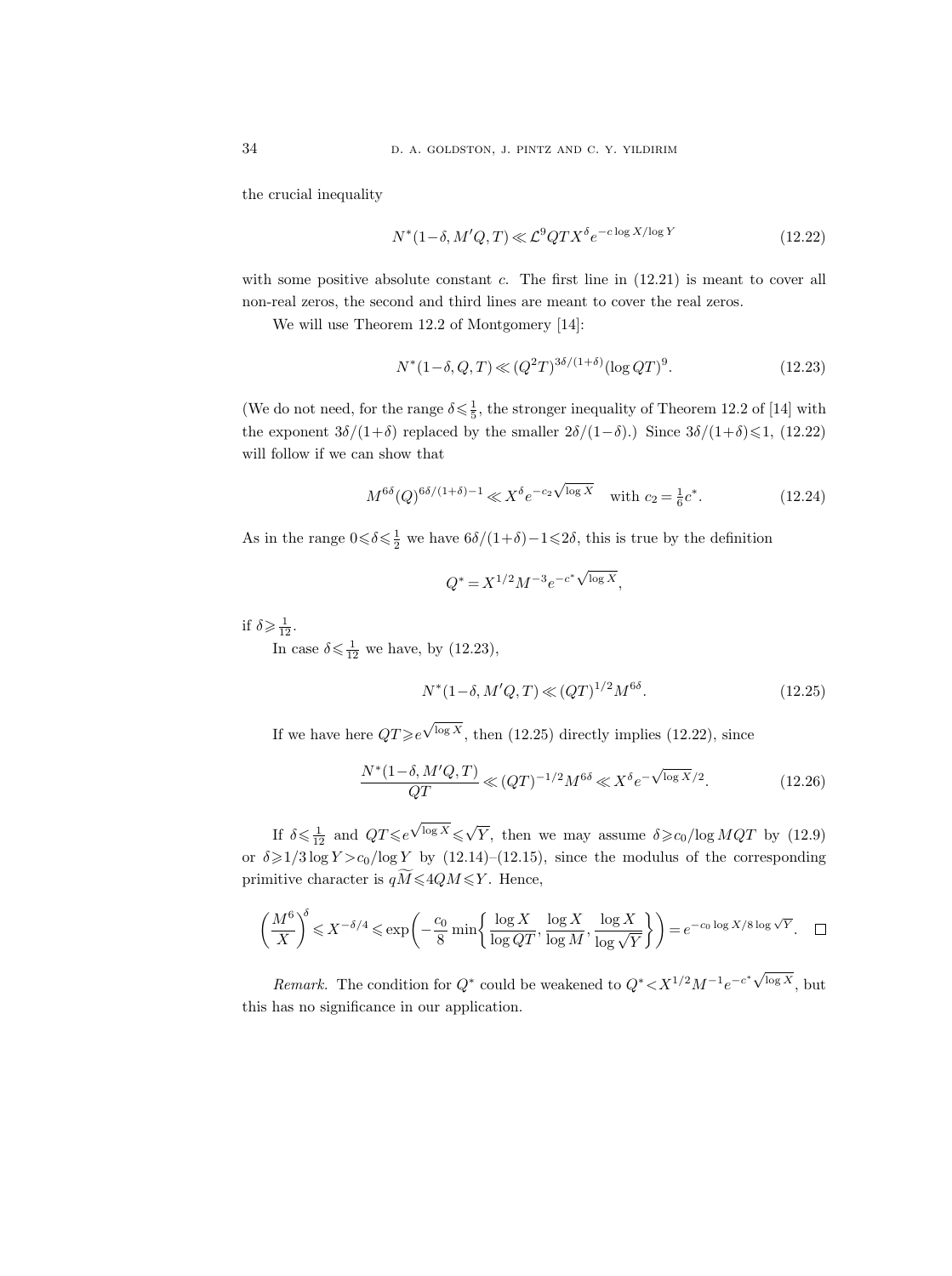#### primes in tuples ii 35

#### 13. Proof of Theorem 5

The method of proof of Theorem 5 is quite similar to that of Theorem 4. The basic difference is that instead of the trivial problem of the distribution of integers in arithmetic progressions we have to use properties of the distribution of primes in arithmetic progressions. Since we have to consider the (weighted) sum of the error terms in the formula for the number of primes in arithmetic progressions, the Bombieri–Vinogradov theorem can help us. However, due to the relatively weak estimate of the original Bombieri– Vinogradov theorem, it does not lead to better results than

$$
\liminf_{n \to \infty} \frac{p_{n+1} - p_n}{\log p_n} = 0.
$$

That is partly why we need to use Theorem 6 instead. Our situation is even more complicated here, since we need the moduli of the progressions to be multiples of a number  $V$ . Fortunately our present Theorem  $6$  solves this problem in a completely number v. Fortunately our present Theorem o solves this problem in a completely satisfactory way, even without loss if  $P = M \leq e^{(1+o(1))\sqrt{\log N}}$  which is now the case by  $V = \sqrt{\log N}.$ 

We will suppose that  $N = \frac{1}{3}X_n$ , *n* is sufficiently large,  $M = P$  and  $Y(X) = e^{3\sqrt{2}}$  $\log X$  in Theorem 6. (If we use Heath-Brown's theorem [10] we may assume hypothesis  $S(Y)$  for any  $N$ , and then  $N$  can be an arbitrary, sufficiently large integer.)

In the course of the proof we will follow closely the analogous proofs of Propositions 4 and 5 in §§7–9 of [7], so we will sometimes omit details. Let

$$
\Theta(x;q,a) := \sum_{\substack{p \leq x \\ p \equiv a \pmod{q}}} \log p = [(a,q) = 1] \frac{x}{\phi(q)} + E(x;q,a), \tag{13.1}
$$

where  $[S]$  is 1 if the statement S is true and 0 if S is false. We have for a regular residue class  $\tilde{a}$  with respect to  $\mathcal{H}$  and  $P$ ,

$$
\widetilde{S}_R(N; \mathcal{H}_1, \mathcal{H}_2, \ell_1, \ell_2, P, \tilde{a}, h_0) := \sum_{n=N+1}^{2N} \Lambda_R(n; \mathcal{H}_1, \ell_1) \Lambda_R(n; \mathcal{H}_2, \ell_2) \theta(n+h_0)
$$
\n
$$
= \frac{1}{(K+\ell_1)!(K+\ell_2)!} \sum_{d,e \le R} \mu(d)\mu(e)
$$
\n
$$
\times \left(\log \frac{R}{d}\right)^{K+\ell_1} \left(\log \frac{R}{e}\right)^{K+\ell_2} \sum_{\substack{1 \le n \le N \\ n \equiv \tilde{a} \pmod{P} \\ d|P_{\mathcal{H}_1}(n)}} \theta(n+h_0).
$$
\n(13.2)

For the inner sum, we let  $d=a_1a_{12}$  and  $e=a_2a_{12}$ , where  $(d, e)=a_{12}$ , and thus  $a_1, a_2$ and  $a_{12}$  are pairwise relatively prime. In the following, we may suppose that

$$
(d, P) = (e, P) = 1,
$$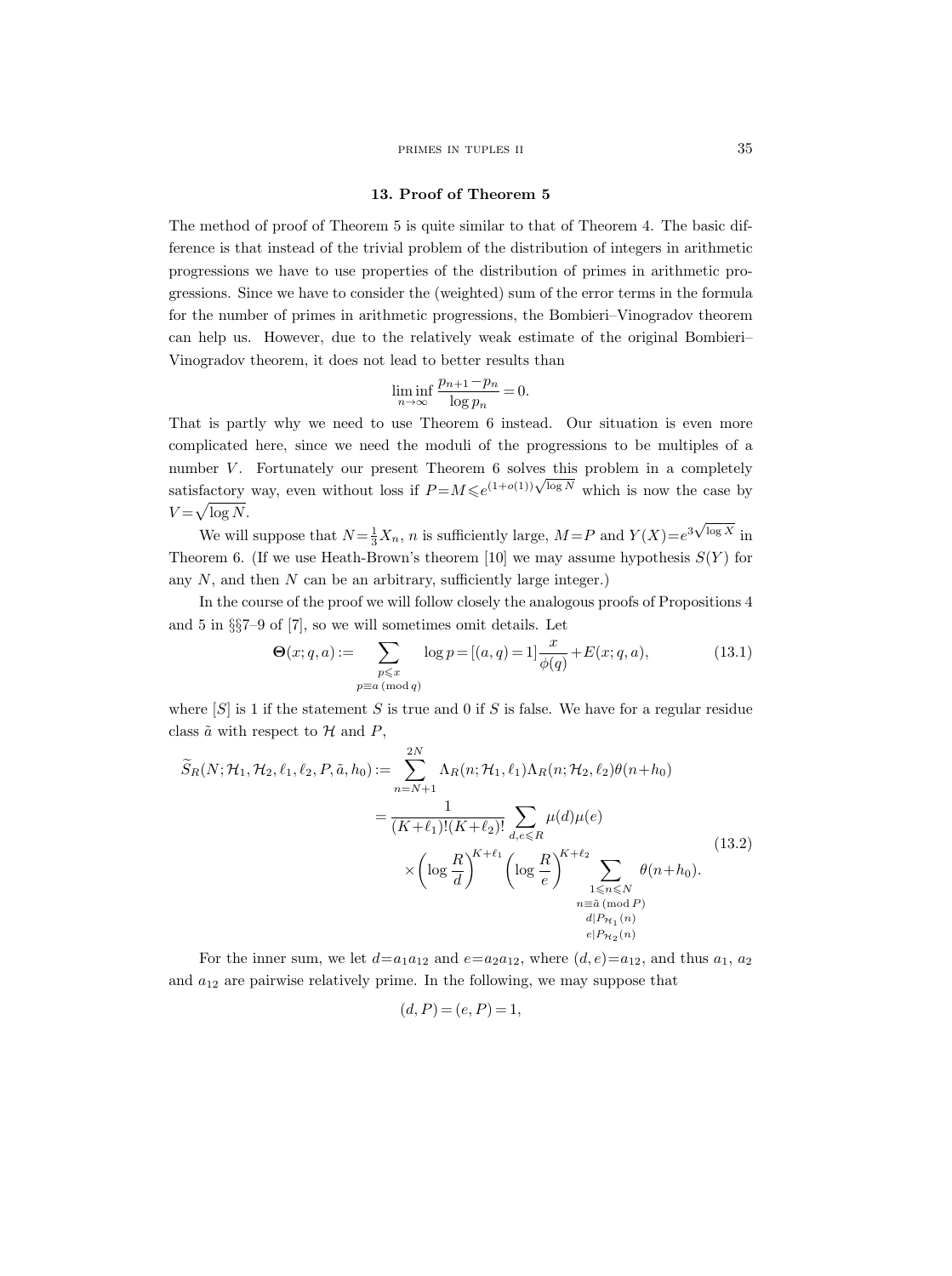otherwise the last sum would be zero, since by the regularity of  $\tilde{a}$  we have

$$
(P_{\mathcal{H}_1}(n), P) = (P_{\mathcal{H}_2}(n), P) = 1.
$$

The *n* for which  $d|P_{H_1}(n)$  and  $e|P_{H_2}(n)$  cover certain residue classes modulo [*d*, *e*]. If  $n \equiv b' \pmod{a_1 a_2 a_{12}}$  is such a residue class, then letting  $m = n + h_0 \equiv b' + h_0 \pmod{a_1 a_2 a_{12}}$ ,  $b \equiv b' \pmod{a_1 a_2 a_{12}}$  and  $b \equiv \tilde{a} \pmod{P}$ , we see that this residue class contributes to the inner sum

$$
\sum_{\substack{N+1+h_0 \le m \le 2N+h_0 \\ m \equiv b+h_0 \pmod{a_1 a_2 a_1 2}P}} \theta(m)
$$
\n
$$
= \theta(2N+h_0; a_1 a_2 a_1 2P, b+h_0) - \theta(N+h_0; a_1 a_2 a_1 2P, b+h_0)
$$
\n
$$
= [(b+h_0, a_1 a_2 a_1 2P) = 1] \frac{N}{\phi(a_1 a_2 a_1 2P)} + O(E^*(3N, a_1 a_2 a_1 2P)).
$$
\n(13.3)

We need to determine the number of these residue classes where  $(b+h_0, a_1a_2a_{12}P)=1$  so that the main term is non-zero. The condition  $(\tilde{a}+h_0, P)=(b+h_0, P)=1$  is equivalent to  $\tilde{a}$  being regular with respect to  $\mathcal{H}^0$ , since  $\tilde{a}$  is regular with respect to  $\mathcal{H}$ . Thus we will assume from now on that  $\tilde{a}$  is regular with respect to  $\mathcal{H}^0$ . If  $p|a_1$  then  $b \equiv -h_j \pmod{p}$ for some  $h_j \in \mathcal{H}_1$ , and therefore  $b+h_0 \equiv h_0-h_j \pmod{p}$ . Thus, if  $h_0$  is distinct modulo p from all the  $h_j \in \mathcal{H}_1$ , then all  $\nu_p(\mathcal{H}_1)$  residue classes satisfy the relatively prime condition, while otherwise  $h_0 \equiv h_j \pmod{p}$  for some  $h_j \in \mathcal{H}_1$  leaving  $\nu_p(\mathcal{H}_1) - 1$  residue classes with a non-zero main term. We introduce the notation  $\nu_p^*(\mathcal{H}_1)$  for this number in either case, where we define for a set  $\mathcal{G},$ 

$$
\nu_p^*(\mathcal{G}) = \nu_p(\mathcal{G}^0) - 1,\tag{13.4}
$$

with

$$
\mathcal{G}^0 = \mathcal{G} \cup \{h_0\}.\tag{13.5}
$$

We extend this definition to  $\nu_d^*(\mathcal{H}_1)$  for squarefree numbers d, by multiplicativity. (The function  $\nu_d^*$  is familiar in sieve theory, see [8].) The same applies for  $\nu_d^*(\mathcal{H}_2)$  and  $\bar{\nu}_d^*(\mathcal{H}_1 \bar{\cap} \mathcal{H}_2)$ , as in (6.2).

Since  $E(n; q, a) \ll \log N$  if  $(a, q) > 1$  and  $q \ll N$ , we conclude that

$$
\sum_{\substack{N+1 \le n \le 2N \\ n \equiv \tilde{a}(P) \\ d|P_{\mathcal{H}_1}(n)}} \theta(n+h_0) = \nu_{a_1}^* (\mathcal{H}_1) \nu_{a_2}^* (\mathcal{H}_2) \bar{\nu}_{a_{12}}^* (\mathcal{H}_1 \bar{\cap} \mathcal{H}_2) \frac{N}{\phi(a_1 a_2 a_{12} P)} + O(d_K(a_1 a_2 a_{12}) E^* (3N; a_1 a_2 a_{12} P)).
$$
\n(13.6)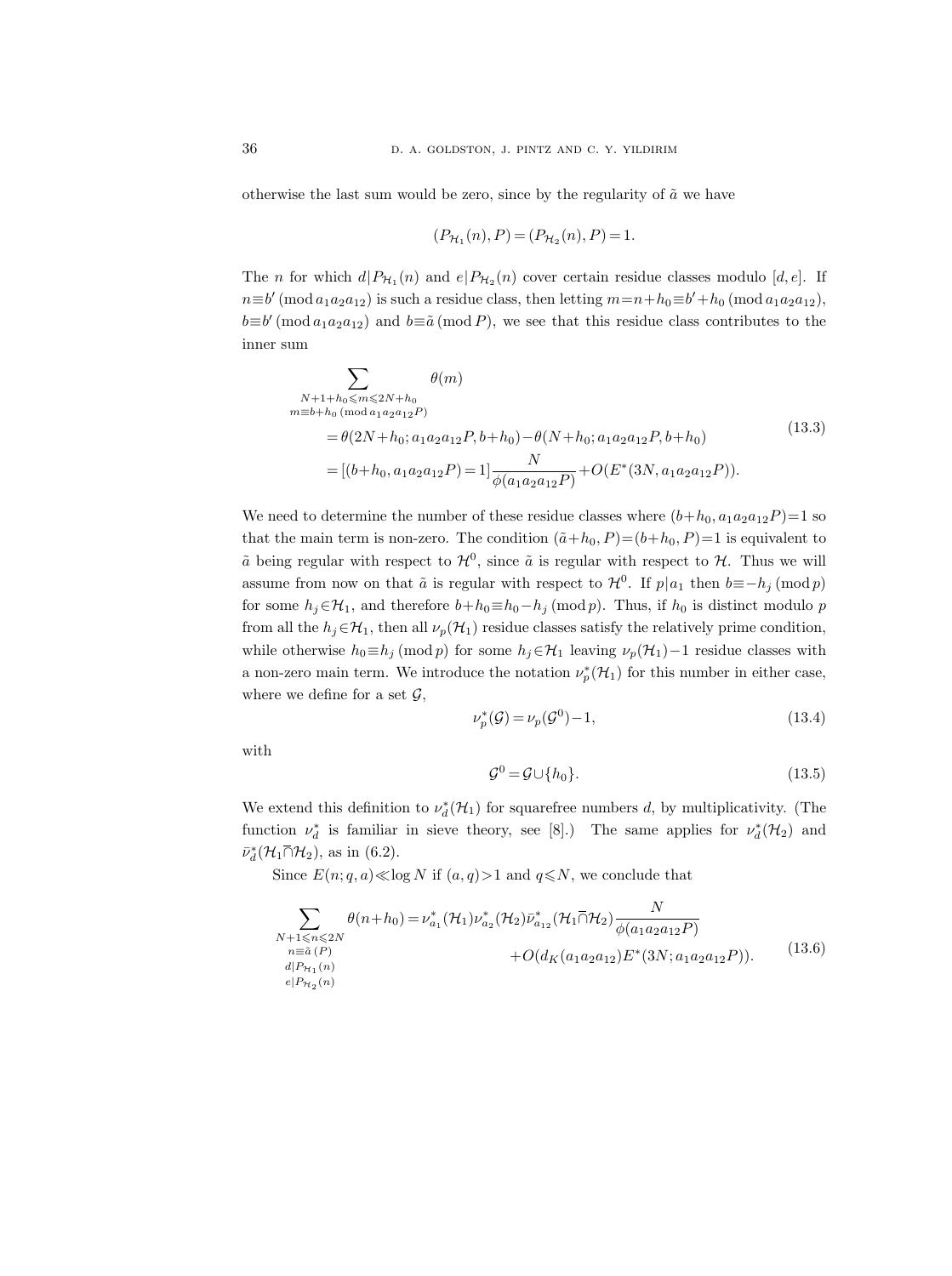Let  $\sum^{(P)}$  denote that the summation variables are relatively prime to P and to each other. Substituting this into (13.2), we conclude, as  $\ell_j \leq K$ , that

$$
\tilde{S}_{R}(N; \mathcal{H}_{1}, \mathcal{H}_{2}, \ell_{1}, \ell_{2}, P, \tilde{a}, h_{0})
$$
\n
$$
= \frac{N}{\varphi(P)(K+\ell_{1})!(K+\ell_{2})} \sum_{\substack{a_{1}a_{12} \leq R \\ a_{2}a_{12} \leq R}} \frac{\mu(a_{1})\mu(a_{2})\mu(a_{12})^{2} \nu_{a_{1}}^{*}(\mathcal{H}_{1})\nu_{a_{2}}^{*}(\mathcal{H}_{2})\bar{\nu}_{a_{12}}^{*}(\mathcal{H}_{1} \bar{\cap} \mathcal{H}_{2})}{\phi(a_{1}a_{2}a_{12})}
$$
\n
$$
\times \left(\log \frac{R}{a_{1}a_{12}}\right)^{K+\ell_{1}} \left(\log \frac{R}{a_{2}a_{12}}\right)^{K+\ell_{2}}
$$
\n
$$
+ O\left((\log R)^{4K} \sum_{\substack{a_{1}a_{12} \leq R \\ a_{2}a_{12} \leq R}} \mu(a_{1}a_{2}a_{12})E^{*}(3N; a_{1}a_{2}a_{12}P)\right)
$$
\n
$$
= \frac{N}{\varphi(P)} \widetilde{\mathcal{T}}_{R}(\mathcal{H}_{1}, \mathcal{H}_{2}, \ell_{1}, \ell_{2}, h_{0}) + O((\log R)^{4K} \mathcal{E}_{K}(N)). \tag{13.7}
$$

Since  $R^2 \leq Q^*$ , we obtain from Theorem 6, by the trivial estimate

$$
|E(X, Pq, a)| \leqslant \frac{2X \log X}{Pq} \quad \text{for } Pq \leqslant X,
$$

Lemma 3 and by Hölder's inequality with parameters  $\alpha = \nu + 1$  and  $\beta = (\nu + 1)/\nu$ , where  $\nu \in \mathbb{Z}^+$ ,  $c' \log(K+1) \leq \nu \leq c'' \log(K+1)$ , uniformly for  $K \leq (\log N)/2C$  ( $\sum^{b*}$  means summation over squarefree integers which are relatively prime to  $P$ ),

$$
\mathcal{E}_{K}(N) \leq \sum_{q \leq Q^{*}} \phi_{K}(q) E^{*}(3N, Pq) \sum_{q=a_{1}a_{2}a_{12}} 1
$$
\n
$$
\leq \sum_{q \leq Q^{*}} \phi_{K}(q) d_{3}(q) E^{*}(3N, Pq)
$$
\n
$$
= \sum_{q \leq Q^{*}} \phi_{K}(q) d_{3}(q) E^{*}(3N, Pq)
$$
\n
$$
\leq \left(\sum_{q \leq Q^{*}} \phi_{q} d_{1/\beta} d_{1/\beta} E^{*}(3N, Pq)\right)
$$
\n
$$
\leq \left(\sum_{q \leq Q^{*}} \phi_{q} d_{2N} \right)^{1/\beta} \left(\sum_{q \leq Q^{*}} \phi_{q} d_{1/\beta} E^{*}(3N, Pq)^{\alpha}\right)^{1/\alpha}
$$
\n
$$
\leq \left(1 + \frac{\log N}{2}\right)^{CK} \left(\frac{6N \log 3N}{P}\right)^{\nu/(\nu+1)} \left(\sum_{q \leq Q^{*}} \phi_{K}(3N, Pq)\right)^{1/(\nu+1)}
$$
\n
$$
\leq \left(\log N\right)^{CK+1} \frac{N}{P} e^{-c_{2}\sqrt{\log N}/(\nu+1)}
$$
\n
$$
\leq \frac{N}{P} e^{(CK+1)\log_{2}N - c_{2}\sqrt{\log N}/(\nu+1)}
$$
\n
$$
\leq \frac{N}{P} e^{-c\sqrt{\log N}/\log(K+1)},
$$
\n(13.8)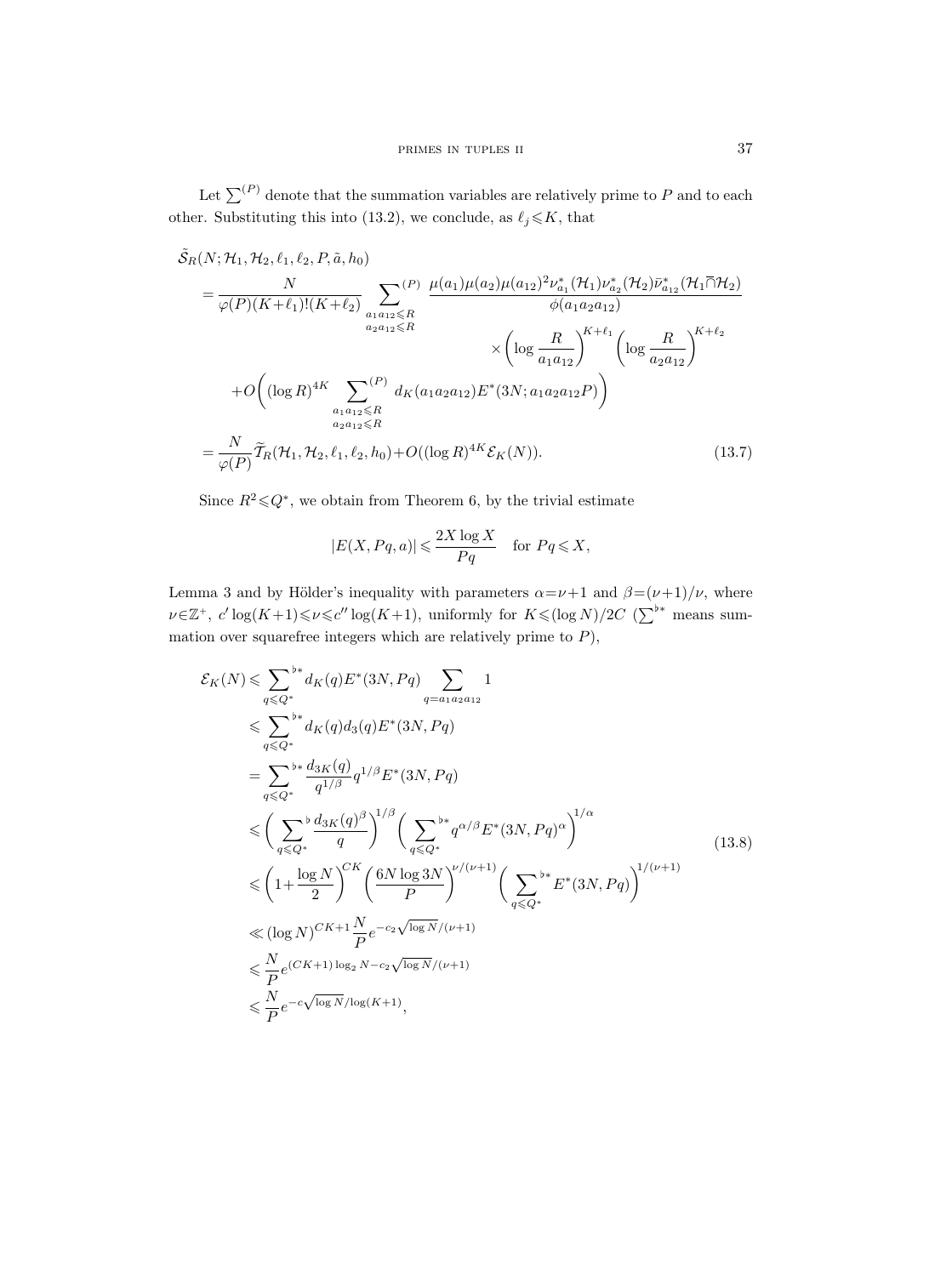since, by  $(3.24)$ , K satisfies the inequality

$$
K \log_2 N < c \frac{\sqrt{\log N}}{\log K}.\tag{13.9}
$$

From (13.9) we have, finally,

$$
(\log R)^{4K} \mathcal{E}_K(N) \leq \frac{N}{P} e^{-c\sqrt{\log N}/\log(K+1)}.
$$
\n(13.10)

So, our task is reduced to the evaluation of  $T_R$  which is very similar to  $\mathcal{T}_R^*$  in (6.22). Due to the more general treatment of  $\mathcal{T}_R^*$  in §5 than needed, the crucial part, the error analysis will remain the same. The difference will only be the fact that we have now  $\varphi(a_1a_2a_{12})$  in the denominator in (13.7) in place of  $a_1a_2a_{12}$ . Therefore  $\nu_j(p)/p^{1+s_j}$  has to be replaced by  $\nu_j(p)/(p-1)p^{s_j}$  in the definition of  $F(s_1, s_2)$  and  $G(s_1, s_2)$  in (6.5) and (6.11) (where  $s_j = s_1$ ,  $s_j = s_2$  or  $s_j = s_3 = s_1 + s_2$ ). However, factors of the type  $1-p^{-(1+s_j)}$ remain unchanged, since they arise from the zeta-factors.

Summarizing our results above, we have

$$
\widetilde{S}_R(N; \mathcal{H}_1, \mathcal{H}_2, \ell_1, \ell_2, P, \tilde{a}, h_0) = \frac{N}{\varphi(P)} T_R(\ell_1, \ell_2; \mathcal{H}_1, \mathcal{H}_2) + O\left(\frac{N}{P} e^{-c\sqrt{\log N}/\log_2 N}\right),\tag{13.11}
$$

where

$$
\mathcal{T}_{R}(\ell_1, \ell_2, \mathcal{H}_1, \mathcal{H}_2) := \frac{1}{(2\pi i)^2} \int_{(1)} \int_{(1)} F(s_1, s_2) \frac{R^{s_1}}{s_1^{K+\ell_1+1}} \frac{R^{s_2}}{s_2^{K+\ell_2+1}} ds_1 ds_2, \tag{13.12}
$$

$$
F(s_1, s_2) := \prod_{p>V} \left( 1 - \frac{\nu_1(p)}{(p-1)p^{s_1}} - \frac{\nu_2(p)}{(p-1)p^{s_2}} + \frac{\nu_3(p)}{(p-1)p^{s_3}} \right)
$$
(13.13)

and for this paragraph we have, with notation (6.2),

$$
\nu_j(p) = \nu_p^*(\mathcal{H}_j) = \nu_p(\mathcal{H}_j^0) - 1, \ j = 1, 2, \text{ and } \nu_3(p) = \bar{\nu}_p((\mathcal{H}_1 \bar{\cap} \mathcal{H}_2)^0) - 1.
$$
 (13.14)

To factor out the dominant zeta-factors we now write, in place of (6.8),

$$
F(s_1, s_2) = G_{\mathcal{H}_1, \mathcal{H}_2}(s_1, s_2) \frac{\zeta(1 + s_1 + s_2)^{|\mathcal{H}_1 \cap \mathcal{H}_2|^0 - 1}}{\zeta(1 + s_1)^{|\mathcal{H}_1^0| - 1} \zeta(1 + s_2)^{|\mathcal{H}_2^0| - 1}}
$$
(13.15)

and define accordingly  $G_j$ ,  $1 \leq j \leq 4$ , as in (6.9)–(6.11), with

$$
a = |\mathcal{H}_1^0| - 1
$$
,  $b = |\mathcal{H}_2^0| - 1$  and  $d = |(\mathcal{H}_1 \cap \mathcal{H}_2)^0| - 1$ , (13.16)

and with  $\nu_j(p)p^{-s_j}/(p-1)$  in place of  $\nu_j(p)p^{-1-s_j}$ .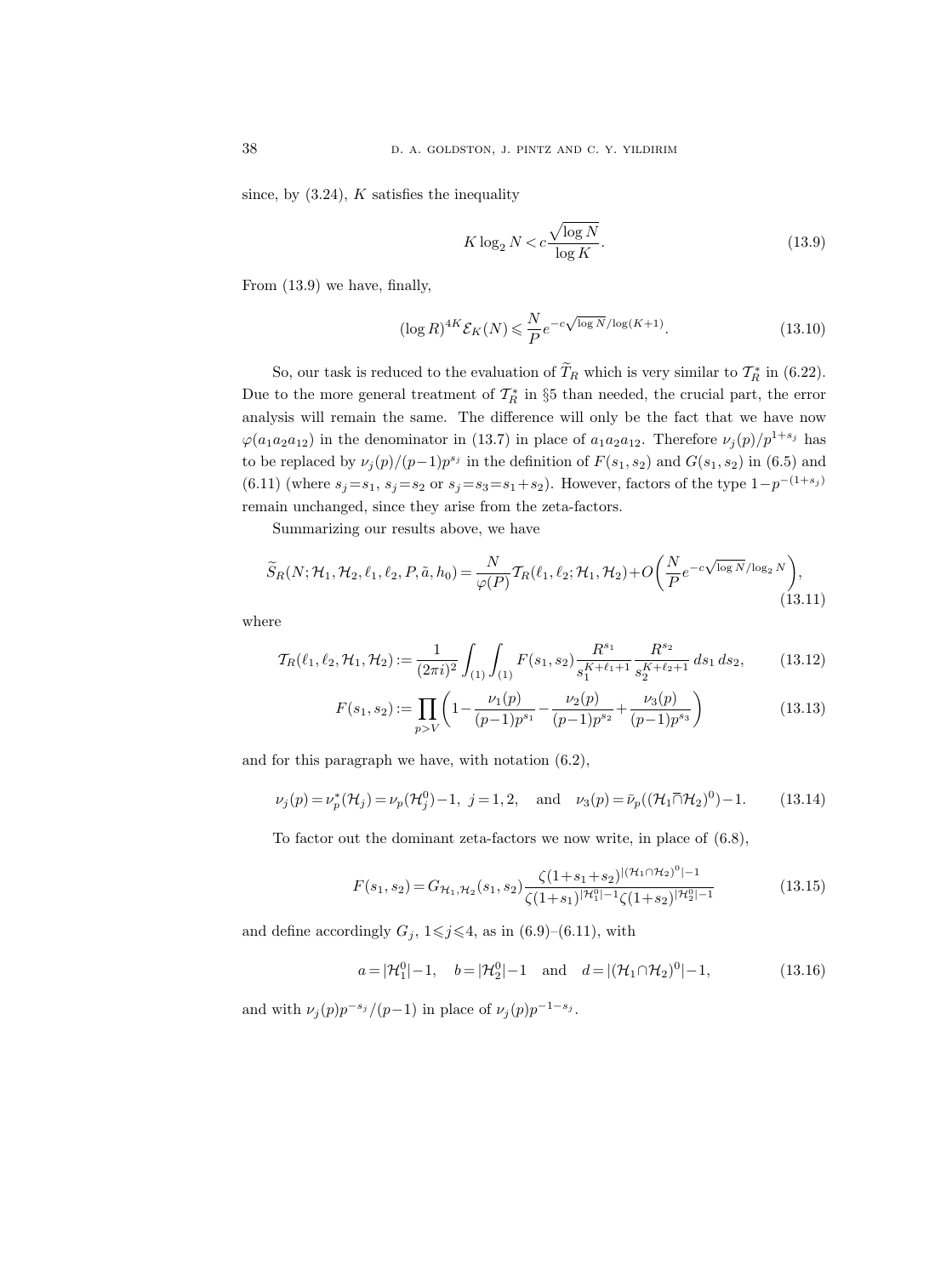Similarly to [7, §9], by symmetry we have to consider three cases:

- Case 1.  $h_0 \notin \mathcal{H}$ , that is  $a = K$ ,  $b = K$  and  $d = r$ .
- Case 2.  $h_0 \in \mathcal{H}_1 \backslash \mathcal{H}_2$ , that is  $a = K 1$ ,  $b = K$  and  $d = r$ .
- Case 3.  $h_0 \in \mathcal{H}_1 \cap \mathcal{H}_2$ , that is  $a = K 1$ ,  $b = K 1$  and  $d = r 1$ .

(Cases 1 and 3 are basically the same.)

Since the results of the previous section are more general, they apply to the error analysis here and we only have to evaluate  $G(0,0)$  in Cases 1–3. Similarly to [7, §9], we have, by (13.14),

$$
\nu_1(p) + \nu_2(p) - \nu_3(p) = \nu_p(\mathcal{H}_1^0) + \nu_p(\mathcal{H}_2^0) - \bar{\nu}_p(\mathcal{H}_1^0 \bar{\cap} \mathcal{H}_2^0) - 1 = \nu_p(\mathcal{H}^0) - 1, \tag{13.17}
$$

$$
a+b-d = |\mathcal{H}^0| - 1. \tag{13.18}
$$

Hence, from the analogies of  $(6.9)$ – $(6.11)$ , we have now

$$
G_1(0,0) = \prod_{p \le V} \left(1 - \frac{1}{p}\right)^{-(|\mathcal{H}^0| - 1)} = \left(\frac{P}{\varphi(P)}\right)^{|\mathcal{H}^0| - 1},\tag{13.19}
$$

$$
G_{4}(0,0) = \prod_{p>V} \left(1 - \frac{\nu_{p}(\mathcal{H}^{0}) - 1}{p - 1}\right) \left(\frac{p}{p - 1}\right)^{|\mathcal{H}^{0}| - 1}
$$
  
= 
$$
\prod_{p>V} \left(\frac{p - \nu_{p}(\mathcal{H}^{0})}{p}\right) \left(1 - \frac{1}{p}\right)^{-|\mathcal{H}^{0}|} =: \overline{\mathfrak{S}}_{V}(\mathcal{H}^{0}).
$$
 (13.20)

Taking into account the term  $\varphi(P)$  in the denominator in (13.11), we obtain

$$
\frac{G(0,0)}{\varphi(P)} = \frac{1}{P} \prod_{p \le V} \left(1 - \frac{1}{p}\right)^{-|\mathcal{H}^0|} \overline{\mathfrak{S}}_V(\mathcal{H}^0). \tag{13.21}
$$

Further, by the comparison of  $(13.12)$ ,  $(13.15)$  and  $(6.22)$ , we have

$$
u = K + \ell_1 - a = K + 1 - |\mathcal{H}_1^0| + \ell_1, \quad v = K + 1 - |\mathcal{H}_2^0| + \ell_2 \quad \text{and} \quad d = |\mathcal{H}_1^0 \cap \mathcal{H}_2^0| - 1.
$$
\n(13.22)

The evaluation  $(11.5)$  of the crucial integral I defined in  $(6.22)$  yields, using in our case  $(13.11)–(13.15)$ , the relation

$$
S_R(N; \mathcal{H}_1, \mathcal{H}_2, \ell_1, \ell_2, P, \tilde{a}, h_0)
$$
  
=  $N \frac{G(0, 0)}{\varphi(P)} \frac{1}{(d+v+u)!} {v+u \choose u} (\log R)^{d+v+u} \left(1 + O\left(\frac{K \bar{d}^* \log_2 N}{\log R}\right)\right)$  (13.23)  
+  $O\left(\frac{N}{\varphi(P)} e^{-c\sqrt{\log N}/\log_2 N}\right).$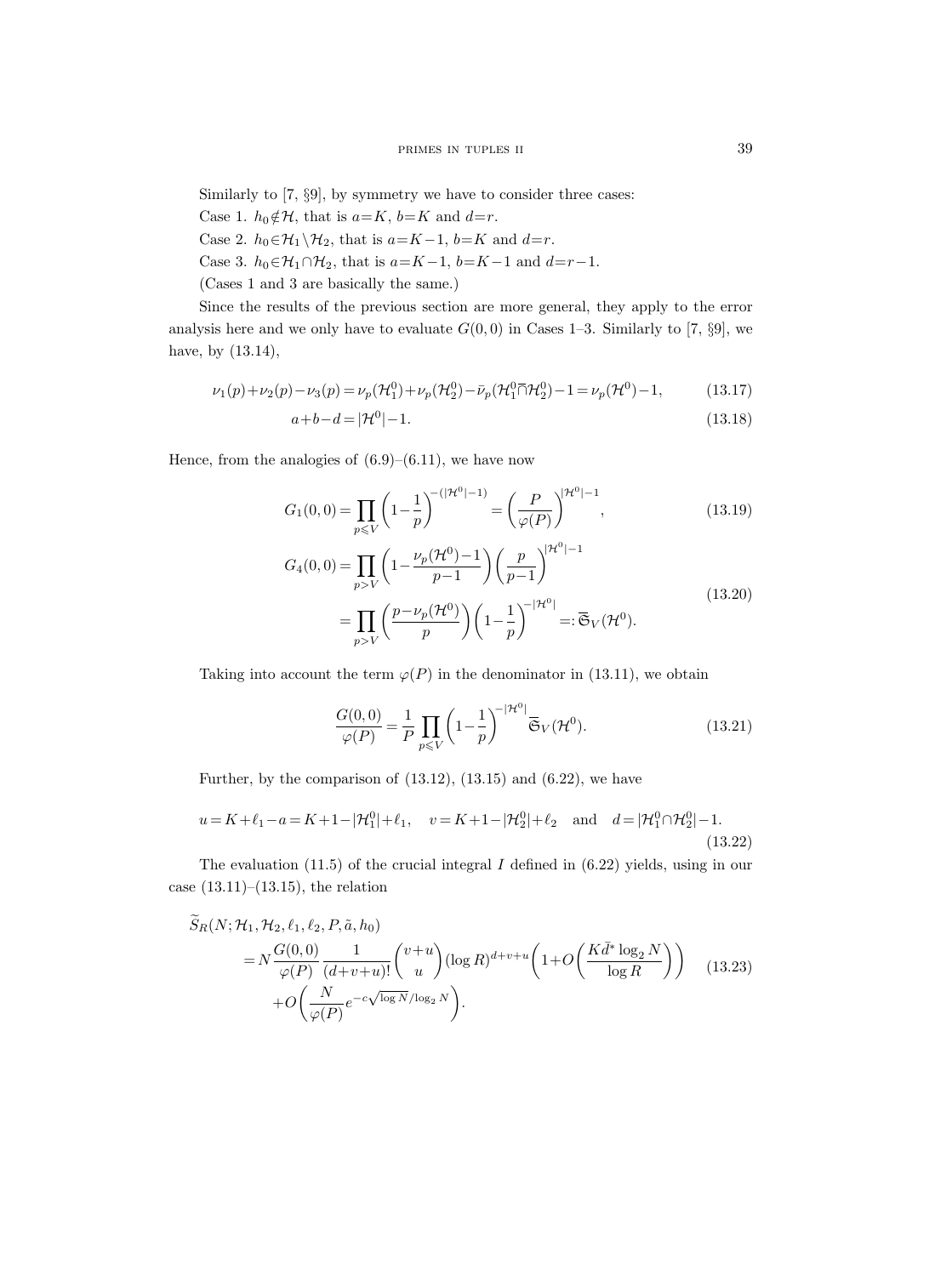Let us observe that on the right-hand side the residue class  $\tilde{a}$  does not appear at all. Therefore we can add this together for all  $|A(\mathcal{H}^0)|$  regular residue classes  $\tilde{a}$  (mod P) with respect to  $\mathcal{H}^0$  and P, since the contribution of those with  $(\tilde{a}+h_0, P)$ >1 is zero, as mentioned after (13.3). Taking into account the trivial relations (3.15)–(3.16) for  $\mathcal{H}^0$  in place of  $H$ , we obtain from  $(13.21)$ ,

$$
\sum_{\tilde{a}\in A(\mathcal{H}^0)} \frac{G(0,0)}{\varphi(P)} = \frac{|A(\mathcal{H}^0)|}{P} \prod_{p\leq V} \left(1 - \frac{1}{p}\right)^{-|\mathcal{H}^0|} \overline{\mathfrak{S}}_V(\mathcal{H}^0)
$$
\n
$$
= \prod_{p\leq V} \left(1 - \frac{\nu_p(\mathcal{H}^0)}{p}\right) \left(1 - \frac{1}{p}\right)^{-|\mathcal{H}^0|} \overline{\mathfrak{S}}_V(\mathcal{H}^0) = \mathfrak{S}(\mathcal{H}^0).
$$
\n(13.24)

Inserting this into  $(13.23)$ , we obtain by  $(13.11)$ ,

$$
S_R(N; \mathcal{H}_1, \mathcal{H}_2, \ell_1, \ell_2, P, h_0)
$$
  
\n
$$
:= \sum_{\tilde{a} \in A(\mathcal{H})} \tilde{S}_R(N; \mathcal{H}_1, \mathcal{H}_2, \ell_1, \ell_2, P, \tilde{a}, h_0)
$$
  
\n
$$
= N \frac{1}{(d+v+u)!} {v+u \choose u} (\log R)^{d+v+u} \mathfrak{S}(\mathcal{H}^0) \left(1 + O\left(\frac{K \bar{d}^* \log_2 N}{\log R}\right)\right)
$$
  
\n
$$
+ O(Ne^{-c\sqrt{\log N}/\log_2 N}).
$$
\n(13.25)

Now, from a brief examination of the values of the parameters  $a, b$  and  $d$  in Cases 1, 2 and 3 (after (13.16)) and (13.22), we see that

$$
\frac{1}{(d+v+u)!} \binom{v+u}{u} (\log R)^{d+v+u}
$$
\n
$$
= C_R(\ell_1, \ell_2, \mathcal{H}_1, \mathcal{H}_2, h_0) \frac{1}{(r+\ell_1+\ell_2)!} \binom{\ell_1+\ell_2}{\ell_1} (\log R)^{r+\ell_1+\ell_2}.
$$
\n(13.26)

The relations  $(13.25)$ – $(13.26)$  prove Theorem 5.

### 14. The sum of the singular series  $\mathfrak{S}(\mathcal{H})$

Let

$$
B_{\mathcal{A}}(k) = B(k) = \sum_{\substack{\mathcal{H} \subset \mathcal{A} \\ |\mathcal{H}| = k}} \mathfrak{S}(\mathcal{H}),\tag{14.1}
$$

where all sets  $\mathcal{H}{=}\{h_1,h_2,...,h_k\}{\subseteq}\mathcal{A}{\subseteq}[1,N]$  are counted with multiplicity  $k!,$  according to all possible permutations of the  $h_i$ , and  $|A|=h$ .

By Gallagher's theorem [5] we have, for fixed k and  $\mathcal{A}=[1,h]$ , as  $h\rightarrow\infty$ ,

$$
B_{\mathcal{A}}(k) = h^k (1 + O_{k,\varepsilon}(h^{-1/2 + \varepsilon})).
$$
\n(14.2)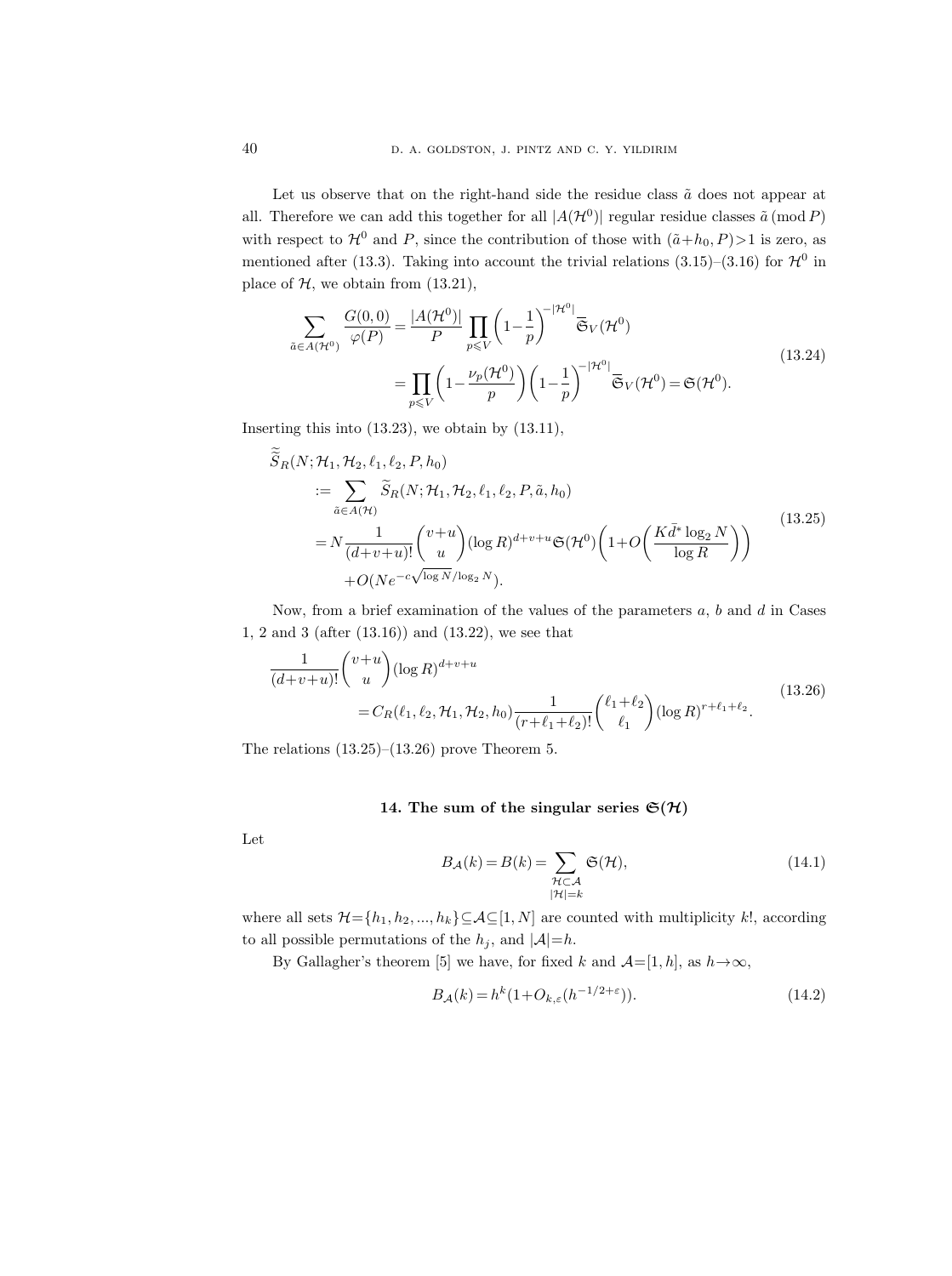This is not uniform in k, but up to some level  $k \leq f(h)$  one could still show that  $B_{\mathcal{A}}(k) \sim h^k$ . However, we will use here a completely different approach. We do not prove (14.2), just (see Lemma 16) the weaker relation that  $B_{\mathcal{A}}(k)/h^k$  is, apart from a factor  $1+o(1)$ , non-decreasing as a function of k, at least as long as  $k=o(h/\log h)$ . This result is fortunately completely sufficient for our purposes.

Further, our method is much more general and works for any set A with  $A\subseteq [1, N]$ ,  $|\mathcal{A}| = h$ .

We remark that the asymptotic  $B_{\mathcal{A}}(k) \sim h^k$  is probably not true if  $\mathcal A$  is arbitrary, and even for  $\mathcal{A}=[1,h]$  it might fail if k is as large as  $h/(\log h)^C$ .

Let  $h$  and  $N$  be sufficiently large,

$$
k \leq \log N, \quad h^2 \leq z = \log^5 N,
$$
  

$$
Z = P(z) = \prod_{p \leq z} p, \quad Y = Y_z = \prod_{p \leq z} \left( 1 - \frac{1}{p} \right)^{-1} \sim e^{\gamma} \log z,
$$
 (14.3)

$$
Q := Q_z := \{ n : (n, P(z)) = 1 \} \text{ and } M := \sum_{\substack{1 \le n \le Z \\ n \in Q}} 1 = \frac{Z}{Y}.
$$
 (14.4)

Then we have, for a fixed set H consisting of k distinct elements  $h_j \in [1, N]$ , similarly to §6, the density of z-quasi prime tuples of pattern  $H$ , using (6.6):

$$
R(\mathcal{H}) := \frac{1}{Z} \sum_{\substack{j=1 \ p \leq z}}^{Z} 1
$$
  
\n
$$
= \prod_{p \leq z} \left( 1 - \frac{\nu_p(\mathcal{H})}{p} \right)
$$
  
\n
$$
= Y^{-k} \prod_{p \leq z} \left( 1 - \frac{\nu_p(\mathcal{H})}{p} \right) \left( 1 - \frac{1}{p} \right)^{-k}
$$
  
\n
$$
= Y^{-k} \mathfrak{S}(\mathcal{H}) \exp \left( O \left( k \sum_{\substack{p > z \ p \neq 0}} \frac{1}{p} + k^2 \sum_{\substack{p > z \ p \neq 0}} \frac{1}{p^2} \right) \right)
$$
  
\n
$$
= Y^{-k} \mathfrak{S}(\mathcal{H}) \exp \left( O \left( k \sum_{\substack{p \mid \Delta \ p \mid \Delta}} \frac{\log p}{z \log z} + \frac{k^2}{z \log z} \right) \right)
$$
  
\n
$$
= Y^{-k} \mathfrak{S}(\mathcal{H}) \exp \left( O \left( \frac{k^3 \log N}{z \log z} + \frac{k^2}{z \log z} \right) \right)
$$
  
\n
$$
= Y^{-k} \mathfrak{S}(\mathcal{H}) \left( 1 + O \left( \frac{1}{\log N} \right) \right),
$$
 (14.5)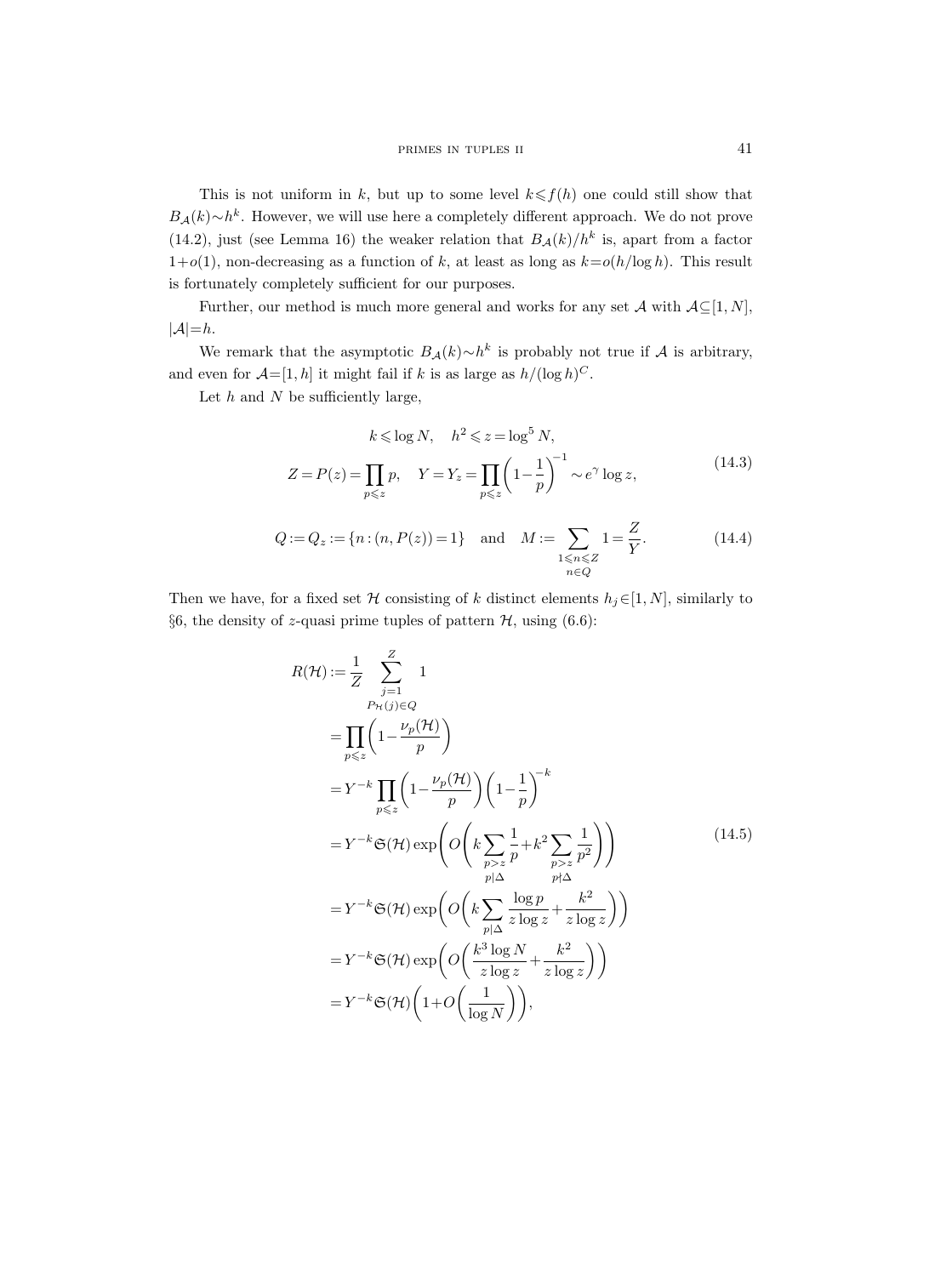uniformly in  $k$ ,  $h$ ,  $z$  and  $N$  satisfying (14.3). Let further

$$
S_{\mathcal{A}}^{*}(k) := \frac{1}{h^{k}} \sum_{\substack{\mathcal{H} \subset \mathcal{A} \\ |\mathcal{H}| = k}} \mathfrak{S}(\mathcal{H}) = \frac{B_{\mathcal{A}}(k)}{h^{k}}.
$$
\n(14.6)

LEMMA 16. If  $k < \varepsilon h / \log_2 N$ , then

$$
S_{\mathcal{A}}^*(k+1) \geqslant S_{\mathcal{A}}^*(k) \left( 1 + O(\varepsilon) + O\left(\frac{1}{\log N}\right) \right). \tag{14.7}
$$

*Proof.* For  $j \in [1, Z]$  let

$$
f_j = \sum_{\substack{j' \\ j+a_{j'} \in Q}} 1 \text{ and } b_j = b_j(k) = f_j(f_j - 1) \dots (f_j - k + 1). \tag{14.8}
$$

Then  $b_j(k)$  is the number of all k-tuples of z-quasiprimes of the type  $j+a_{j_{\nu}}$ ,  $a_{j_{\nu}} \in A$  $(\nu=1, ..., k, 1 \leq j_{\nu} \leq h, j_{\nu}$  distinct), calculated with all k! permutations, while  $f_j$  is the number of z-quasiprimes of the form  $j+a_{j'}$ . For every pair  $j, j' \in [1, h]$ , we obviously have

$$
f_j \geqslant f_{j'} \quad \iff \quad b_j \geqslant b_{j'}, \tag{14.9}
$$

and therefore

$$
\frac{1}{Z} \sum_{j=1}^{Z} b_j f_j \ge \left(\frac{1}{Z} \sum_{j=1}^{Z} f_j\right) \left(\frac{1}{Z} \sum_{j=1}^{Z} b_j\right). \tag{14.10}
$$

The above formula follows from

$$
2\left(Z\sum_{j=1}^{Z}b_jf_j - \sum_{j=1}^{Z}f_j\sum_{j=1}^{Z}b_j\right) = \sum_{j=1}^{Z}\sum_{j'=1}^{Z}(f_j - f_{j'})(b_j - b_{j'}) \ge 0.
$$
 (14.11)

We further have  $b_j (k+1)=b_j (k)(f_j-k)=b_j f_j-kb_j$ , and by calculating in two different ways how many times all pairs  $(j, \mathcal{H})$  ( $|\mathcal{H}|=k$ ) satisfy the relation  $P_{\mathcal{H}}(j) \in Q$ , we obtain

$$
\frac{1}{Z} \sum_{j=1}^{Z} b_j(k) = \frac{1}{Z} \sum_{j=1}^{Z} \sum_{\substack{|\mathcal{H}|=k \ P_{\mathcal{H}}(j) \in Q}} 1 = \frac{1}{Z} \sum_{\substack{|\mathcal{H}|=k \ P_{\mathcal{H}}(j) \in Q}} \sum_{j=1}^{Z} 1 = \sum_{|\mathcal{H}|=k} R(\mathcal{H}),
$$
(14.12)

while

$$
\frac{1}{Z}\sum_{j=1}^{Z}f_j = \frac{hM}{Z} = \frac{h}{Y}.
$$
\n(14.13)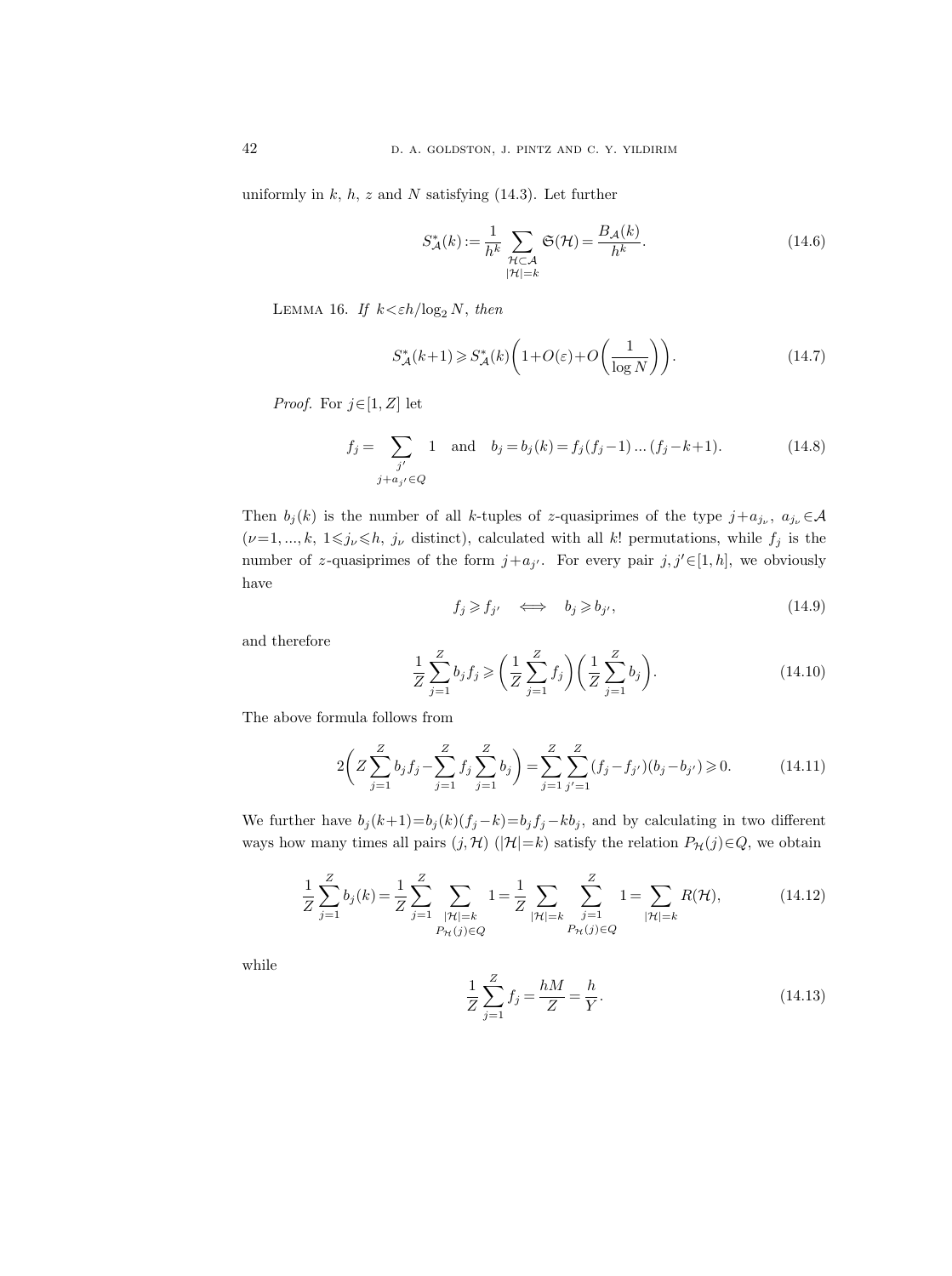Thus (14.10) and (14.13) imply, by  $b_j f_j = b_j (k+1) + k b_j$ , that

$$
\frac{1}{Z} \sum_{j=1}^{Z} b_j(k+1) + k \frac{1}{Z} \sum_{j=1}^{Z} b_j(k) \ge \frac{h}{Y} \frac{1}{Z} \sum_{j=1}^{Z} b_j(k).
$$
\n(14.14)

Hence, using (14.12), we obtain

$$
\sum_{|\mathcal{H}|=k+1} R(\mathcal{H}) \geqslant \left(\frac{h}{Y} - k\right) \sum_{|\mathcal{H}|=k} R(\mathcal{H}).\tag{14.15}
$$

Multiplying by  $Y^{k+1}$  on both sides, we obtain, by  $(14.5)$ ,

$$
\sum_{|\mathcal{H}|=k+1} \mathfrak{S}(\mathcal{H}) \geq h\left(1 + O\left(\frac{kY}{h}\right) + O\left(\frac{1}{\log N}\right)\right) \sum_{|\mathcal{H}|=k} \mathfrak{S}(\mathcal{H}).
$$
 (14.16)

Now, dividing by  $h^{k+1}$  on both sides, we obtain (14.7) by  $Y \ll \log_2 N$ .  $\Box$ 

# 15. Proof of Theorem 2

Theorems 4 and 5 allow us to express the quantity  $S'_R(N, K, \ell, P)$  in (3.20) in terms of

$$
S_{\mathcal{A}}^*(k) = S^*(k) := \frac{B_{\mathcal{A}}(k)}{h^k} := \frac{1}{h^k} \sum_{\substack{\mathcal{H} \subset \mathcal{A} \\ |\mathcal{H}| = k}} \mathfrak{S}(\mathcal{H}),\tag{15.1}
$$

where we consider two sets  $\mathcal{H}$  and  $\mathcal{H}'$  different if they contain the same elements in different permutations. The value of the parameter k will be between K and  $2K+1$ , since in the application the sum on the right-hand side of (15.1) will be applied for sets of the type  $\mathcal{H} = \mathcal{H}_1 \cup \mathcal{H}_2$ ,  $|\mathcal{H}_j| = K$ , or to  $\mathcal{H}^0$ .

The derivation of the proof of Theorem 2 from our present Theorems 4 and 5 will be nearly the same as that of the main result (Theorem 3) of [7] from Propositions 1 and 2 in [7], which appears in §10 of [7], so we will be brief. Although the restrictions for K and  $h$  will be quite different here, nearly everything will be valid without any change in the present case. Our analysis refers now to the case  $\nu=1$  of §10 in [7].

Let us choose, somewhat differently from [7],

$$
R = (3N)^{\Theta} = (3N)^{1/4 - \xi}, \quad \xi = \frac{c}{\sqrt{\log N}}, \quad V = \sqrt{\log N}, \quad (15.2)
$$

$$
K = 16(\ell + 1)^2 = \frac{16}{\varphi^2}, \quad \text{that is} \quad \ell + 1 = \frac{1}{\varphi} = \frac{\sqrt{K}}{4}, \tag{15.3}
$$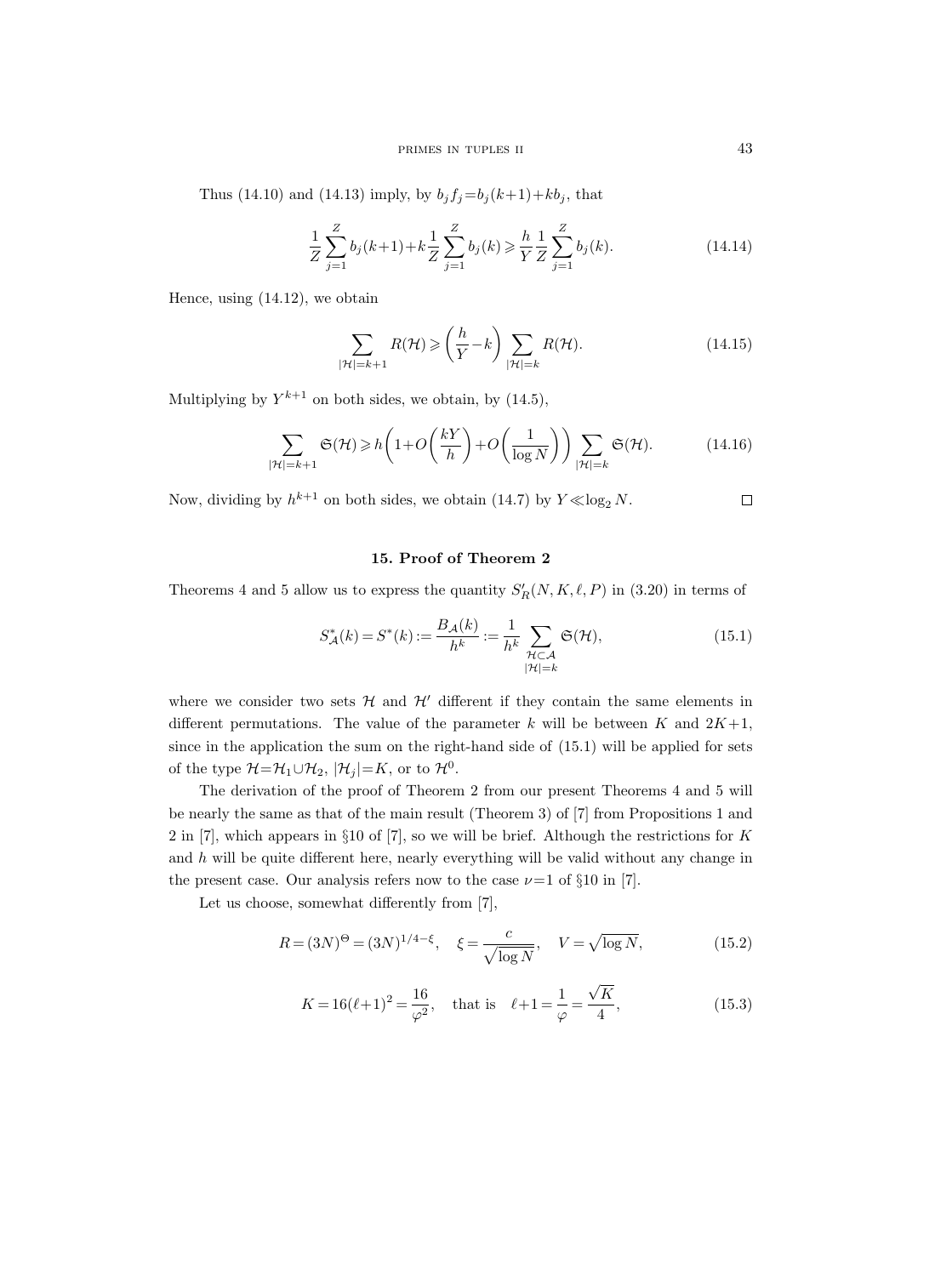$$
x = \frac{K}{100} = \frac{\log R}{h}, \quad \text{that is} \quad h = \frac{100 \log R}{K} \left( \sim \frac{25 \log N}{K} \right), \tag{15.4}
$$

$$
r_0 = (1 - 2\varphi)K, \quad r_1 = (1 - \varphi)K,\tag{15.5}
$$

$$
f(r) = {K \choose r}^2 \frac{x^r}{(r+1)\dots(r+2\ell)}, \quad \bar{r}^* = \max\{\sqrt{K}, K-r\} \quad \text{and} \quad t(r) = \frac{\bar{r}^*}{\varphi K},\qquad(15.6)
$$

and suppose that our crucial parameter  $K$  satisfies

$$
K \leqslant c_0 \frac{\sqrt{\log N}}{\log_2^2 N},\tag{15.7}
$$

with a sufficiently small (explicitly calculable) absolute constant  $c_0$ .

In the course of the proof of our present Theorem 2 (similar to [7,  $\S10$ ]), a very important role is played by the fact that, although the sums evaluated in Theorems 4 and 5 depend on the actual choice of  $H_1$  and  $H_2$ , the asymptotic formulas for them depends just on the set  $H=\mathcal{H}_1\cup\mathcal{H}_2$  and on the size of  $\mathcal{H}_1\cap\mathcal{H}_2$ . On the other hand, the size of the error terms may depend on the actual choice of  $\mathcal{H}_1$ ,  $\mathcal{H}_2$  and  $\mathcal{H}$ . This dependence is made explicit in our present refined version, at least in the sense that we show an asymptotic which is more precise if  $r=|\mathcal{H}_1\cap\mathcal{H}_2|$  is near  $K=|\mathcal{H}_j|$ .

We have seen in [7] that taking any given set H of given size  $k=2K-r\in[K, 2K]$ , we can write it in

$$
(2K-r)!\binom{K}{r}^2r!\tag{15.8}
$$

ways as the union of two sets  $\mathcal{H}_1$  and  $\mathcal{H}_2$  of size K,  $|\mathcal{H}_1 \cap \mathcal{H}_2|=r$ , if we consider the sets  $\mathcal{H}_j$  and  $\mathcal{H}'_j$  to be different when the permutation of the same elements is different (cf. [7, (10.4)]). We can now apply Theorems 4 and 5 in order to obtain, similarly to [7, §10],

$$
S_R'(N, K, \ell, P) = \binom{2\ell}{\ell} (\log R)^{2\ell} P_{K, \ell}^*(x),\tag{15.9}
$$

with

$$
P_{K,\ell}^*(x) \geqslant \sum_{r=0}^K f(r)S^*(2K-r)\left(1+O(\eta_2)+x\left(\frac{4K(1-\varphi/2)}{r+2\ell+1}-\frac{1}{\Theta}+O(\eta_1)\right)\right),\tag{15.10}
$$

where the error terms arising from Theorems 4, 5 and Lemma 16 are now

$$
\eta_1 = \frac{K\bar{r}^* \log_2 N}{\log N} = \frac{4K^{3/2}t(r) \log_2 N}{\log N} \quad \text{and} \quad \eta_2 = \frac{1}{\log_2^3 N},\tag{15.11}
$$

and by our choice of  $\Theta$  in (15.2) we have

$$
\frac{1}{\Theta} = 4 + O(\eta_3) \text{ and } \eta_3 = \frac{1}{\sqrt{\log N}}.
$$
 (15.12)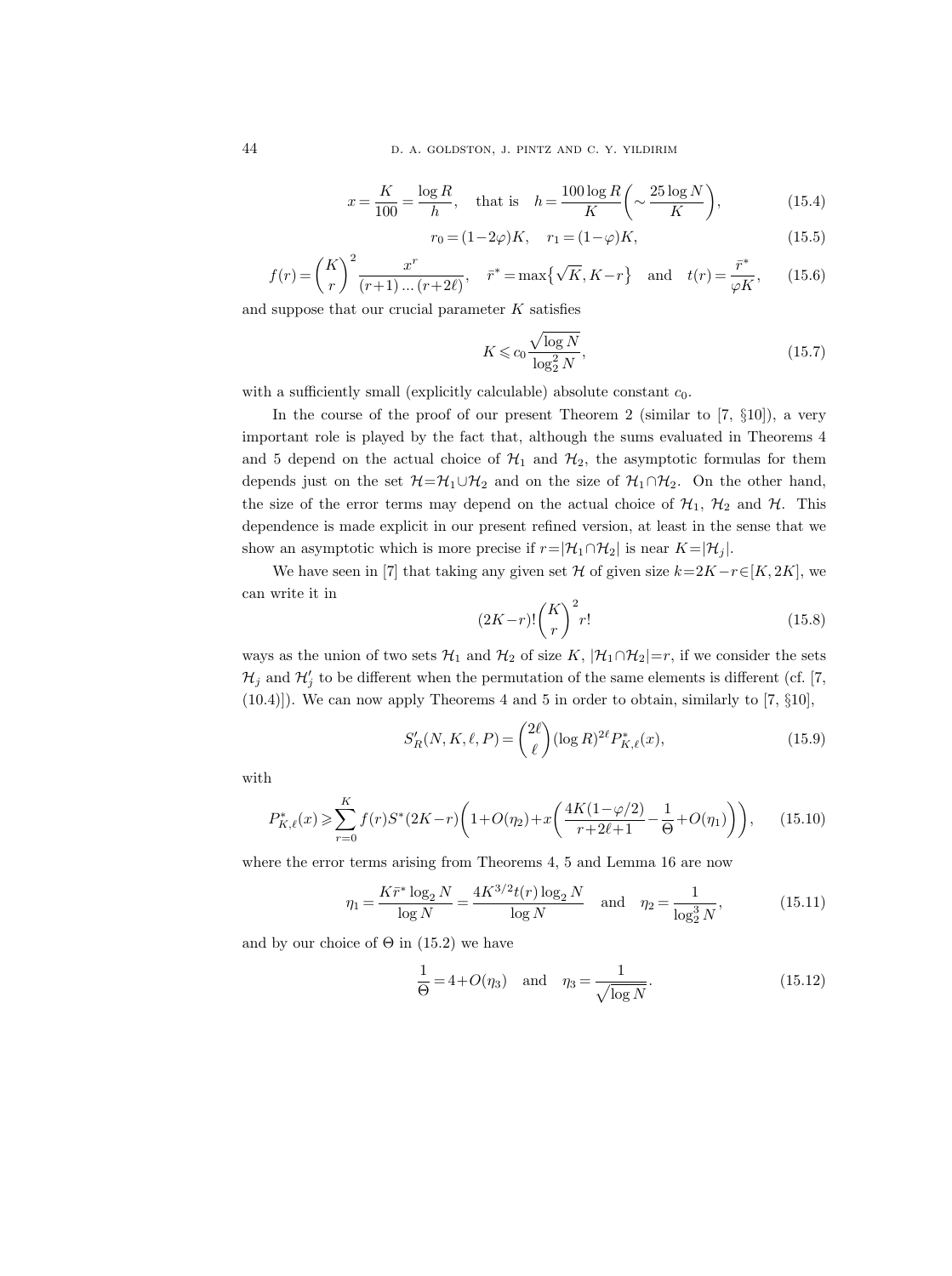We will examine the quantity in the parenthesis after  $x$  in  $(15.10)$  which is clearly monotonic in r (apart from the error terms). By (15.3)–(15.6), for  $r \le r_1 = K - \varphi K$ =  $K-4$  $\sqrt{K}$  (that is,  $t(r) \ge 1$ ), we have

$$
r + 2\ell + 1 < K - t(r)\varphi K + \frac{1}{2}\sqrt{K} = K\left(1 - t(r)\varphi + \frac{1}{8}\varphi\right),\tag{15.13}
$$

and therefore

$$
\frac{4(1-\varphi/2)K}{r+2\ell+1} - \frac{1}{\Theta} + O(\eta_1) > 4\left(t(r) - \frac{5}{8}\right)\varphi + O(\eta_1 + \eta_3) > \frac{16}{\sqrt{K}}\frac{3}{8}t(r) - \frac{Ct(r)K^{3/2}\log_2 N}{\log N} - \frac{C}{\sqrt{\log N}} > 0,
$$
\n(15.14)

as  $t(r) \geq 1$  and (15.7).

On the other hand, as in [7, (10.24)–(10.25)], the contribution of all terms  $r > r_1$  to  $P^*_{K,\ell}(x)$  is bounded by

$$
e^{-\sqrt{K}} f(r_0) \max_{r>r_1} S^*(2K-r),
$$
\n(15.15)

because  $f(r)$  quickly decreases for  $r > r_1$ . (These are the terms where the quantity in the parenthesis after  $x$  in (15.10) may be negative.) We have

$$
\frac{f(r_1)}{f(r_0)} = \prod_{r_0 < r \le r_1} \left( \frac{K - r + 1}{r} \frac{\sqrt{K}}{10} \right)^2 \leqslant \left( \frac{2\varphi K}{K - 2\varphi K} \frac{\sqrt{K}}{10} \right)^{2\varphi K} \leqslant (0.81 \dots)^{8\sqrt{K}} = e^{-1.6\sqrt{K}}.
$$
\n(15.16)

However, all terms  $r \le r_1$  have a positive contribution and that of  $r=r_0$  is at least

$$
f(r_0)S^*(2K - r_0)\left(1 + O\left(\frac{1}{\log_2^3 N}\right)\right). \tag{15.17}
$$

Now the quasi-monotonic property, Lemma 16, implies that

$$
\frac{S^*(2K - r_0)}{\max_{r > r_1} S^*(2K - r)} > e^{-(K - r_0)C/\log_2^3 N} = e^{-8C\sqrt{K}/\log_2^3 N}.\tag{15.18}
$$

Consequently, the positive term belonging to  $r_0$  dominates all possibly negative terms belonging to  $r > r_1$ , and therefore we have

$$
P_{K,\ell}^*(x) > 0, \quad \text{that is} \quad S_R'(N,K,\ell,P) > 0. \tag{15.19}
$$

This, by (3.20), proves the existence of some  $n \in [N+1, 2N]$  with

$$
\sum_{\substack{p=n+a_{\nu}\\a_{\nu}\in\mathcal{A}}} \log p > \log 3N,
$$
\n(15.20)

and thereby the existence of two primes  $p', p'' \in [N+1, 3N]$  with

$$
0 \neq p'' - p' \in \mathcal{A} - \mathcal{A}.\tag{15.21}
$$

This proves Theorem 2 if we choose  $K$  maximal, satisfying the restriction (15.7).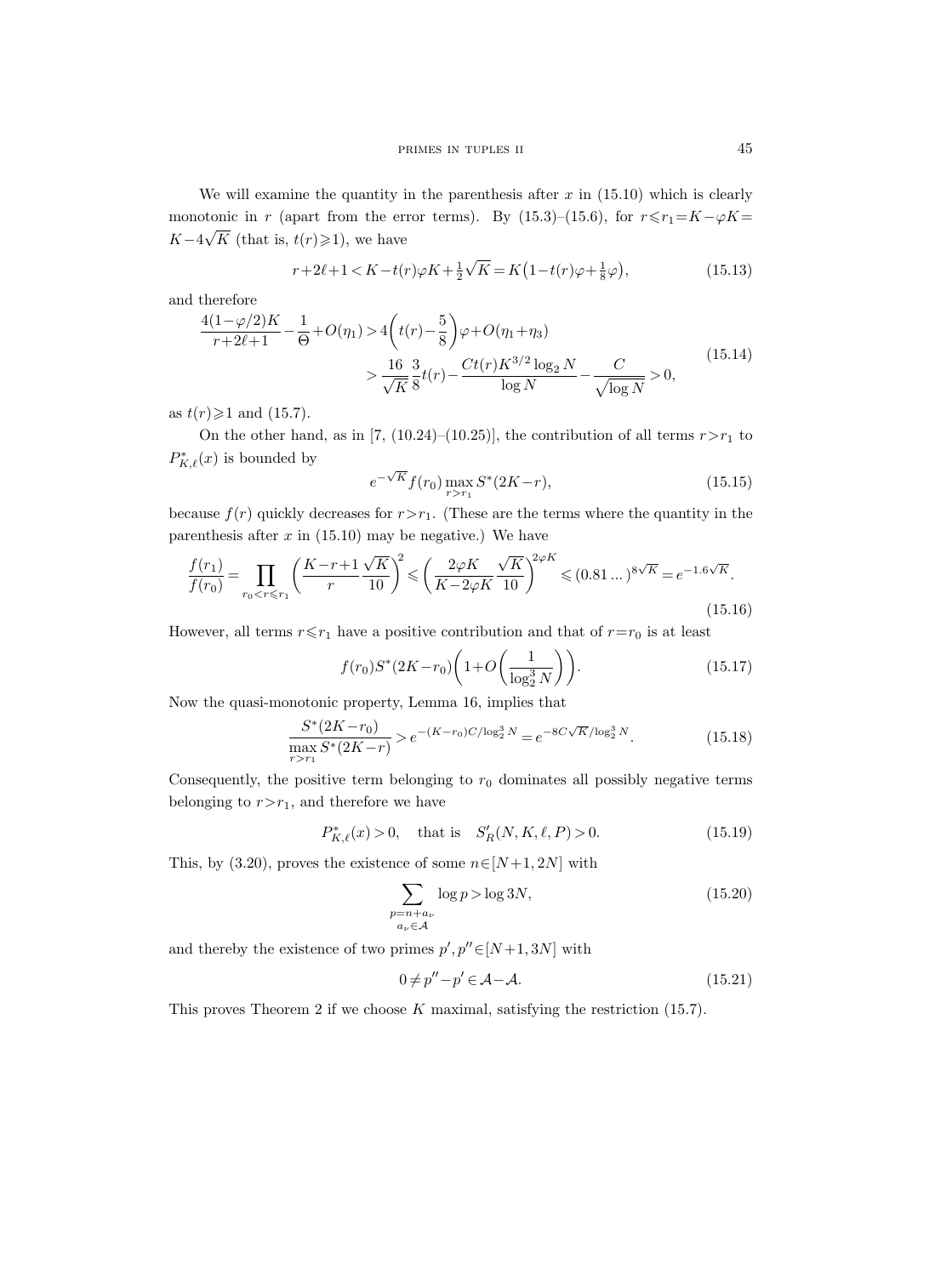#### References

- [1] Bombieri, E. & Davenport, H., Small differences between prime numbers. Proc. Roy. Soc. Ser. A, 293 (1966), 1–18.
- [2] Davenport, H., Multiplicative Number Theory. Graduate Texts in Mathematics, 74. Springer, New York, 2000.
- [3] ELLIOTT, P.D.T.A. & HALBERSTAM, H., A conjecture in prime number theory, in Symposia Mathematica, Vol. IV (INDAM, Rome, 1968/69), pp. 59–72. Academic Press, London, 1970.
- [4] ERDOS, P., The difference of consecutive primes. Duke Math. J., 6 (1940),  $438-441$ .
- [5] Gallagher, P. X., On the distribution of primes in short intervals. Mathematika, 23  $(1976), 4-9.$
- [6] Goldfeld, D. M. & Schinzel, A., On Siegel's zero. Ann. Sc. Norm. Super. Pisa Cl. Sci., 2 (1975), 571–583.
- [7] GOLDSTON, D. A., PINTZ, J. & YILDIRIM, C. Y., Primes in tuples I. Ann. of Math., 170 (2009), 819–862.
- [8] Halberstam, H. & Richert, H. E., Sieve Methods. London Math. Soc. Monogr. Ser., 4. Academic Press, London–New York, 1974.
- [9] HARDY, G. H. & LITTLEWOOD, J. E., Some problems of 'Partitio numerorum'; III: On the expression of a number as a sum of primes. Acta Math., 44 (1923), 1–70.
- [10] Heath-Brown, D. R., Prime twins and Siegel zeros. Proc. Lond. Math. Soc., 47 (1983), 193–224.
- $[11]$  Almost-prime k-tuples. Mathematika, 44 (1997), 245–266.
- [12] Ivić, A., *The Riemann zeta-function*. John Wiley, New York, 1985.
- [13] Maier, H., Small differences between prime numbers. Michigan Math. J., 35 (1988), 323– 344.
- [14] MONTGOMERY, H. L., Topics in Multiplicative Number Theory. Lecture Notes in Mathematics, 227. Springer, Berlin–Heidelberg, 1971.
- [15] Pintz, J., Elementary methods in the theory of L-functions. II. On the greatest real zero of a real L-function. Acta Arith., 31 (1976), 273–289.
- [16] Elementary methods in the theory of L-functions. VIII. Real zeros of real L-functions. Acta Arith., 33 (1977), 89–98.
- [17] Very large gaps between consecutive primes. J. Number Theory, 63 (1997), 286–301.
- [18] Approximations to the Goldbach and twin prime problem and gaps between consecutive primes, in Probability and Number Theory (Kanazawa, 2005), Adv. Stud. Pure Math., 49, pp. 323–365. Math. Soc. Japan, Tokyo, 2007.
- [19] DE POLIGNAC, A., Six propositions arithmologiques déduites du crible d'Eratosthène. Nouv. Ann. Math., 8 (1849), 423–429.
- [20] TITCHMARSH, E.C., The Theory of the Riemann Zeta-Function. Oxford University Press, New York, 1986.

DANIEL A. GOLDSTON Department of Mathematics San José State University One Washington Square San José, CA 95192 U.S.A. goldston@math.sjsu.edu

JÁNOS PINTZ Alfréd Rényi Institute of Mathematics Hungarian Academy of Sciences Reáltanoda u.  $13-15$ HU-1053 Budapest Hungary pintz@renyi.hu